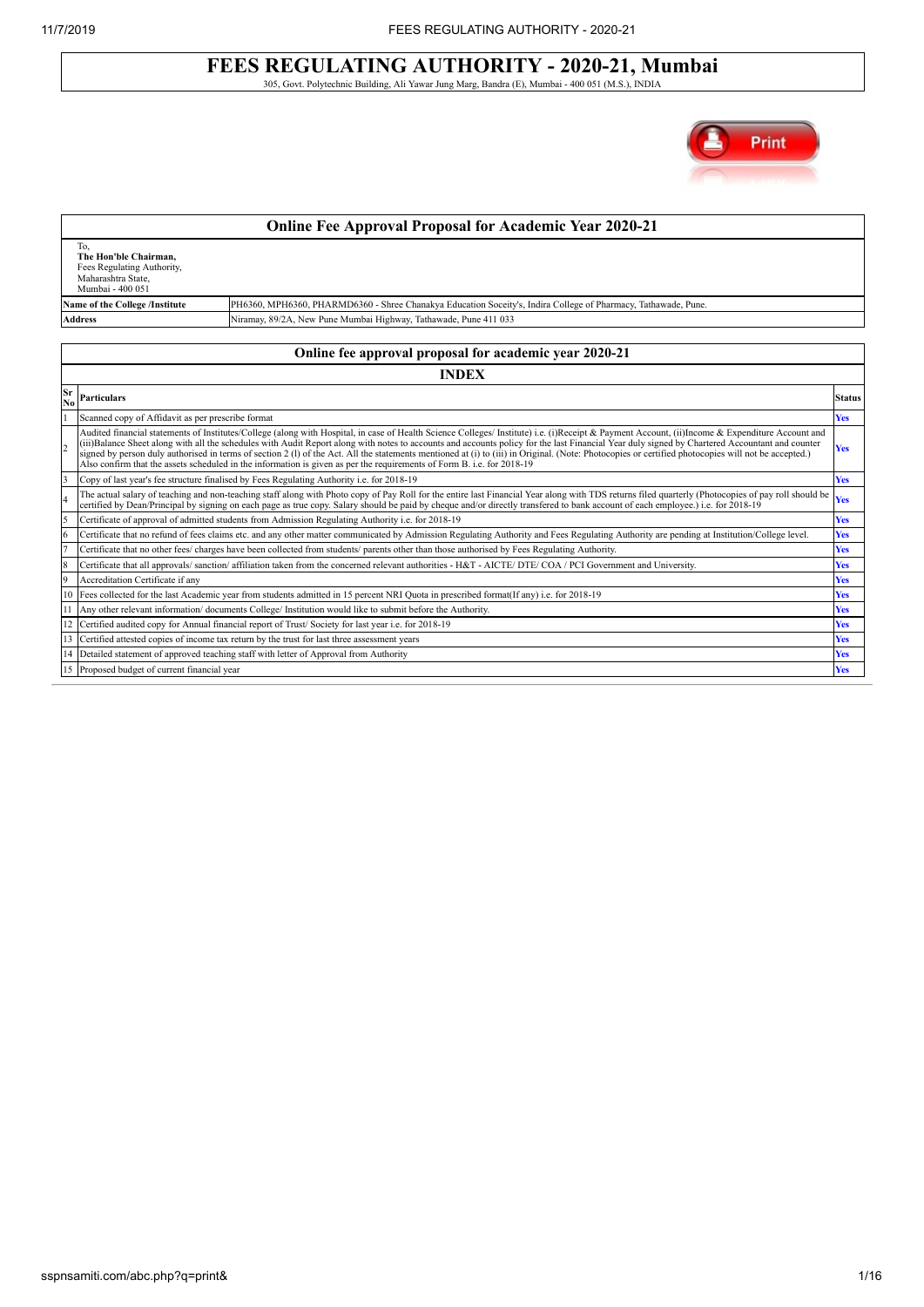|                       | Calculation of Depreciation on other assets for AY 2020-21 - For Regular Shift                     |                                       |                                                                                                                                                        |                 |                                      |                               |                        |                                                                                |                                                                                               |         |            |               |                              |        |              |       |
|-----------------------|----------------------------------------------------------------------------------------------------|---------------------------------------|--------------------------------------------------------------------------------------------------------------------------------------------------------|-----------------|--------------------------------------|-------------------------------|------------------------|--------------------------------------------------------------------------------|-----------------------------------------------------------------------------------------------|---------|------------|---------------|------------------------------|--------|--------------|-------|
| Sr.<br>N <sub>0</sub> | Item                                                                                               | Rate of<br><b>Depreciation</b><br>(A) | Opening<br>WDV as<br>$\begin{bmatrix} WDV & as \\ on & 01 \end{bmatrix}$ Apr $\begin{bmatrix} \text{upto} & 30 \\ \text{Sept}(C) \end{bmatrix}$<br>(B) | <b>Aditions</b> | <b>Aditions</b><br>From 01<br>Oct(C) | Less<br>Deductions(D) $(B+C-$ | Net<br>Value<br>$D)=E$ | Depreciation<br>$(F)$ F=<br>$(B+C1)xA + WDV)G=E-$<br>$C2 x (A/2) - F$<br>D x A | $\alpha$ Closing                                                                              | PH      | <b>MPH</b> | <b>PHARMD</b> | Non<br><b>FRA</b><br>Courses | Hostel | Hosp<br>ital | Trust |
|                       | Computer                                                                                           | 25                                    | 491684                                                                                                                                                 | 12980           | 489875                               |                               | 994539                 | 187400                                                                         | 807139                                                                                        | 119936  | 14992      | 52472         | -0                           |        |              |       |
|                       | <b>Books</b>                                                                                       | 25                                    | 748681                                                                                                                                                 | 9300            | 390347                               | Ю                             | 1148328                | 238289                                                                         | 910039                                                                                        | 152505  | 19063      | 66721         | Ю                            |        | Ю            | -0    |
| 3                     | <b>FURNITURE</b>                                                                                   | 15                                    | 4451137                                                                                                                                                | 10              |                                      |                               | 4451137                | 667671                                                                         | 3783466                                                                                       | 427309  | 53414      | 186948        |                              |        |              |       |
| 4                     | <b>MACHINERY</b>                                                                                   | 15                                    | 12500988 5699                                                                                                                                          |                 | 1894764                              | 10                            | 14401451 2018110       |                                                                                | 12383341                                                                                      | 1291591 | 161449     | 565070        |                              |        | Ю            | 10    |
|                       | Important Note: A) Basis of computation of depreciation should be Written Down Value (WDV) method. |                                       |                                                                                                                                                        |                 |                                      |                               |                        |                                                                                |                                                                                               |         |            |               |                              |        |              |       |
| Date                  | Signature and Seal of the certifying Chartered Accountant and Auditors                             |                                       |                                                                                                                                                        |                 |                                      |                               |                        |                                                                                | Signature and Seal of person authorised in terms of section 2 (I) of the Act with<br>Code No. |         |            |               |                              |        |              |       |
|                       |                                                                                                    |                                       |                                                                                                                                                        |                 |                                      |                               |                        |                                                                                |                                                                                               |         |            |               |                              |        |              |       |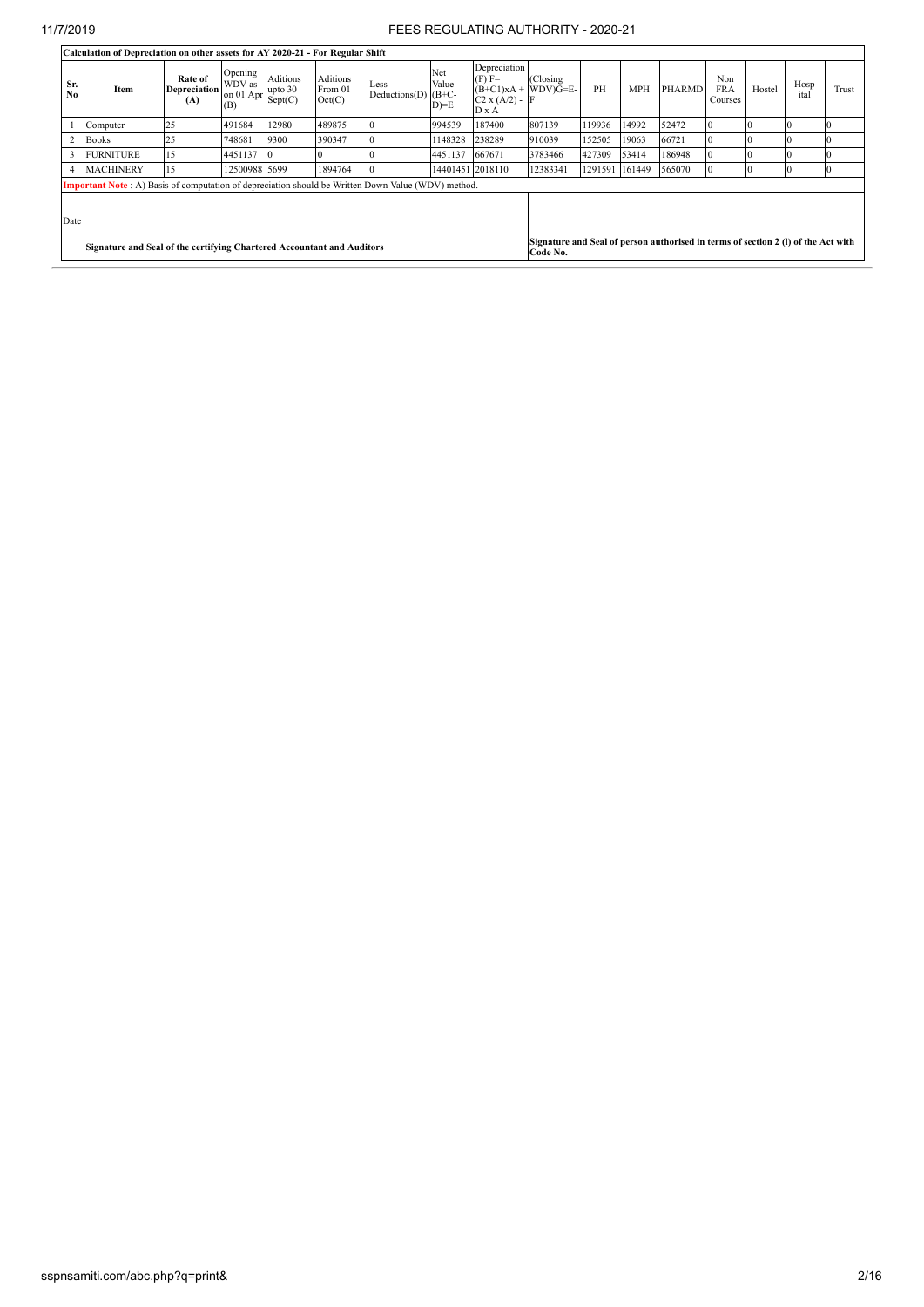|                | <b>FORM-A</b>                           |                                                                                                                                  |                                                                                               |                                                                                           |                |                      |        |                      |                                                 |                                    |               |  |  |  |
|----------------|-----------------------------------------|----------------------------------------------------------------------------------------------------------------------------------|-----------------------------------------------------------------------------------------------|-------------------------------------------------------------------------------------------|----------------|----------------------|--------|----------------------|-------------------------------------------------|------------------------------------|---------------|--|--|--|
|                |                                         | Proforma for common information of organization promotion various colleges / institutes for the year 2020-21 (Information of the |                                                                                               | Trust)                                                                                    |                |                      |        |                      |                                                 |                                    |               |  |  |  |
|                | Name of the Trust/Society               |                                                                                                                                  | Shree Chanakya Education Society                                                              |                                                                                           |                |                      |        |                      |                                                 |                                    |               |  |  |  |
|                | Address (With Pin Code)                 |                                                                                                                                  |                                                                                               | Flat No.1, Runwal Sarita, Plot No.4, Survey No. 258/1/3, Balaji Park, Baner, Pune-411007. |                |                      |        |                      |                                                 |                                    |               |  |  |  |
|                | District - Taluka                       |                                                                                                                                  | Pune-Pune City                                                                                |                                                                                           |                |                      |        |                      |                                                 |                                    |               |  |  |  |
|                | Telephone No. with STD Code             |                                                                                                                                  | $(020)$ 66759601, 603                                                                         |                                                                                           |                |                      |        |                      |                                                 |                                    |               |  |  |  |
|                | Fax No. with STD Code                   |                                                                                                                                  | $(020)$ 66759601                                                                              |                                                                                           |                |                      |        |                      |                                                 |                                    |               |  |  |  |
| E-mail ID      |                                         |                                                                                                                                  | adminicp@indiraicp.edu.in                                                                     |                                                                                           |                |                      |        |                      |                                                 |                                    |               |  |  |  |
| Website        |                                         |                                                                                                                                  | www.indiraedu.in                                                                              |                                                                                           |                |                      |        |                      |                                                 |                                    |               |  |  |  |
|                | Registration No. and date of Trust      |                                                                                                                                  | MAH/8100-93/PUNE--30/12/1993                                                                  |                                                                                           |                |                      |        |                      |                                                 |                                    |               |  |  |  |
|                | Year of Establishment of the trust      | 1994                                                                                                                             |                                                                                               |                                                                                           |                |                      |        |                      |                                                 |                                    |               |  |  |  |
|                | PAN No - TAN No                         |                                                                                                                                  | aaETS6660c--pnes11002f                                                                        |                                                                                           |                |                      |        |                      |                                                 |                                    |               |  |  |  |
|                | <b>Trustee Details</b>                  |                                                                                                                                  |                                                                                               |                                                                                           |                |                      |        |                      |                                                 |                                    |               |  |  |  |
| Sr.No.         |                                         | <b>Name of Trustees</b>                                                                                                          |                                                                                               |                                                                                           | Designation    |                      |        |                      |                                                 | <b>Profession of Trustee</b>       |               |  |  |  |
| -1             |                                         | MR. GIRISH POPATLAL PAREKH                                                                                                       |                                                                                               | <b>MEMBER</b>                                                                             |                |                      |        |                      |                                                 | <b>SERVICE</b>                     |               |  |  |  |
| 2              |                                         | MR. CHETAN SHANKARRAO WAKALKAR                                                                                                   |                                                                                               | VICE - PRESIDENT                                                                          |                |                      |        |                      |                                                 | <b>EDUCATIONIST</b>                |               |  |  |  |
| 3              | DR. TARITA SHANKAR                      |                                                                                                                                  |                                                                                               | FOUNDER SECRETARY & CHIEF MANA                                                            |                |                      |        |                      |                                                 | <b>EDUCATIONIST</b>                |               |  |  |  |
| $\overline{4}$ |                                         | MR. ADESH PRABHAKAR GAEKWAD                                                                                                      |                                                                                               | <b>JOINT SECRETARY</b>                                                                    |                |                      |        |                      |                                                 | <b>SERVICE</b>                     |               |  |  |  |
| 5              |                                         | SMT. SARITA SHANKARRAO WAKALKAR                                                                                                  |                                                                                               | PRESIDENT                                                                                 |                |                      |        |                      |                                                 | <b>SOCIAL WORKER</b>               |               |  |  |  |
| 6              |                                         | MRS. SNEHAL SADANAND MHALGI                                                                                                      |                                                                                               | <b>MEMBER</b><br><b>SOCIAL WORKER</b>                                                     |                |                      |        |                      |                                                 |                                    |               |  |  |  |
| $\tau$         |                                         | MR. PILAJI SURSINGH JADHAVRAO                                                                                                    |                                                                                               | <b>TREASURER</b>                                                                          |                |                      |        |                      |                                                 | <b>BUSINESS</b>                    |               |  |  |  |
|                |                                         | Names of all the educational institution established/funded/operated by the Trust/Society                                        |                                                                                               |                                                                                           |                |                      |        |                      |                                                 |                                    |               |  |  |  |
| Sr.No.         |                                         | Name of College, School or Activity (e.g Hospital,<br>Industry, Oldage Home etc)                                                 |                                                                                               | <b>Address</b>                                                                            |                |                      |        | Code No.             | Establish<br>Year                               | <b>Courses Run</b>                 |               |  |  |  |
| -1             |                                         | INDIRA INSTITUTE OF MANAGEMENT -MBA                                                                                              | $\triangle$ 411 033                                                                           | 85/5-A, OTAPASYAO, NEW PUNE-MUMBAI HIGHWAY, TATHWADE, PUNE                                |                |                      |        | MB6103               | 1994                                            | MBA, PGDM                          |               |  |  |  |
| 2              |                                         | INDIRA INSTITUTE OF MANAGEMENT -MCA                                                                                              | 411033.                                                                                       | SARATHYA, 85/5-B, TATHAWADE, NEW PUNE MUMBAI HIGHWAY, PUNE                                |                |                      |        | MP6229               | 2000                                            | <b>MCA</b>                         |               |  |  |  |
| 3              |                                         | INDIRA COLLEGE OF COMMERCE AND SCIENCE                                                                                           | <b>MAHARASHTRA 411033</b>                                                                     | DHRUV, 89/2A, NEW PUNE MUMBAI HWY, TATHAWADE, PUNE,                                       |                |                      |        | NA                   | 2001                                            | B.COM, BBA, BCA,<br>M.COM.BBM-IB   |               |  |  |  |
| 4              | INDIRA COLLEGE OF PHARMACY              |                                                                                                                                  | MAHARASHTRA 411033                                                                            | NIRAMAYA, 89/2A, NEW PUNE MUMBAI HWY, TATHAWADE, PUNE,                                    |                |                      |        | MB6360               | 2006                                            | B. PHARM., M. PHARM.,<br>PHARM. D. |               |  |  |  |
| 5              |                                         | INDIRA SCHOOL OF BUSINESS STUDIES                                                                                                | MAHARASHTRA 411033                                                                            | ABHINAVAN, 89/2A, NEW PUNE MUMBAI HWY, TATHAWADE, PUNE,                                   |                |                      |        | MB6460               | 2006                                            | <b>MBA</b>                         |               |  |  |  |
| 6              | MANAGEMENT                              | INDIRA COLLEGE OF ENGINEERING AND                                                                                                | PARANDWADI, MAHARASHTRA 410506                                                                | 64,65, GAT NO 276, TAL. MAVAL, INDIRA COLLEGE ROAD,                                       |                |                      |        | MB6179               | 2007                                            | <b>OBE, ME, MBA, MCA</b>           |               |  |  |  |
| 7              |                                         | INDIRA GLOBAL BUSINESS SCHOOL                                                                                                    | PARANDWADI, MAHARASHTRA 410506                                                                | 64,65, GAT NO 276, TAL. MAVAL, INDIRA COLLEGE ROAD,                                       |                |                      |        | MB6777               | 2011                                            | <b>MBA</b>                         |               |  |  |  |
| 8              | INDIRA COLLEGE OF ARCHITECTURE & DESIGN |                                                                                                                                  | 85/5-B, TATHAWADE, NEW PUNE MUMBAI HIGHWAY, PUNE - 411033.                                    |                                                                                           |                |                      | AR6882 | 2015                 | <b>B. ARCH</b>                                  |                                    |               |  |  |  |
| 9              | INDIRA NATIONAL SCHOOL                  |                                                                                                                                  | S.NO. 111/1/2, OPP. INDIRA INSTITUTE, OFF NEW PUNE-MUMBAI<br>HIGHWAY, TATHAWADE, PUNE-411033. |                                                                                           |                |                      | NA     | 2007                 | <b>SECONDARY AND</b><br><b>HIGHER SECONDARY</b> |                                    |               |  |  |  |
|                | <b>Name of the Courses</b>              |                                                                                                                                  |                                                                                               |                                                                                           |                |                      |        |                      |                                                 |                                    |               |  |  |  |
| Sr.No          | <b>Stream</b>                           |                                                                                                                                  | Course                                                                                        |                                                                                           | Dura<br>tion   | <b>SI</b><br>2018-19 |        | <b>SI</b><br>2017-18 | <b>SI</b><br>2016-17                            | <b>SI</b><br>2015-16               | SI<br>2014-15 |  |  |  |
| $\mathbf{1}$   | PH                                      | <b>PHARMACY</b>                                                                                                                  |                                                                                               | 4                                                                                         | 60             | 60                   |        | 60                   | 60                                              | $\Omega$                           |               |  |  |  |
| $\overline{2}$ | <b>MPH</b>                              | <b>PHARMACEUTICS</b>                                                                                                             |                                                                                               |                                                                                           | $\mathfrak{D}$ | 15                   | 15     | $\alpha$             |                                                 | $\alpha$                           | $\Omega$      |  |  |  |
| $\overline{3}$ | <b>PHARMD</b>                           | 6                                                                                                                                | 30                                                                                            | 30                                                                                        |                | 30                   |        | $\Omega$             |                                                 |                                    |               |  |  |  |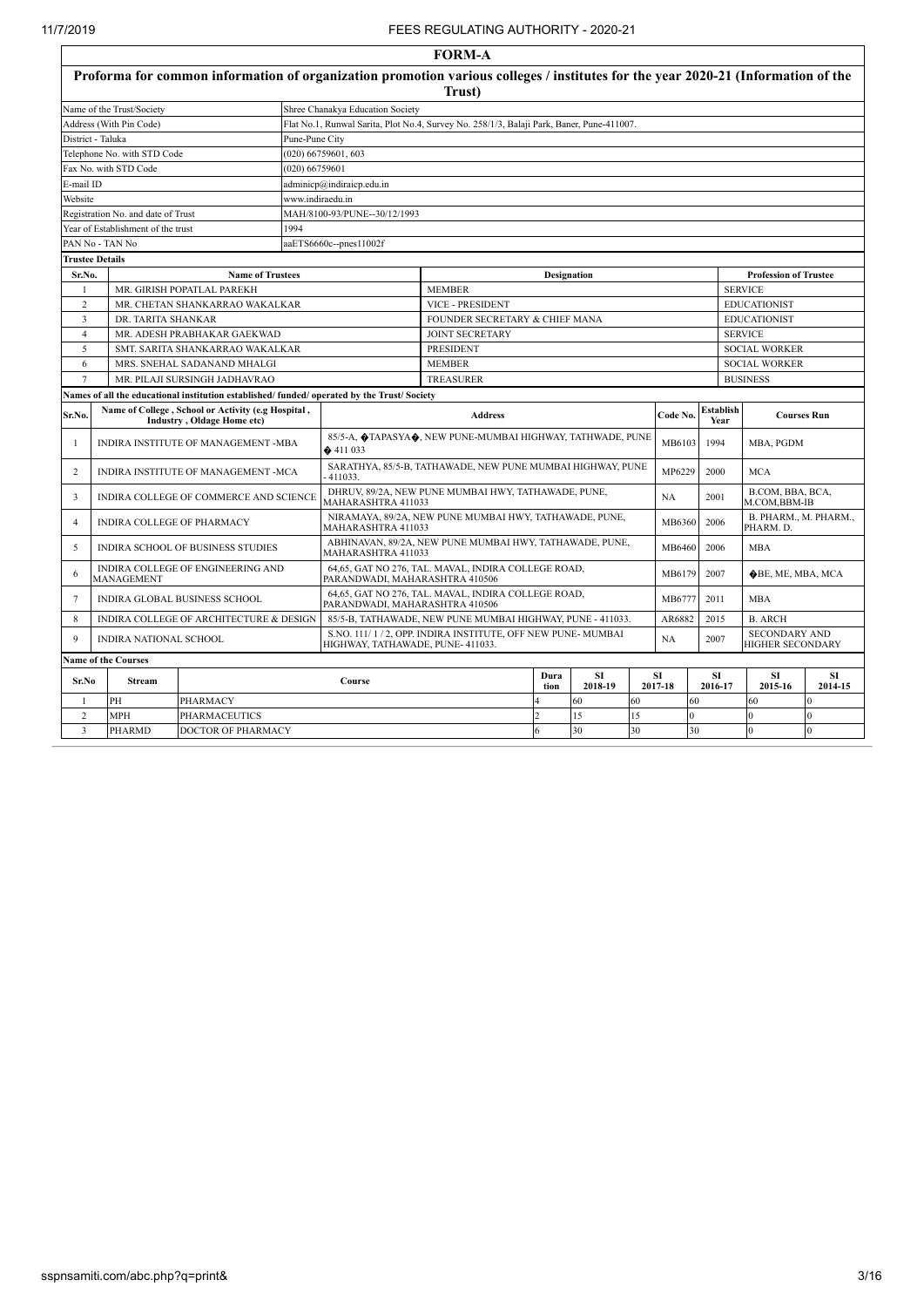| Form A1                 |                                                                    |                                                                                                                                   |                        |                        |                                                    |                  |                        |
|-------------------------|--------------------------------------------------------------------|-----------------------------------------------------------------------------------------------------------------------------------|------------------------|------------------------|----------------------------------------------------|------------------|------------------------|
| 8.                      | Annual financial report of Trust/Society for last 2 years          |                                                                                                                                   |                        |                        |                                                    |                  |                        |
| 9.                      |                                                                    |                                                                                                                                   | <b>Details of Land</b> |                        |                                                    |                  |                        |
| Sr.                     | Particulars                                                        | Area (in Sq.Mtr.)                                                                                                                 |                        | Cost of                |                                                    |                  | Extent of<br>subsidy / |
| No.                     |                                                                    | As Per Norms                                                                                                                      | Available              | acquisition (Rs Lakhs) |                                                    |                  | concession             |
|                         |                                                                    |                                                                                                                                   | College / Institute    |                        |                                                    |                  |                        |
|                         | Land                                                               |                                                                                                                                   |                        |                        |                                                    |                  |                        |
| $\vert$ 1               | Free Hold                                                          |                                                                                                                                   |                        |                        |                                                    |                  |                        |
| a                       | Govt.                                                              | $\Omega$                                                                                                                          | $\mathbf{0}$           | $\overline{0}$         |                                                    | $\mathbf{0}$     |                        |
| $\mathbf b$             | Others                                                             | $\mathbf{0}$                                                                                                                      | 199124                 | 85689392               |                                                    | $\mathbf{0}$     |                        |
|                         | Total 0                                                            |                                                                                                                                   | 199124                 | 85689392               |                                                    | $\mathbf{0}$     |                        |
| $\overline{2}$          | Lease Hold                                                         |                                                                                                                                   |                        |                        |                                                    |                  |                        |
| a                       | Govt.                                                              | $\mathbf{0}$                                                                                                                      | $\Omega$               | $\Omega$               |                                                    | $\overline{0}$   |                        |
| $\mathbf b$             | Others                                                             | $\mathbf{0}$                                                                                                                      | $\overline{0}$         | $\overline{0}$         |                                                    | $\mathbf{0}$     |                        |
|                         | <b>Total</b>                                                       | $\bf{0}$                                                                                                                          | $\bf{0}$               | $\bf{0}$               |                                                    | $\bf{0}$         |                        |
|                         | Note: Please give details for each college / Institute separately. |                                                                                                                                   |                        |                        |                                                    |                  |                        |
| year by the trust       | Wether Income Tax return filed every                               |                                                                                                                                   |                        |                        | Y                                                  |                  |                        |
| Status of the Building: |                                                                    |                                                                                                                                   |                        |                        |                                                    |                  |                        |
|                         |                                                                    | <b>If Rented</b>                                                                                                                  |                        | College / Institute    |                                                    | Other            | <b>Total</b>           |
|                         | a) Built up Area (in Sq. Mtr.)                                     |                                                                                                                                   |                        |                        |                                                    |                  | $\bf{0}$               |
|                         | Annual Rent (Amt. in Rs.)                                          |                                                                                                                                   |                        | Λ                      | $\Omega$                                           |                  | $\mathbf{0}$           |
|                         |                                                                    | <b>If Owned</b>                                                                                                                   |                        | College / Institute    |                                                    | Other            | <b>Total</b>           |
|                         | b) Built up Area (in Sq. Mtr.)                                     |                                                                                                                                   |                        | 71143                  |                                                    | $\boldsymbol{0}$ | 71143                  |
|                         | Cost(Amt. in Rs.)                                                  |                                                                                                                                   |                        | 874057924              |                                                    | $\mathbf{0}$     | 874057924              |
|                         | Built up Area required Available as per AICTE/PCI/COA              |                                                                                                                                   |                        |                        |                                                    |                  |                        |
| a)                      |                                                                    | <b>If Rented</b>                                                                                                                  |                        | College / Institute    |                                                    | Other            | <b>Total</b>           |
|                         | Built up Area (in Sq. Mtr.)                                        |                                                                                                                                   |                        | Λ                      | $\Omega$                                           |                  | $\bf{0}$               |
| $b$                     |                                                                    | <b>If Owned</b>                                                                                                                   |                        | College / Institute    |                                                    | Other            | <b>Total</b>           |
|                         | Built up Area (in Sq. Mtr.)                                        |                                                                                                                                   |                        | 71143                  | $\Omega$                                           |                  | 71143                  |
|                         |                                                                    | 10 Whether the Institute / Trust is in receipt of any grants from Central Government / State Government / Quasi Government Bodies |                        |                        | If yes, Amount Received for the Financial Year - 0 |                  |                        |
| Date                    |                                                                    |                                                                                                                                   |                        |                        |                                                    |                  |                        |
| Place                   |                                                                    |                                                                                                                                   |                        |                        |                                                    |                  |                        |
|                         |                                                                    |                                                                                                                                   |                        |                        |                                                    |                  |                        |
|                         |                                                                    | Signature and Seal of person authorised in terms of section 2 (1) of the Act with Code No.                                        |                        |                        |                                                    |                  |                        |
|                         |                                                                    |                                                                                                                                   |                        |                        |                                                    |                  |                        |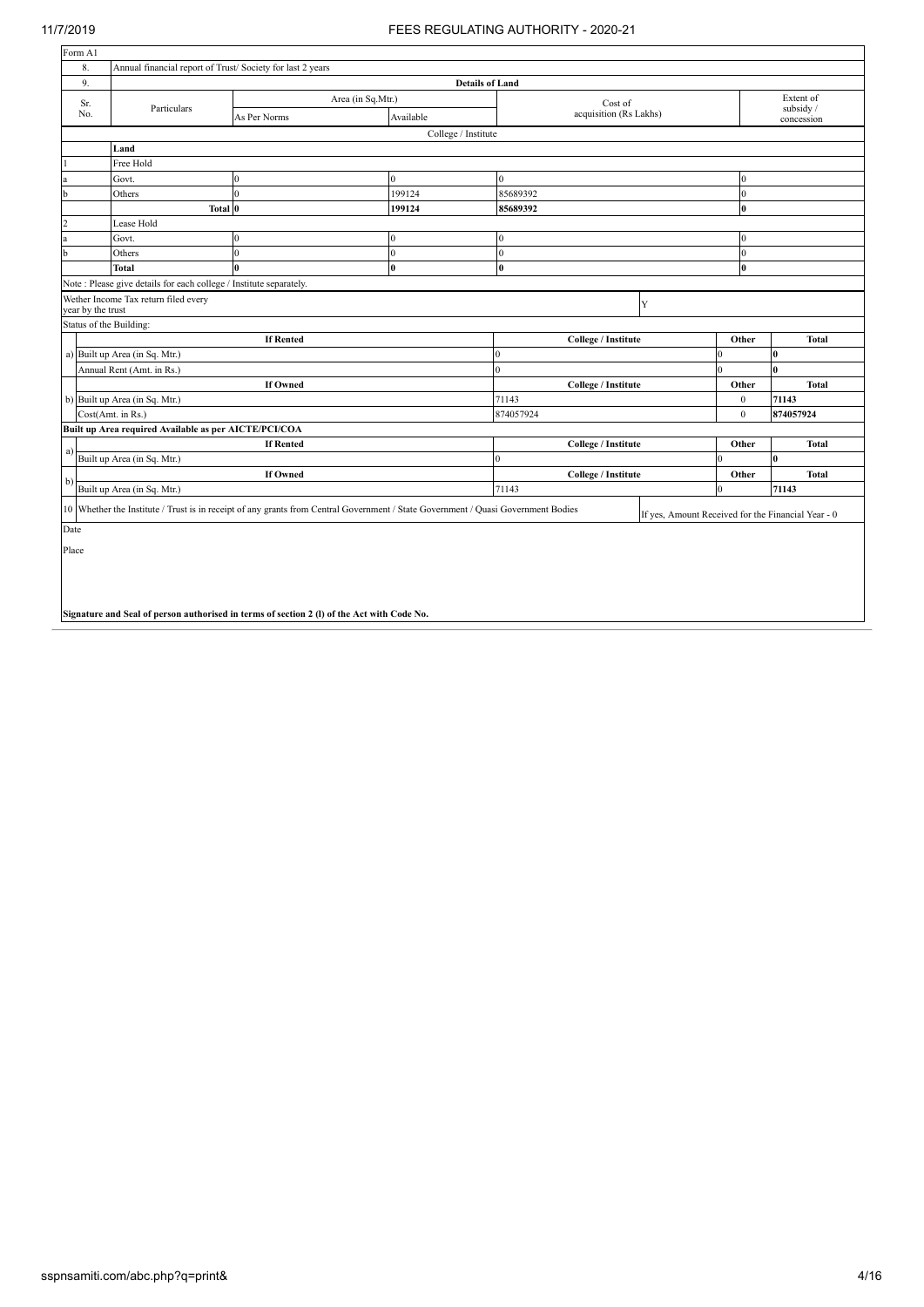## **FORM B Proforma for information of Institutes**

|                  |                                   |                                                                                                                              |                      |                                                                                                        |               |                   |                      |                            |                               |            |                | т в гтопогина пог иногинации от низици |                |                              |                  |                                             |                      |                             |                          |                     |                                |               |              |  |
|------------------|-----------------------------------|------------------------------------------------------------------------------------------------------------------------------|----------------------|--------------------------------------------------------------------------------------------------------|---------------|-------------------|----------------------|----------------------------|-------------------------------|------------|----------------|----------------------------------------|----------------|------------------------------|------------------|---------------------------------------------|----------------------|-----------------------------|--------------------------|---------------------|--------------------------------|---------------|--------------|--|
|                  |                                   |                                                                                                                              |                      |                                                                                                        |               |                   |                      | <b>Courses Information</b> |                               |            |                |                                        |                |                              |                  |                                             |                      |                             |                          |                     |                                |               |              |  |
| Sr               | Stream                            | Course                                                                                                                       |                      |                                                                                                        | D             |                   | <b>SI</b><br>2018-19 |                            |                               |            | SI<br>2017-18  |                                        |                | <b>SI</b><br>2016-17         |                  |                                             |                      | SI<br>2015-16               |                          |                     |                                | SI<br>2014-15 |              |  |
| No               |                                   |                                                                                                                              |                      |                                                                                                        |               | SI                | LE                   | <b>OR</b>                  |                               | SI         | LE             | <b>OR</b>                              | SI             | LE                           | <b>OR</b>        |                                             | SI                   | LE                          | <b>OR</b>                | SI                  | LE                             |               | <b>OR</b>    |  |
| $\mathbf{1}$     | <b>MPH</b>                        | <b>PHARMACEUTICS</b>                                                                                                         |                      |                                                                                                        | $\mathcal{D}$ | 15                | $\mathbf{0}$         | 15                         |                               | 15         | $\mathbf{0}$   | 15                                     | $\overline{0}$ | $\overline{0}$               | $\overline{0}$   |                                             | $\mathbf{0}$         | $\overline{0}$              | $\theta$                 | $\theta$            | $\mathbf{0}$                   | $\mathbf{0}$  |              |  |
| $\overline{c}$   | PH                                | PHARMACY                                                                                                                     |                      |                                                                                                        | 4             | 60                | 6                    | 50                         |                               | 60         | 6              | 66                                     | 60             | 6                            | 65               |                                             | 60                   | 6                           | 60                       |                     | $\mathbf{0}$                   | $\Omega$      |              |  |
| 3                | PHARMD                            | DOCTOR OF PHARMACY                                                                                                           |                      |                                                                                                        | 6             | 30                | $\overline{0}$       | 24                         |                               | 30         | $\mathbf{0}$   | 28                                     | 30             | $\overline{0}$               | 28               |                                             | $\overline{0}$       | $\overline{0}$              | $\overline{0}$           | $\Omega$            | $\mathbf{0}$                   | $\Omega$      |              |  |
|                  |                                   |                                                                                                                              |                      |                                                                                                        | Total         | 105               | 6                    | 89                         |                               | 105        | 6              | 109                                    | 90             | 6                            | 93               |                                             | 60                   | 6                           | 60                       | $\Omega$            | $\mathbf{0}$                   | $\theta$      |              |  |
|                  | <b>Institute Information</b>      |                                                                                                                              |                      |                                                                                                        |               |                   |                      |                            |                               |            |                |                                        |                |                              |                  |                                             |                      |                             |                          |                     |                                |               |              |  |
| Address          |                                   |                                                                                                                              |                      | Niramay, 89/2A, New Pune Mumbai Highway, Tathawade, Pune 411 033                                       |               |                   |                      |                            |                               |            |                |                                        |                |                              |                  |                                             |                      |                             |                          |                     |                                |               |              |  |
|                  | PIN Code                          |                                                                                                                              | 411033               |                                                                                                        |               |                   |                      |                            |                               |            |                |                                        |                |                              |                  |                                             |                      |                             |                          |                     |                                |               |              |  |
|                  | Year of Establishment             |                                                                                                                              | 2006                 |                                                                                                        |               |                   |                      |                            |                               |            |                |                                        |                |                              |                  |                                             |                      |                             |                          |                     |                                |               |              |  |
|                  | District - Taluka                 |                                                                                                                              |                      | Pune-Mulshi                                                                                            |               |                   |                      |                            |                               |            |                |                                        |                |                              |                  |                                             |                      |                             |                          |                     |                                |               |              |  |
|                  | Telephone No. (WIth STD code)     |                                                                                                                              |                      | 020-66759606                                                                                           |               |                   |                      |                            |                               |            |                |                                        |                |                              |                  |                                             |                      |                             |                          |                     |                                |               |              |  |
| E-Mail ID        | Fax No. (WIth STD code)           |                                                                                                                              |                      | 020-66759601<br>ajoshi@indiraedu.com                                                                   |               |                   |                      |                            |                               |            |                |                                        |                |                              |                  |                                             |                      |                             |                          |                     |                                |               |              |  |
| Web Site         |                                   |                                                                                                                              |                      | www.indiraicp.edu.in                                                                                   |               |                   |                      |                            |                               |            |                |                                        |                |                              |                  |                                             |                      |                             |                          |                     |                                |               |              |  |
|                  |                                   | Whether Land or Building provided by the government or                                                                       |                      |                                                                                                        |               |                   |                      |                            |                               |            |                |                                        |                |                              |                  |                                             |                      |                             |                          |                     |                                |               |              |  |
|                  | any other public body             |                                                                                                                              | No.                  |                                                                                                        |               |                   |                      |                            |                               |            |                |                                        |                |                              |                  |                                             |                      |                             |                          |                     |                                |               |              |  |
|                  | Land Type                         |                                                                                                                              | Owned                |                                                                                                        |               |                   |                      |                            |                               |            |                |                                        |                |                              |                  |                                             |                      |                             |                          |                     |                                |               |              |  |
|                  | College Location                  |                                                                                                                              |                      | Within 20 kms periphery of Muncipal Corporations of Mumbai, Thane, Pune, Nagpur, Nashik and Aurangabad |               |                   |                      |                            |                               |            |                |                                        |                |                              |                  |                                             |                      |                             |                          |                     |                                |               |              |  |
|                  |                                   | Whether Aadhar based Biometric Attendance Available for<br>all Staff (Teaching and Non Teaching)                             | Yes                  |                                                                                                        |               |                   |                      |                            |                               |            |                |                                        |                |                              |                  |                                             |                      |                             |                          |                     |                                |               |              |  |
|                  |                                   | NAAC Accreditation (Accreditation must be valid as on                                                                        |                      | Yes with $B / B + / B++$ grade                                                                         |               |                   |                      |                            |                               |            |                |                                        |                |                              |                  |                                             |                      |                             |                          |                     |                                |               |              |  |
| date)            |                                   |                                                                                                                              |                      |                                                                                                        |               |                   |                      |                            |                               |            |                |                                        |                |                              |                  |                                             |                      |                             |                          |                     |                                |               |              |  |
|                  | Whether college is autonomous     |                                                                                                                              | No                   |                                                                                                        |               |                   |                      |                            |                               |            |                |                                        |                |                              |                  |                                             |                      |                             |                          |                     |                                |               |              |  |
|                  |                                   | College NIRF Ranking within top 500 if any<br>Ph.D Holders percentage of Total Teaching Staff                                | No<br>27%            |                                                                                                        |               |                   |                      |                            |                               |            |                |                                        |                |                              |                  |                                             |                      |                             |                          |                     |                                |               |              |  |
|                  |                                   | Total number of research publications in International                                                                       |                      |                                                                                                        |               |                   |                      |                            |                               |            |                |                                        |                |                              |                  |                                             |                      |                             |                          |                     |                                |               |              |  |
|                  |                                   | journals & patents filed by the college                                                                                      | 18                   |                                                                                                        |               |                   |                      |                            |                               |            |                |                                        |                |                              |                  |                                             |                      |                             |                          |                     |                                |               |              |  |
|                  | Placement of students             |                                                                                                                              | 100                  |                                                                                                        |               |                   |                      |                            |                               |            |                |                                        |                |                              |                  |                                             |                      |                             |                          |                     |                                |               |              |  |
|                  |                                   | Name of the Director / Principal of the Institution                                                                          |                      | Dr. Anagha M. Joshi                                                                                    |               |                   |                      |                            |                               |            |                |                                        |                |                              |                  |                                             |                      |                             |                          |                     |                                |               |              |  |
|                  |                                   | Person duly authorised in terms of section 2 (l) of the Act                                                                  |                      | Dr. Anagha M. Joshi Designation: Principal Mobile No: 9326003747                                       |               |                   |                      |                            |                               |            |                |                                        |                |                              |                  |                                             |                      |                             |                          |                     |                                |               |              |  |
| University       |                                   | Sanctioned Intake capacity as per AICTE/PCI/COA/                                                                             | 105                  |                                                                                                        |               |                   |                      |                            |                               |            |                |                                        |                |                              |                  |                                             |                      |                             |                          |                     |                                |               |              |  |
|                  |                                   | <b>Bank Details of Institute/College</b>                                                                                     |                      |                                                                                                        |               |                   |                      |                            |                               |            |                |                                        |                |                              |                  |                                             |                      |                             |                          |                     |                                |               |              |  |
|                  |                                   |                                                                                                                              |                      |                                                                                                        |               |                   |                      |                            |                               |            |                |                                        |                |                              |                  |                                             |                      |                             |                          |                     |                                |               |              |  |
| Sr.No            |                                   | <b>Bank Name</b>                                                                                                             |                      |                                                                                                        |               |                   |                      |                            |                               | Account No |                |                                        |                |                              |                  |                                             |                      | <b>Branch Name</b>          |                          |                     |                                |               |              |  |
|                  | -1                                | <b>DENA BANK</b>                                                                                                             |                      |                                                                                                        |               |                   |                      |                            |                               |            | 170611031011   |                                        |                |                              |                  |                                             | PIMPRI               |                             |                          |                     |                                |               |              |  |
|                  | 2<br>$\overline{3}$               | CENTRAL BANK OF INDIA<br><b>BANK OF MAHARASHTRA</b>                                                                          |                      |                                                                                                        |               |                   |                      |                            |                               | 3093785964 |                |                                        |                |                              |                  | <b>BANER BRANCH</b><br><b>SHIVAJI NAGAR</b> |                      |                             |                          |                     |                                |               |              |  |
|                  | $\overline{4}$                    | HDFC BANK LTD                                                                                                                |                      |                                                                                                        |               |                   |                      |                            | 20076101853<br>50200024799151 |            |                |                                        |                |                              |                  |                                             |                      | WAKAD PUNE 411057           |                          |                     |                                |               |              |  |
|                  |                                   |                                                                                                                              |                      |                                                                                                        |               |                   |                      |                            |                               |            |                |                                        |                |                              |                  |                                             |                      |                             |                          | $\rm III$           | IV                             |               | V            |  |
|                  |                                   |                                                                                                                              |                      | Form B <sub>2</sub>                                                                                    |               |                   |                      |                            |                               |            |                |                                        |                |                              |                  |                                             | I Year               | II Year                     |                          | Year                | Year                           |               | Year         |  |
|                  |                                   | (A) Total No. of Students for the Course (Excluding PIO / Foreign National Students)                                         |                      |                                                                                                        |               |                   |                      |                            |                               |            |                |                                        |                |                              |                  |                                             | 89                   | 109                         |                          | 93                  | 60                             |               | $\mathbf{0}$ |  |
|                  |                                   | (B) Total No PIO / Foreign National Students for the Course                                                                  |                      |                                                                                                        |               |                   |                      |                            |                               |            |                |                                        |                |                              |                  | 2006                                        | 11                   | $\tau$                      |                          | $\overline{4}$      | 6                              |               | $\mathbf{0}$ |  |
|                  |                                   | Year of recognition by respective council<br>Name of the University/Board/Affiliated Body to which this course is affiliated |                      |                                                                                                        |               |                   |                      |                            |                               |            |                |                                        |                |                              |                  |                                             | Pune University      |                             |                          |                     |                                |               |              |  |
|                  | Whether Permitted by State Govt.  |                                                                                                                              |                      |                                                                                                        |               |                   |                      |                            |                               |            |                |                                        |                |                              |                  | Yes                                         |                      |                             |                          |                     |                                |               |              |  |
|                  |                                   |                                                                                                                              |                      |                                                                                                        |               |                   |                      |                            |                               |            |                |                                        |                |                              |                  | Yes                                         |                      |                             |                          |                     |                                |               |              |  |
|                  | <b>Hostel Facility Status</b>     |                                                                                                                              |                      |                                                                                                        |               |                   |                      |                            |                               |            |                |                                        |                |                              |                  |                                             | Boys-50<br>Girls-100 |                             |                          |                     |                                |               |              |  |
|                  |                                   |                                                                                                                              |                      |                                                                                                        |               |                   |                      |                            |                               |            |                |                                        |                |                              |                  |                                             |                      | Total Capacity-150          |                          |                     |                                |               |              |  |
|                  |                                   | Total No. of laboratories in the Department                                                                                  |                      |                                                                                                        |               |                   |                      |                            |                               |            |                |                                        |                |                              |                  | 15                                          |                      |                             |                          |                     |                                |               |              |  |
|                  |                                   | Total cost of Equipment in the Department (Rs. in Lakhs)                                                                     |                      |                                                                                                        |               |                   |                      |                            |                               |            |                |                                        |                |                              |                  |                                             |                      | 184.66 Rs. In Lakhs         |                          |                     |                                |               |              |  |
|                  |                                   | Total Cost of equipment in the Department including software(Rs. in Lakhs) in Working Condition                              |                      |                                                                                                        |               |                   |                      |                            |                               |            |                |                                        |                |                              |                  | A) UG                                       |                      |                             |                          | 166.20 Rs. In Lakhs |                                |               |              |  |
|                  |                                   | Total cost of equipments in the Department including software (Rs. In Lakhs) in Working Condition                            |                      |                                                                                                        |               |                   |                      |                            |                               |            |                |                                        |                |                              |                  | B) PG                                       |                      |                             |                          | 18.46 Rs. In Lakhs  |                                |               |              |  |
|                  |                                   | Whether Library facility is available                                                                                        |                      | <b>No.of Titles</b>                                                                                    |               |                   |                      |                            |                               |            | 2032           |                                        |                |                              |                  |                                             |                      |                             |                          |                     |                                |               |              |  |
| Library          |                                   | (Departmental) Excluding Central                                                                                             |                      | No. of Books available<br>No. of Journals subscribed                                                   |               |                   |                      |                            |                               |            | 11564          |                                        |                |                              |                  |                                             |                      |                             |                          |                     |                                |               |              |  |
|                  | if yes give details               |                                                                                                                              |                      | In current year                                                                                        |               |                   |                      |                            |                               |            | 92             |                                        |                |                              |                  |                                             |                      |                             |                          |                     |                                |               |              |  |
|                  | B) Carpet Area in Use for Library |                                                                                                                              |                      | 171.87                                                                                                 |               |                   |                      |                            |                               |            |                |                                        |                |                              |                  |                                             |                      |                             |                          |                     |                                |               |              |  |
|                  | (in Sq. Mtr.)                     |                                                                                                                              |                      |                                                                                                        |               | 1.                |                      |                            |                               |            |                | Reprographic facility                  |                |                              |                  |                                             |                      |                             |                          |                     |                                |               |              |  |
|                  |                                   |                                                                                                                              |                      |                                                                                                        |               | 2.                |                      |                            |                               |            |                | Multimedia facility                    |                |                              |                  |                                             |                      |                             |                          |                     |                                |               |              |  |
|                  |                                   | c) Facilities in Department - Library                                                                                        |                      |                                                                                                        |               | 3.                |                      |                            |                               |            |                | E-book facility                        |                |                              |                  |                                             |                      |                             |                          |                     |                                |               |              |  |
|                  |                                   |                                                                                                                              |                      |                                                                                                        |               | 4.                |                      |                            |                               |            |                | Journal database                       |                |                              |                  |                                             |                      |                             |                          |                     |                                |               |              |  |
|                  | No. of Staff                      |                                                                                                                              |                      |                                                                                                        |               |                   |                      |                            |                               |            |                |                                        |                |                              |                  |                                             |                      |                             |                          |                     |                                |               |              |  |
|                  |                                   |                                                                                                                              |                      |                                                                                                        |               | As per<br>Council |                      |                            |                               |            |                |                                        |                | Posts filed in               |                  |                                             |                      |                             |                          | Total<br>Filled     |                                | Vacant        |              |  |
|                  |                                   | <b>Teaching Staff</b>                                                                                                        |                      |                                                                                                        |               | norms             |                      |                            |                               |            |                | Regular                                |                | Adhoc                        |                  |                                             | Contract             |                             |                          | in Posts            |                                | <b>Posts</b>  |              |  |
|                  | a) Professors                     |                                                                                                                              |                      | $\mathcal{P}$                                                                                          |               |                   |                      |                            |                               |            | $\overline{c}$ |                                        | $\theta$       |                              | $\boldsymbol{0}$ |                                             |                      |                             | $\overline{\phantom{a}}$ |                     |                                |               |              |  |
|                  | b) Assistant Professors / HOD     |                                                                                                                              |                      | 4                                                                                                      |               |                   |                      |                            |                               |            | $\overline{c}$ |                                        | $\mathfrak{D}$ |                              | $\boldsymbol{0}$ |                                             |                      |                             |                          |                     |                                |               |              |  |
|                  | c) Lecturers                      |                                                                                                                              |                      | 18                                                                                                     |               |                   |                      |                            |                               |            | $\overline{7}$ |                                        | 13             |                              | $\boldsymbol{0}$ |                                             |                      |                             | 20                       |                     |                                |               |              |  |
| Form B4          |                                   |                                                                                                                              |                      |                                                                                                        |               |                   |                      |                            |                               |            |                |                                        |                |                              |                  |                                             |                      |                             |                          |                     |                                |               |              |  |
|                  | Student - Teacher Ratio           |                                                                                                                              |                      |                                                                                                        |               |                   |                      | Total Number of Teachers   |                               |            |                |                                        |                | <b>Sanctioned Intake:270</b> |                  |                                             |                      | <b>Student on Roll: 271</b> |                          |                     |                                |               |              |  |
|                  | a) With approved staff            |                                                                                                                              |                      |                                                                                                        |               |                   | 26<br>17             |                            |                               |            |                | Student - Teacher Ratio = 10:1         |                |                              |                  |                                             |                      |                             |                          |                     | Student - Teacher Ratio = 10:1 |               |              |  |
|                  |                                   | b) With (approved adhoc + contract) staff                                                                                    |                      |                                                                                                        |               |                   |                      | Posts Filled in            |                               |            |                | Student - Teacher Ratio = 16:1         |                |                              |                  |                                             |                      |                             |                          |                     | Student - Teacher Ratio = 16:1 |               |              |  |
|                  |                                   | Non Teaching Staff (in the Department)                                                                                       | As per council norms |                                                                                                        | Regular       |                   |                      |                            |                               | Adhoc      |                | Contract                               |                | Total Filled in Posts        |                  |                                             |                      |                             |                          | Vacant Posts        |                                |               |              |  |
| 8<br>a)Technical |                                   |                                                                                                                              |                      |                                                                                                        |               |                   |                      |                            |                               |            | $\mathbf{0}$   | 8                                      |                |                              |                  |                                             |                      |                             |                          |                     |                                |               |              |  |
|                  |                                   |                                                                                                                              |                      |                                                                                                        |               |                   |                      |                            |                               |            |                |                                        |                |                              |                  |                                             |                      |                             |                          |                     |                                |               |              |  |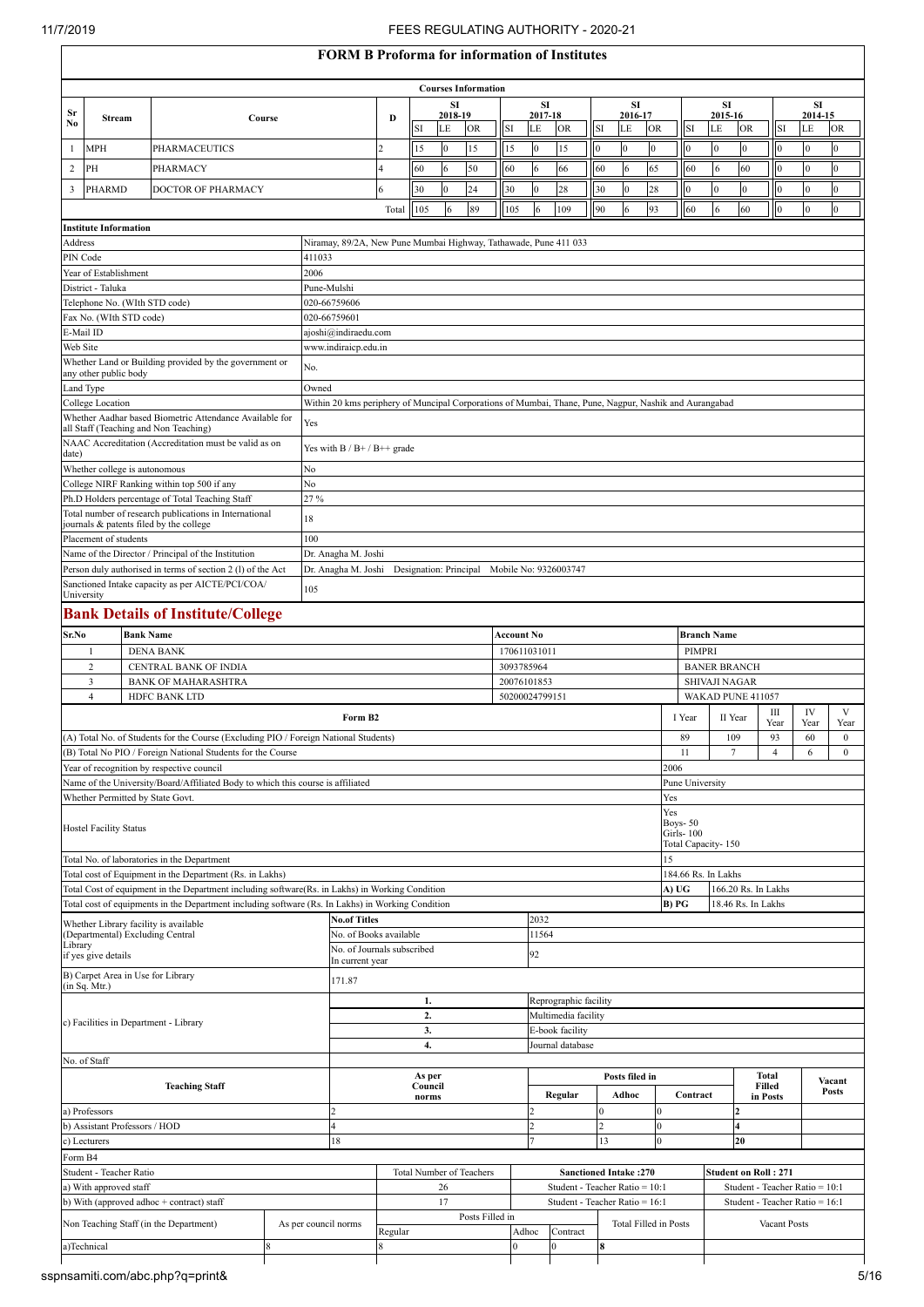|                      | b) Non-Technical                                                                           | 9                  |                          |                           |                                                   |                |                |                                                                                        | $\boldsymbol{9}$ |                                |                                            |                      |                  |
|----------------------|--------------------------------------------------------------------------------------------|--------------------|--------------------------|---------------------------|---------------------------------------------------|----------------|----------------|----------------------------------------------------------------------------------------|------------------|--------------------------------|--------------------------------------------|----------------------|------------------|
|                      | c) Class-IV                                                                                | 11                 |                          | 11                        |                                                   |                | $\overline{0}$ | 0                                                                                      | 11               |                                |                                            |                      |                  |
|                      |                                                                                            | <b>Total</b>       |                          | 28                        |                                                   |                | $\bf{0}$       | $\bf{0}$                                                                               | 28               |                                | $\bf{0}$                                   |                      |                  |
|                      | Ratio of Non - Teaching - Teaching Staff                                                   |                    |                          | 28:26                     |                                                   |                |                |                                                                                        |                  |                                |                                            |                      |                  |
| Form B5              |                                                                                            |                    |                          |                           |                                                   |                |                |                                                                                        |                  |                                |                                            |                      |                  |
| 15                   | Salary given to the staff (Whether it is as per 5th /6th Pay commission / any other norms) |                    |                          |                           | Y                                                 |                |                |                                                                                        |                  |                                |                                            |                      |                  |
|                      | Whether Building os owned / Rental by college/ Institute:                                  |                    |                          |                           |                                                   |                |                |                                                                                        |                  |                                |                                            |                      | $\circ$          |
|                      |                                                                                            |                    |                          |                           |                                                   |                |                |                                                                                        |                  |                                | College / Institute                        | Others               | Total            |
| 16                   | b) if owned built-up area in 4543.01 Sq.Mtr.                                               |                    |                          |                           |                                                   |                |                | Capital investment (Amount Rs. in Lakhs)                                               |                  |                                | 57134892                                   | $\Omega$             | 57134892         |
|                      |                                                                                            |                    |                          |                           |                                                   |                |                | Recurring annual expenditure (Amount Rs. in Lakhs)                                     |                  |                                | 1562069                                    | $\theta$             | 1562069          |
|                      | b) If Rental Built-up area in 0 Sq.Mtr.                                                    |                    |                          |                           |                                                   |                |                |                                                                                        |                  |                                | College / Institute                        | Other                | Total            |
|                      |                                                                                            |                    |                          |                           |                                                   |                |                | Annual Expenditure (Amount Rs. in Lakhs)<br>Founder Secretary & Cheif Managing Trustee |                  |                                |                                            |                      | $\theta$         |
| 17                   | Mention relation of the landlord with the College / Institute if Any                       |                    |                          |                           |                                                   |                |                |                                                                                        |                  |                                |                                            |                      |                  |
|                      | <b>Projected Addition</b><br><b>Particulars</b>                                            |                    |                          | 2020-21 (Rs. in Lakhs)    |                                                   |                |                | College / Institute / Hostel<br>2020-21 (Rs. in Lakhs)                                 |                  |                                | 2021-22 (Rs. in Lakhs)                     |                      |                  |
|                      | Land(area)                                                                                 |                    |                          |                           |                                                   |                |                |                                                                                        |                  |                                |                                            |                      |                  |
| b.                   | Building (Built-up area in Sq. Mtr.)                                                       |                    | $\theta$                 |                           |                                                   |                | $\mathbf{0}$   |                                                                                        |                  |                                | $\Omega$                                   |                      |                  |
| c.                   | Lab / Work shop                                                                            |                    | $\theta$                 |                           |                                                   |                | $\mathbf{0}$   |                                                                                        |                  |                                | $\Omega$                                   |                      |                  |
| d.                   | Laboratory equipments                                                                      |                    | 1000000                  |                           |                                                   |                | 1200000        |                                                                                        |                  |                                | 1500000                                    |                      |                  |
| e.                   | Books                                                                                      |                    | 9000000                  |                           |                                                   |                | 1000000        |                                                                                        |                  |                                | 1200000                                    |                      |                  |
| f.                   | Furniture & dead stock                                                                     |                    | 1000000                  |                           |                                                   |                | 1500000        |                                                                                        |                  |                                | 2000000                                    |                      |                  |
|                      | Vehicals                                                                                   |                    |                          |                           |                                                   |                |                |                                                                                        |                  |                                |                                            |                      |                  |
| h.                   | Others                                                                                     |                    | 100000                   |                           |                                                   |                | 150000         |                                                                                        |                  |                                | 200000                                     |                      |                  |
|                      | <b>Total</b>                                                                               |                    | 11100000                 |                           |                                                   |                | 3850000        |                                                                                        |                  |                                | 4900000                                    |                      |                  |
| Form B9              |                                                                                            |                    |                          |                           |                                                   |                |                |                                                                                        |                  |                                |                                            |                      |                  |
|                      | Fees collected during last year per student for UG course                                  |                    |                          |                           |                                                   |                |                |                                                                                        |                  |                                |                                            |                      |                  |
|                      | Year                                                                                       |                    |                          |                           |                                                   | No of Students |                |                                                                                        |                  |                                | fees collected(Rs.)                        |                      |                  |
|                      |                                                                                            |                    |                          |                           | 2018-19                                           |                |                |                                                                                        |                  |                                |                                            |                      |                  |
| 1 <sup>st</sup> Year |                                                                                            |                    | 85                       |                           |                                                   |                |                |                                                                                        |                  | 10750000                       |                                            |                      |                  |
| 2 <sup>nd</sup> Year |                                                                                            |                    | 101                      |                           |                                                   |                |                |                                                                                        |                  | 10307000                       |                                            |                      |                  |
| 3 <sup>rd</sup> Year |                                                                                            |                    | 97                       |                           |                                                   |                |                |                                                                                        |                  | 9310000                        |                                            |                      |                  |
| 4 <sup>th</sup> Year |                                                                                            |                    | 66                       |                           |                                                   |                |                |                                                                                        |                  | 6138000                        |                                            |                      |                  |
| 5 <sup>th</sup> Year |                                                                                            |                    |                          |                           |                                                   |                |                |                                                                                        |                  |                                |                                            |                      |                  |
|                      | Fees collected during last year per student for PG course                                  |                    |                          |                           |                                                   |                |                |                                                                                        |                  |                                |                                            |                      |                  |
|                      | Year                                                                                       |                    |                          |                           |                                                   | No of Students |                |                                                                                        |                  |                                | fees collected(Rs.)                        |                      |                  |
|                      |                                                                                            |                    |                          |                           | 2018-19                                           |                |                |                                                                                        |                  |                                |                                            |                      |                  |
| l <sup>st</sup> Year |                                                                                            |                    | 15                       |                           |                                                   |                |                |                                                                                        |                  | 1890000                        |                                            |                      |                  |
| 2 <sup>nd</sup> Year |                                                                                            |                    | 15                       |                           |                                                   |                |                |                                                                                        |                  | 1477500                        |                                            |                      |                  |
|                      | Fees collected (2018-19) per student for UG/PG course                                      |                    |                          | <b>UG Course - 125000</b> |                                                   |                |                |                                                                                        |                  |                                |                                            |                      |                  |
|                      |                                                                                            |                    |                          | PG Course - 135000        |                                                   |                |                |                                                                                        |                  |                                |                                            |                      |                  |
|                      | No of Students of 1st year                                                                 |                    |                          |                           | Average fees collected per student(Amount in Rs.) |                |                |                                                                                        |                  |                                | Total fees collected (Amount Rs. in Lakhs) |                      |                  |
|                      | a) Indian (Govt. Quota + Management)                                                       |                    | 126400                   |                           |                                                   |                |                |                                                                                        |                  | 12640000                       |                                            |                      |                  |
| Form B10             | b) PIO + Foreign National                                                                  |                    | 125000                   |                           |                                                   |                |                |                                                                                        |                  | 1375000                        |                                            |                      |                  |
|                      |                                                                                            |                    |                          |                           | Administrative Staff in the Institute / College   |                |                |                                                                                        |                  |                                |                                            |                      |                  |
| (A)                  | Name of the Principal / Director                                                           |                    |                          |                           | Dr. Anagha M. Joshi                               |                |                |                                                                                        |                  |                                |                                            |                      |                  |
| Regular              |                                                                                            |                    |                          |                           |                                                   |                |                |                                                                                        |                  |                                |                                            |                      |                  |
| incharge             |                                                                                            |                    |                          | Regular                   |                                                   |                |                |                                                                                        |                  |                                |                                            |                      |                  |
| <b>Pay Scale</b>     |                                                                                            |                    |                          | 37400-67000               |                                                   |                |                |                                                                                        |                  |                                |                                            |                      |                  |
|                      | Faculty Details (Teaching and Administrator)                                               |                    |                          |                           |                                                   |                |                |                                                                                        |                  |                                |                                            |                      |                  |
| Sr                   | Name                                                                                       | Appoint            |                          | Appoint                   | Joining                                           |                |                | <b>Streams Teach</b>                                                                   |                  | <b>Faculty Type</b>            | Pay Scale                                  |                      | <b>Grade Pay</b> |
| No                   |                                                                                            | Type               |                          | Date                      | Date                                              |                |                |                                                                                        |                  |                                |                                            |                      |                  |
| 2                    | KULKARNI PRADNYA PARAG<br><b>DHAMALE DILIP MARUTI</b>                                      | Regular<br>Regular | 05/01/2016<br>17/01/2002 |                           | 05/01/2016<br>17/01/2002                          |                |                | PH, MPH, PHARMD<br>PH, MPH, PHARMD                                                     |                  | Administrator<br>Administrator | 32000<br>5200-20200                        | 1900                 |                  |
| 3                    | KADAM REKHA SHIVAJI                                                                        | Regular            | 12/12/2007               |                           | 12/12/2007                                        |                |                | PH,MPH,PHARMD                                                                          |                  | Administrator                  | 29000                                      | $\Omega$             |                  |
|                      | GAIKWAD SAMADHAN PRABHAKAR                                                                 | Regular            | 15/06/2007               |                           | 15/06/2007                                        |                |                | PH, MPH, PHARMD                                                                        |                  | Administrator                  | 5200-20200                                 | 2000                 |                  |
| 5                    | DHAMALE SACHIN RAMESHCHANDRA                                                               | Regular            | 01/08/2007               |                           | 01/08/2007                                        |                |                | PH, MPH, PHARMD                                                                        |                  | Administrator                  | 5200-20200                                 | 1900                 |                  |
| 6                    | PATALE PRAMOD GAJANAN                                                                      | Regular            | 01/07/2008               |                           | 01/07/2008                                        |                |                | PH,MPH,PHARMD                                                                          |                  | Administrator                  | 5200-20200                                 | 1900                 |                  |
| $\overline{7}$       | NALAVADE SHUBHAM RAVINDRA                                                                  | Regular            | 25/06/2015               |                           | 25/06/2015                                        |                |                | PH,MPH,PHARMD                                                                          |                  | Administrator                  | 14300                                      |                      |                  |
| $\,$ 8 $\,$          | DESHMUKH SANDESH CHANDRAKANT                                                               | Regular            | 15/06/2015               |                           | 15/06/2015                                        |                |                | PH,MPH,PHARMD                                                                          |                  | Administrator                  | 16445                                      | $\theta$             |                  |
| 9                    | DHAMALE DATTATRAY MARUTI                                                                   | Regular            | 16/08/2006               |                           | 16/08/2006                                        |                |                | PH, MPH, PHARMD                                                                        |                  | Administrator                  | 4440-7440                                  | 1300                 |                  |
| 10                   | JADHAV MANOHAR VITTHAL                                                                     | Regular            | 16/08/2006               |                           | 16/08/2006                                        |                |                | PH, MPH, PHARMD                                                                        |                  | Administrator                  | 4440-7440                                  | 1300                 |                  |
| 11                   | <b>GAIKWAD ANIL RAMA</b>                                                                   | Regular            | 01/10/2008               |                           | 01/10/2008                                        |                |                | PH,MPH,PHARMD                                                                          |                  | Administrator                  | 14000                                      | 0                    |                  |
| 12                   | PASALKAR NILESH MANOHAR                                                                    | Regular            | 02/08/2010               |                           | 02/08/2010                                        |                |                | PH, MPH, PHARMD                                                                        |                  | Administrator                  | 14000                                      | $\Omega$             |                  |
| 13                   | <b>GAIKWAD RAMLING ARJUN</b>                                                               | Regular            | 01/12/2010               |                           | 01/12/2010                                        |                |                | PH, MPH, PHARMD                                                                        |                  | Administrator                  | 14000                                      | $\Omega$             |                  |
| 14                   | TUPARE SAMADHAN TATYARAM                                                                   | Regular            | 11/07/2014               |                           | 11/07/2014                                        |                |                | PH, MPH, PHARMD                                                                        |                  | Administrator                  | 14000                                      |                      |                  |
| 15                   | PARSE RAJENDRA LAXMAN                                                                      | Regular            | 01/09/2010               |                           | 01/09/2010                                        |                |                | PH, MPH, PHARMD                                                                        |                  | Administrator                  | 18400                                      | 0                    |                  |
| 16                   | PATIL BABASAHEB BALU                                                                       | Regular            | 09/03/2008               |                           | 09/03/2008                                        |                |                | PH, MPH, PHARMD                                                                        |                  | Administrator                  | 23000                                      | $\Omega$             |                  |
| 17<br>$1\,8$         | PAWAR AKSHAY RANJAN                                                                        | Regular            | 01/04/2015               |                           | 01/04/2015                                        |                |                | PH, MPH, PHARMD                                                                        |                  | Administrator                  | 14000                                      | $\Omega$<br>$\Omega$ |                  |
| 19                   | PAWAR SHAILESH AADINATH<br>BHOJANI FATEMA ANWAR HUSAIN                                     | Regular            | 01/07/2016<br>24/10/2016 |                           | 01/07/2016<br>07/11/2016                          |                |                | PH, MPH, PHARMD<br>PH, MPH, PHARMD                                                     |                  | Administrator<br>Administrator | 22240<br>13000                             | $\Omega$             |                  |
| 20                   | DHAMALE SWAPNIL VILAS                                                                      | Regular<br>Regular | 01/08/2016               |                           | 01/08/2007                                        |                |                | PH, MPH, PHARMD                                                                        |                  | Administrator                  | 14375                                      |                      |                  |
| 21                   | KHEDKAR MILIND SHANKAR                                                                     | Regular            | 01/11/2016               |                           | 01/11/2016                                        |                |                | PH,MPH,PHARMD                                                                          |                  | Administrator                  | 9300-34800                                 | 5400                 |                  |
| 22                   | DESHMUKH SUDHIR MURLIDHAR                                                                  | Regular            | 09/05/2016               |                           | 09/05/2016                                        |                |                | PH, MPH, PHARMD                                                                        |                  | Administrator                  | 12000                                      |                      |                  |
| 23                   | SAKHARE PRAMOD VITTHAL                                                                     | Regular            | 11-07-2005               |                           | 11-07-2005                                        |                |                | PH, MPH, PHARMD                                                                        |                  | Administrator                  | 5200-20200                                 | 6910                 |                  |
| 24                   | SHINDE PRAMOD SUKHDEO                                                                      | Regular            | 24/07/2018               |                           | 24/07/2018                                        |                |                | PH, MPH, PHARMD                                                                        |                  | Administrator                  | Consolidated                               |                      |                  |
| 25                   | KAMBLE RAJENDRA DATTARAY                                                                   | Regular            | 01/04/2017               |                           | 01/04/2017                                        |                |                | PH, MPH, PHARMD                                                                        |                  | Administrator                  | CONSOLIDATED                               |                      | CONSOLIDAT       |
| 26                   | TAYADE KIRAN GOVARDHAN                                                                     | Regular            | 02-07-2018               |                           | 02-07-2018                                        |                |                | PH, MPH, PHARMD                                                                        |                  | Administrator                  | 14000                                      |                      | consolidat       |
| 27                   | THOMBARE PRIYANKA DNYANESHWAR                                                              | Adhoc              | 17-07-2018               |                           | 17-07-2018                                        |                |                | PH, MPH, PHARMD                                                                        |                  | Administrator                  | 14000                                      |                      | CONSOLIDAT       |
| 28                   | TITAR SUPRIYA HARIBHAU                                                                     | Regular            | 02-07-2018               |                           | 02-07-2018                                        |                |                | PH, MPH, PHARMD                                                                        |                  | Administrator                  | 14000                                      |                      | consolidat       |
| 29                   | SHIRKE SAGAR DATTATRAY                                                                     | Regular            | 03-12-2018               |                           | 03-12-2018                                        |                |                | PH, MPH, PHARMD                                                                        |                  | Administrator                  | 16000                                      |                      | Consolidat       |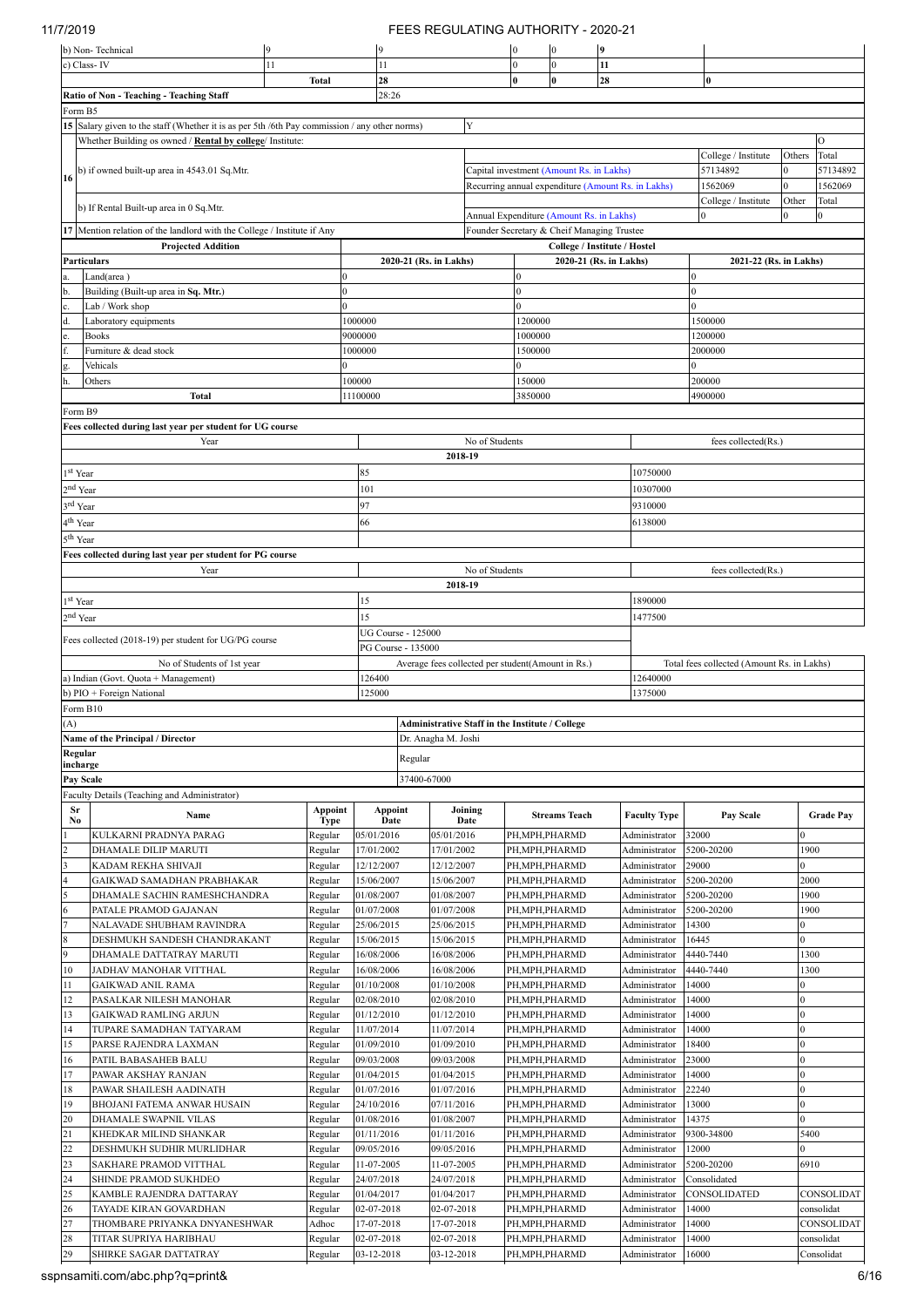| .     |                                                                                                                                                                                                                                |         |                                                 | , _____________________________ |                 |       |                             |             |                                   |
|-------|--------------------------------------------------------------------------------------------------------------------------------------------------------------------------------------------------------------------------------|---------|-------------------------------------------------|---------------------------------|-----------------|-------|-----------------------------|-------------|-----------------------------------|
| 130   | <b>GUNJAL ROHIT JAGANNATH</b>                                                                                                                                                                                                  | Regular | 03-09-2018                                      | 03-09-2018                      | PH, MPH, PHARMD |       | Administrator               | 10000       | consolidat                        |
| 31    | KAKADE RAJKAMAL MANOHAR                                                                                                                                                                                                        | Regular | 05-07-2018                                      | 05-07-2018                      | PH, MPH, PHARMD |       | Administrator               | 10000       | Consolidat                        |
| 32    | JOSHI ANAGHA MANOJ                                                                                                                                                                                                             | Regular | 13-05-2005                                      | 13-05-2005                      | PH, MPH, PHARMD |       | Teaching                    | 37400-67000 | 10000.00                          |
| 33    | KANNUR DAYANAND MUKUND                                                                                                                                                                                                         | Regular | 17-04-2008                                      | 20-06-2008                      | PH, MPH, PHARMD |       | Teaching                    | 37400-67000 | 10000                             |
| 34    | <b>INGALE SUVARNA PRAMOD</b>                                                                                                                                                                                                   | Regular | 17-04-2008                                      | 30-06-2008                      | PH, MPH, PHARMD |       | Teaching                    | 37400-67000 | 10000                             |
| 35    | KUMBHAR SUBHASH TRIMBAKRAO                                                                                                                                                                                                     | Regular | 14-06-2006                                      | 14-06-2006                      | PH, MPH, PHARMD |       | Teaching                    | 15600-39100 | 8000                              |
| 36    | PAWAR YOGESH DAGADU                                                                                                                                                                                                            | Regular | 10-08-2007                                      | 16-08-2007                      | PH, MPH, PHARMD |       | Teaching                    | 15600-39100 | 7000                              |
| 37    | WAGDARIKAR MANASI JAYANT                                                                                                                                                                                                       | Regular | 03-03-2009                                      | 03-03-2009                      | PH, MPH, PHARMD |       | Teaching                    | 15600-39100 | 7000                              |
| 38    | DONGRE PRERANA PADMANABH                                                                                                                                                                                                       | Regular | 15-07-2009                                      | 15-07-2009                      | PH, MPH, PHARMD |       | Teaching                    | 15600-39100 | 7000                              |
| 39    | SHAIKH AMIR AFZAL                                                                                                                                                                                                              | Regular | 21-08-2009                                      | 26-08-2009                      | PH, MPH, PHARMD |       | Teaching                    | 15600-39100 | 8000                              |
| 40    | KAMBLE RUTUJA VIJAY                                                                                                                                                                                                            | Regular | 26-02-2014                                      | 15-07-2014                      | PH, MPH, PHARMD |       | Teaching                    | 15600-39100 | 6000                              |
| 41    | KARNIK ARCHANA MUKUL                                                                                                                                                                                                           | Adhoc   | 26-12-2014                                      | 29-01-2015                      | PH, MPH, PHARMD |       | Teaching                    | 15600-39100 | 6000                              |
| 42    | KAKAD SUNIL RAMHARI                                                                                                                                                                                                            | Adhoc   | 23-06-2015                                      | 24-07-2015                      | PH, MPH, PHARMD |       | Teaching                    | 15600-39100 | 6000                              |
| 43    | PATIL SHRINIWAS PRAMOD                                                                                                                                                                                                         | Adhoc   | 10-08-2015                                      | 11-08-2015                      | PH, MPH, PHARMD |       | Teaching                    | 15600-39100 | 6000                              |
| 44    | KULKARNI MADHUR CHANDRASHEKHAR                                                                                                                                                                                                 | Regular | 07/03/2013                                      | 15/03/2013                      | PH, MPH, PHARMD |       | Teaching                    | 37400-67000 | 10000                             |
| 45    | HASTAK VISHAKHA SAMEER                                                                                                                                                                                                         | Regular | 09/07/2007                                      | 09/07/2007                      | PH, MPH, PHARMD |       | Teaching                    | 15600-39100 | 8000                              |
| 46    | <b>SAM BEENA ANNIE</b>                                                                                                                                                                                                         | Adhoc   | 01/08/2016                                      | 05/08/2016                      | PH, MPH, PHARMD |       | Teaching                    | 15600-39100 | 6000                              |
| 47    | DEVARSHI SHRADDHA PRAKASH                                                                                                                                                                                                      | Adhoc   | 08/08/2016                                      | 16/08/2016                      | PH, MPH, PHARMD |       | Teaching                    | 15600-39100 | 6000                              |
| 48    | <b>BHAT ROOPAL SUNIL</b>                                                                                                                                                                                                       | Regular | 12/01/2017                                      | 12/01/2017                      | PH, MPH, PHARMD |       | Teaching                    | 15600-39100 | 6000                              |
| 49    | BHILWADE SUMEET KRISHNA                                                                                                                                                                                                        | Regular | 03/07/2017                                      | 03/07/2017                      | PH, MPH, PHARMD |       | Teaching                    | 22000       | consolidat                        |
| 50    | KAREKAR POONAM SUBHASH                                                                                                                                                                                                         | Regular | 12/02/2018                                      | 15/02/2018                      | PH, MPH, PHARMD |       | Teaching                    | 25000       | Consolidat                        |
| 51    | <b>JASUD SMITA PRAVIN</b>                                                                                                                                                                                                      | Regular | 12/03/2018                                      | 12/03/2018                      | PH, MPH, PHARMD |       | Teaching                    | 22000       | Consolidat                        |
| 52    | ATRE BHAGYASHREE NARAYAN                                                                                                                                                                                                       | Regular | 2/01/2018                                       | 02/01/2018                      | PH, MPH, PHARMD |       | Teaching                    | 25000       | Consolidat                        |
| 53    | DABHADKAR MEGHANA MANDAR                                                                                                                                                                                                       | Regular | 29/06/2017                                      | 03/07/2017                      | PH, MPH, PHARMD |       | Teaching                    | 28000       | CONSOLIDAT                        |
| 54    | PAWAR SHUBHAM VIJAY                                                                                                                                                                                                            | Adhoc   | 16-07-2018                                      | 16-07-2018                      | PH, MPH, PHARMD |       | Teaching                    | 22000       | CONSOLIDAT                        |
| 55    | MULE TEJAL ANNASO                                                                                                                                                                                                              | Regular | 23-07-2018                                      | 23-07-2018                      | PH, MPH, PHARMD |       | Teaching                    | 22000       | Consolidat                        |
| 56    | WALVEKAR AMRUTA PRASANN                                                                                                                                                                                                        | Adhoc   | 05-08-2016                                      | 05-08-2016                      | PH, MPH, PHARMD |       | Teaching                    | 15600-39100 | 6000                              |
| 57    | CHOUHAN PALLAVI YOGENDRASINGH                                                                                                                                                                                                  | Adhoc   | 03-01-2017                                      | 03-01-2017                      | PH, MPH, PHARMD |       | Teaching                    | 30000       | Consolidat                        |
| 58    | JOSHI SNEHA VISHWAS                                                                                                                                                                                                            | Adhoc   | 01-08-2018                                      | 01-08-2018                      | PH, MPH, PHARMD |       | Teaching                    | 26000       | consolidat                        |
| 59    | PAWAR POOJA SUHAS                                                                                                                                                                                                              | Adhoc   | 01-08-2018                                      | 01-08-2018                      | PH, MPH, PHARMD |       | Teaching                    | 24000       | consolidat                        |
| 60    | KAMLAPURE POOJA GANESH                                                                                                                                                                                                         | Adhoc   | 16/07/2018                                      | 16/07/2018                      | PH, MPH, PHARMD |       | Teaching                    | 24000       | consolidat                        |
| (c)   | Student - Teacher Ratio (Total no. students & total no. of staff in the college)                                                                                                                                               |         |                                                 |                                 |                 |       |                             |             |                                   |
|       |                                                                                                                                                                                                                                |         |                                                 |                                 |                 | Ratio |                             |             |                                   |
|       | Regular approved staff                                                                                                                                                                                                         |         |                                                 |                                 |                 | 22:1  |                             |             |                                   |
|       | Regular + Contract + Adhoc                                                                                                                                                                                                     |         |                                                 |                                 |                 | 15:1  |                             |             |                                   |
| (d)   | Ratio of Non-Teaching - Teaching Staff -                                                                                                                                                                                       |         |                                                 |                                 |                 |       |                             |             |                                   |
|       |                                                                                                                                                                                                                                |         |                                                 |                                 |                 | Ratio | <b>As per Council Norms</b> |             |                                   |
|       | Inclusive of administrative, ministerial,                                                                                                                                                                                      |         |                                                 |                                 |                 |       |                             |             |                                   |
|       | Teachnical & other unskilled & semi skilled staff                                                                                                                                                                              |         |                                                 |                                 |                 | 28:26 | 28:26                       |             |                                   |
|       |                                                                                                                                                                                                                                |         |                                                 | VERIFICATION                    |                 |       |                             |             |                                   |
|       | (The person signing the Verification clause must satisfy himself / herself about correctness of the information before affixing his / her signature)                                                                           |         |                                                 |                                 |                 |       |                             |             |                                   |
|       |                                                                                                                                                                                                                                |         |                                                 |                                 |                 |       |                             |             |                                   |
|       |                                                                                                                                                                                                                                |         | (full name in block letters), son / daughter of |                                 |                 |       |                             |             | solemnly declare that to the best |
|       | of my knowledge, the information given in this proforma and statements accompanying is correct and complete. I further declare that I am submitting this proforma in my capacity as and I am also authorised in terms of secti |         |                                                 |                                 |                 |       |                             |             |                                   |
|       |                                                                                                                                                                                                                                |         |                                                 |                                 |                 |       |                             |             |                                   |
|       |                                                                                                                                                                                                                                |         |                                                 |                                 |                 |       |                             |             |                                   |
| Date  |                                                                                                                                                                                                                                |         |                                                 |                                 |                 |       |                             |             |                                   |
|       |                                                                                                                                                                                                                                |         |                                                 |                                 |                 |       |                             |             |                                   |
| Place |                                                                                                                                                                                                                                |         |                                                 |                                 |                 |       |                             |             |                                   |
|       |                                                                                                                                                                                                                                |         |                                                 |                                 |                 |       |                             |             |                                   |
|       |                                                                                                                                                                                                                                |         |                                                 |                                 |                 |       |                             |             |                                   |
|       |                                                                                                                                                                                                                                |         |                                                 |                                 |                 |       |                             |             |                                   |
|       | Signature and Seal of person authorised in terms of section 2 (1) of the Act with Code No.                                                                                                                                     |         |                                                 |                                 |                 |       |                             |             |                                   |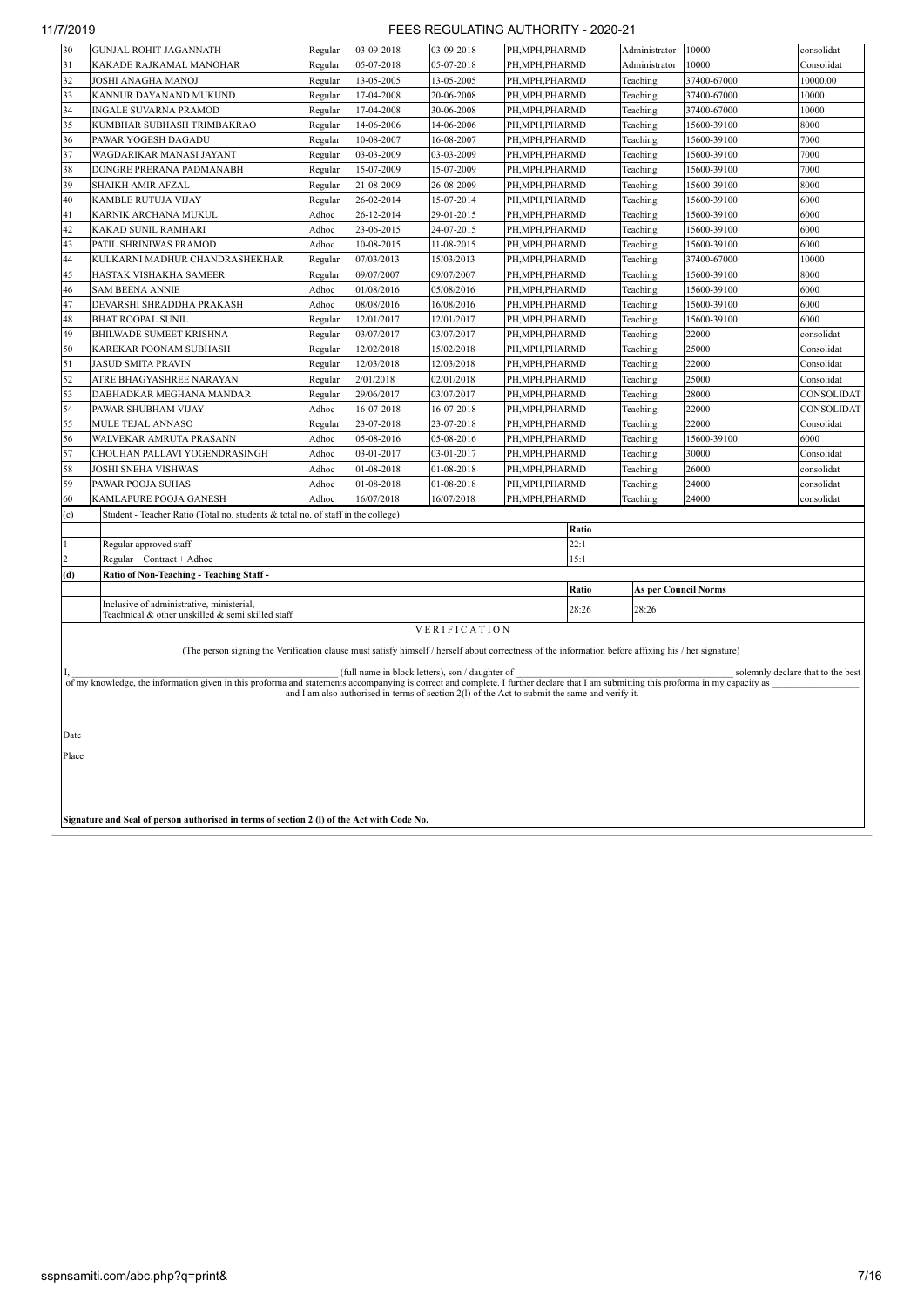|                     | <b>FORM-C Central Library Facility</b>                                                     |                           |                 |  |  |  |  |
|---------------------|--------------------------------------------------------------------------------------------|---------------------------|-----------------|--|--|--|--|
|                     | Total No of student in the institute                                                       | 380                       |                 |  |  |  |  |
|                     | <b>Reading hall capacity</b>                                                               | 85                        |                 |  |  |  |  |
|                     | Total carpet Area Sq.Mtr.                                                                  | 171.87                    |                 |  |  |  |  |
| a)                  | No. of Titles                                                                              | 2032                      |                 |  |  |  |  |
| $b$                 | No. of Books                                                                               | 11564                     |                 |  |  |  |  |
| c)                  | No. of National Journals                                                                   | 24                        |                 |  |  |  |  |
| d)                  | No. of International Journals                                                              | 68                        |                 |  |  |  |  |
| $\epsilon$ )        | Non-Teaching Journals                                                                      | Nil                       |                 |  |  |  |  |
|                     | <b>Total Cost of</b>                                                                       |                           |                 |  |  |  |  |
| f)                  | a) Books                                                                                   | 4775834                   | Lakhs           |  |  |  |  |
|                     | b) Subscription for Journal                                                                | 62990                     | Lakhs           |  |  |  |  |
| g)                  | Cost of Furniture                                                                          | 2939000                   | Lakhs           |  |  |  |  |
| h)                  | Whether Xerox facility is available                                                        | Y                         |                 |  |  |  |  |
|                     | Whether Internet facility is available                                                     | Y                         |                 |  |  |  |  |
| $\ddot{\mathbf{i}}$ |                                                                                            | <b>Band Width</b>         | <b>100 MBPS</b> |  |  |  |  |
|                     |                                                                                            | PIII                      |                 |  |  |  |  |
| j)                  | No. of Computer available in the Library                                                   | PIV                       | $\overline{c}$  |  |  |  |  |
|                     |                                                                                            | PV                        | $\mathbf{0}$    |  |  |  |  |
| $\bf k)$            | Whether multimedia facility is available                                                   | Y                         |                 |  |  |  |  |
| I)                  | Whether digitization of library is done                                                    | Y                         |                 |  |  |  |  |
| m)                  | Any other amenities provided to students in library.                                       | Online access to journals |                 |  |  |  |  |
| Date                |                                                                                            |                           |                 |  |  |  |  |
| Place               |                                                                                            |                           |                 |  |  |  |  |
|                     |                                                                                            |                           |                 |  |  |  |  |
|                     |                                                                                            |                           |                 |  |  |  |  |
|                     |                                                                                            |                           |                 |  |  |  |  |
|                     |                                                                                            |                           |                 |  |  |  |  |
|                     | Signature and Seal of person authorised in terms of section 2 (I) of the Act with Code No. |                           |                 |  |  |  |  |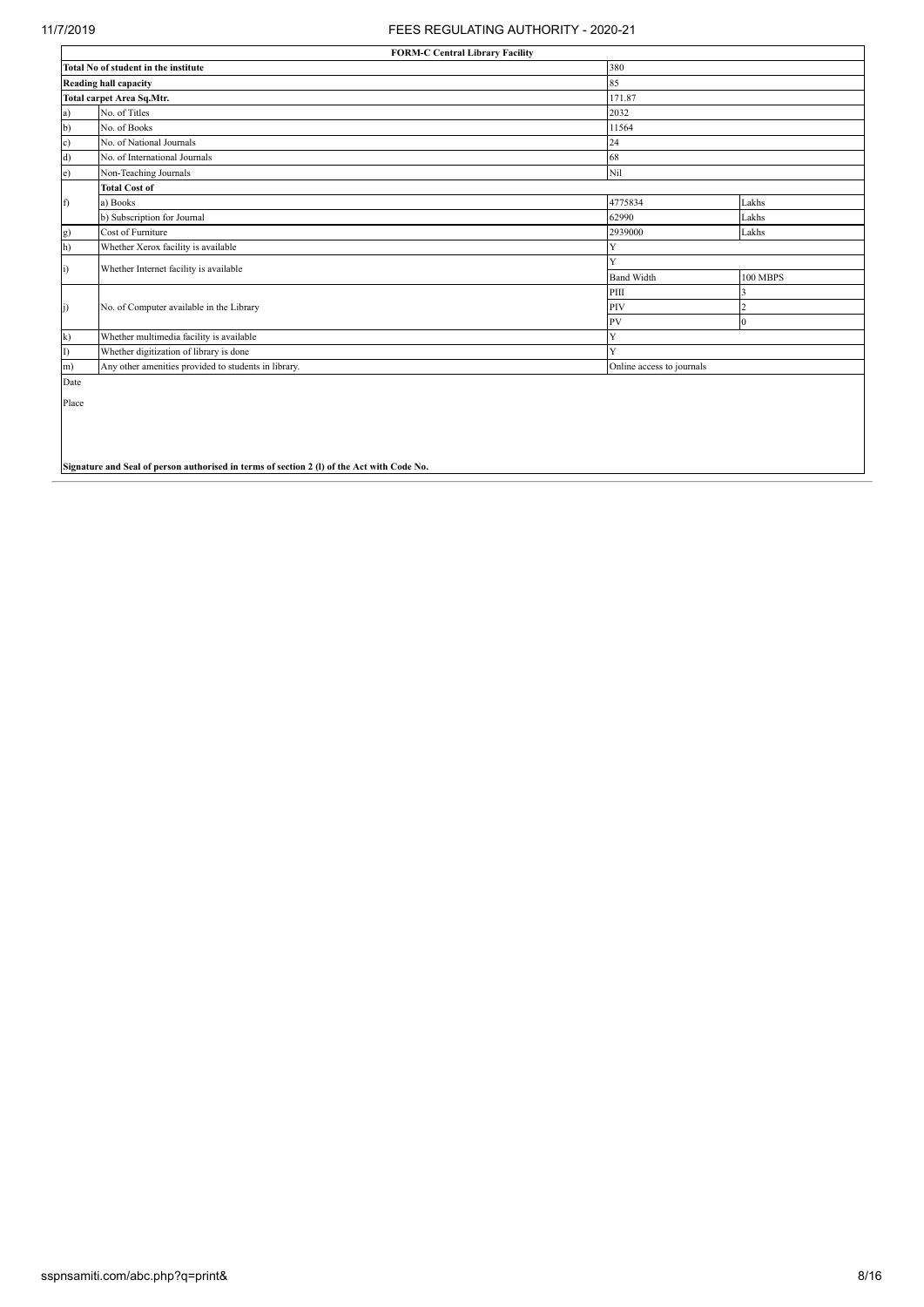|                | FORM-D Information of Central Computing Facilities in the Institute               |    |           |                    |  |  |  |  |  |  |  |
|----------------|-----------------------------------------------------------------------------------|----|-----------|--------------------|--|--|--|--|--|--|--|
|                | Whether the central computing facility is available                               |    |           | Y                  |  |  |  |  |  |  |  |
| $\overline{2}$ | Number of PIII or equivalent and above PC available                               |    |           | 120                |  |  |  |  |  |  |  |
| 3              | Whether legal licenses of System & Application Software available?                |    |           |                    |  |  |  |  |  |  |  |
| $\overline{4}$ | Number of System Software's available                                             |    |           |                    |  |  |  |  |  |  |  |
| 5              | Number of Applications Software's available                                       |    |           | 19                 |  |  |  |  |  |  |  |
| 6              | Number of Printers available (Type: DMP/ DeskJet /LaserJet)                       | 11 |           |                    |  |  |  |  |  |  |  |
| $\overline{7}$ | Number of Scaners available                                                       |    |           |                    |  |  |  |  |  |  |  |
| $\,$ 8 $\,$    | Total cost of the printers and scanners                                           |    |           | 172701             |  |  |  |  |  |  |  |
| 9              | Whether the Generator / UPS back-up available(back-up period and capacity in KVA) |    |           |                    |  |  |  |  |  |  |  |
| 10             | Whether the Campus is Networked.                                                  |    |           | Y                  |  |  |  |  |  |  |  |
| 11             | Whether the Laboratories are Networked through LAN                                |    |           |                    |  |  |  |  |  |  |  |
| 12             | Whether is internet connection is available                                       |    |           |                    |  |  |  |  |  |  |  |
| 13             | If yes specify type Dialup/ISDN/DSL/Leased Line/ any other                        |    |           | <b>Leased Line</b> |  |  |  |  |  |  |  |
| 14             | Specify Bandwidth available                                                       |    |           | 100 MBPS           |  |  |  |  |  |  |  |
| 15             | Specify compression ratio                                                         |    |           | 1:1                |  |  |  |  |  |  |  |
| 16             | Cost of Hardware in Computer Center                                               |    | Rs. Lakhs | 2827810            |  |  |  |  |  |  |  |
| 17             | Cost of Software in Computer Center                                               |    | Rs. Lakhs | 154000             |  |  |  |  |  |  |  |
| 18             | Cost of Furniture in Computer Center                                              |    | Rs. Lakhs | 2939000            |  |  |  |  |  |  |  |
| 19             | Annual fee of the Internet Services in                                            |    | Rs. Lakhs | 112000             |  |  |  |  |  |  |  |
|                | Staff in Computer Center                                                          |    | Number    | Pay Scale          |  |  |  |  |  |  |  |
|                | 1. System Manager                                                                 | N  |           |                    |  |  |  |  |  |  |  |
|                | <b>System Analyst</b>                                                             | N  | $\Omega$  |                    |  |  |  |  |  |  |  |
| 20             | 3. Computer Programmer                                                            |    |           |                    |  |  |  |  |  |  |  |
|                | Computer Operator                                                                 | N  | $\Omega$  |                    |  |  |  |  |  |  |  |
|                | 5. Non - Teaching Staff                                                           | Ÿ  |           | Consolidated 16000 |  |  |  |  |  |  |  |
|                | 6. Maintenance Staff                                                              |    | $\Omega$  |                    |  |  |  |  |  |  |  |
| Date           |                                                                                   |    |           |                    |  |  |  |  |  |  |  |

Place

**Signature and Seal of person authorised in terms of section 2 (l) of the Act with Code No.**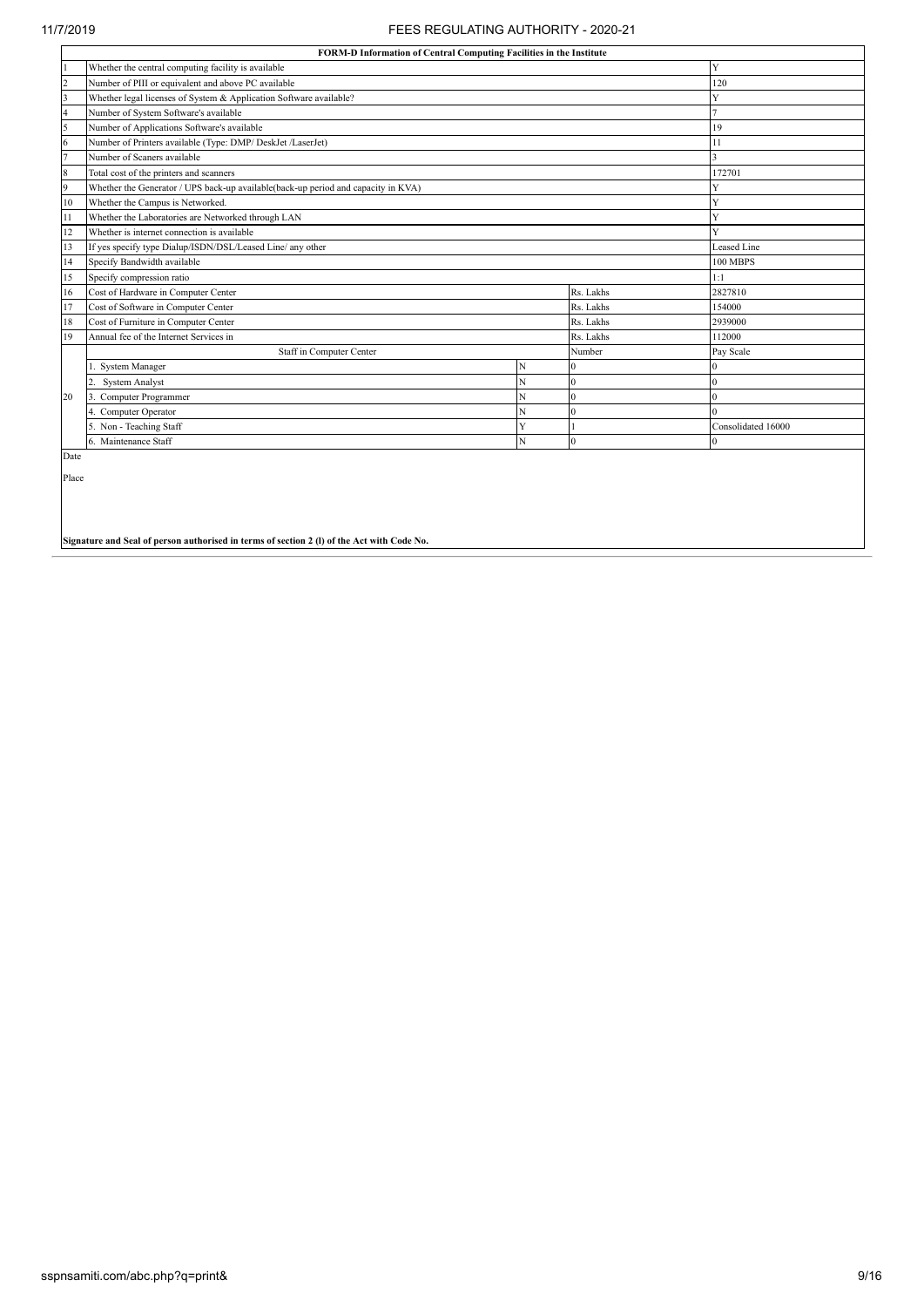| <b>FORM-E</b>  |                                                                                            |                                                             |                         |  |  |  |  |  |  |  |  |
|----------------|--------------------------------------------------------------------------------------------|-------------------------------------------------------------|-------------------------|--|--|--|--|--|--|--|--|
| (A)            | Details of Teaching and Non Teaching staff for the Accounting Year 2018-19                 |                                                             |                         |  |  |  |  |  |  |  |  |
| Sr No          | Particular                                                                                 | Actual requirement of Staff as per respective Council norms | <b>Actual appointed</b> |  |  |  |  |  |  |  |  |
|                | <b>PROFESSOR</b>                                                                           |                                                             |                         |  |  |  |  |  |  |  |  |
| $\overline{2}$ | <b>LAB ASSISTANT</b>                                                                       |                                                             |                         |  |  |  |  |  |  |  |  |
| 3              | <b>ASSISTANT PROFESSOR</b>                                                                 | 18                                                          | 18                      |  |  |  |  |  |  |  |  |
| $\overline{4}$ | <b>GYM INSTRUCTOR</b>                                                                      |                                                             |                         |  |  |  |  |  |  |  |  |
| 5              | OFFICE SUPERINTENDENT                                                                      |                                                             |                         |  |  |  |  |  |  |  |  |
| 6              | <b>ACCOUNTS ASSISTANT</b>                                                                  |                                                             |                         |  |  |  |  |  |  |  |  |
| $\tau$         | <b>ASSOCIATE PROFESSOR</b>                                                                 |                                                             |                         |  |  |  |  |  |  |  |  |
| $\,$ 8 $\,$    | ASSISTANT LIBRARIAN                                                                        |                                                             |                         |  |  |  |  |  |  |  |  |
| 9              | JUNIOR CLERK                                                                               |                                                             |                         |  |  |  |  |  |  |  |  |
| 10             | HR EXECUTIVE                                                                               |                                                             |                         |  |  |  |  |  |  |  |  |
| 11             | <b>LAB ATTENDENT</b>                                                                       |                                                             |                         |  |  |  |  |  |  |  |  |
| 12             | <b>DRIVER</b>                                                                              |                                                             |                         |  |  |  |  |  |  |  |  |
| 13             | <b>PEON</b>                                                                                |                                                             |                         |  |  |  |  |  |  |  |  |
| 14             | <b>ACCOUNTANT</b>                                                                          |                                                             |                         |  |  |  |  |  |  |  |  |
| Total          |                                                                                            | 52                                                          | 52                      |  |  |  |  |  |  |  |  |
| Date           |                                                                                            |                                                             |                         |  |  |  |  |  |  |  |  |
| Place          |                                                                                            |                                                             |                         |  |  |  |  |  |  |  |  |
|                |                                                                                            |                                                             |                         |  |  |  |  |  |  |  |  |
|                |                                                                                            |                                                             |                         |  |  |  |  |  |  |  |  |
|                |                                                                                            |                                                             |                         |  |  |  |  |  |  |  |  |
|                |                                                                                            |                                                             |                         |  |  |  |  |  |  |  |  |
|                | Signature and Seal of person authorised in terms of section 2 (I) of the Act with Code No. |                                                             |                         |  |  |  |  |  |  |  |  |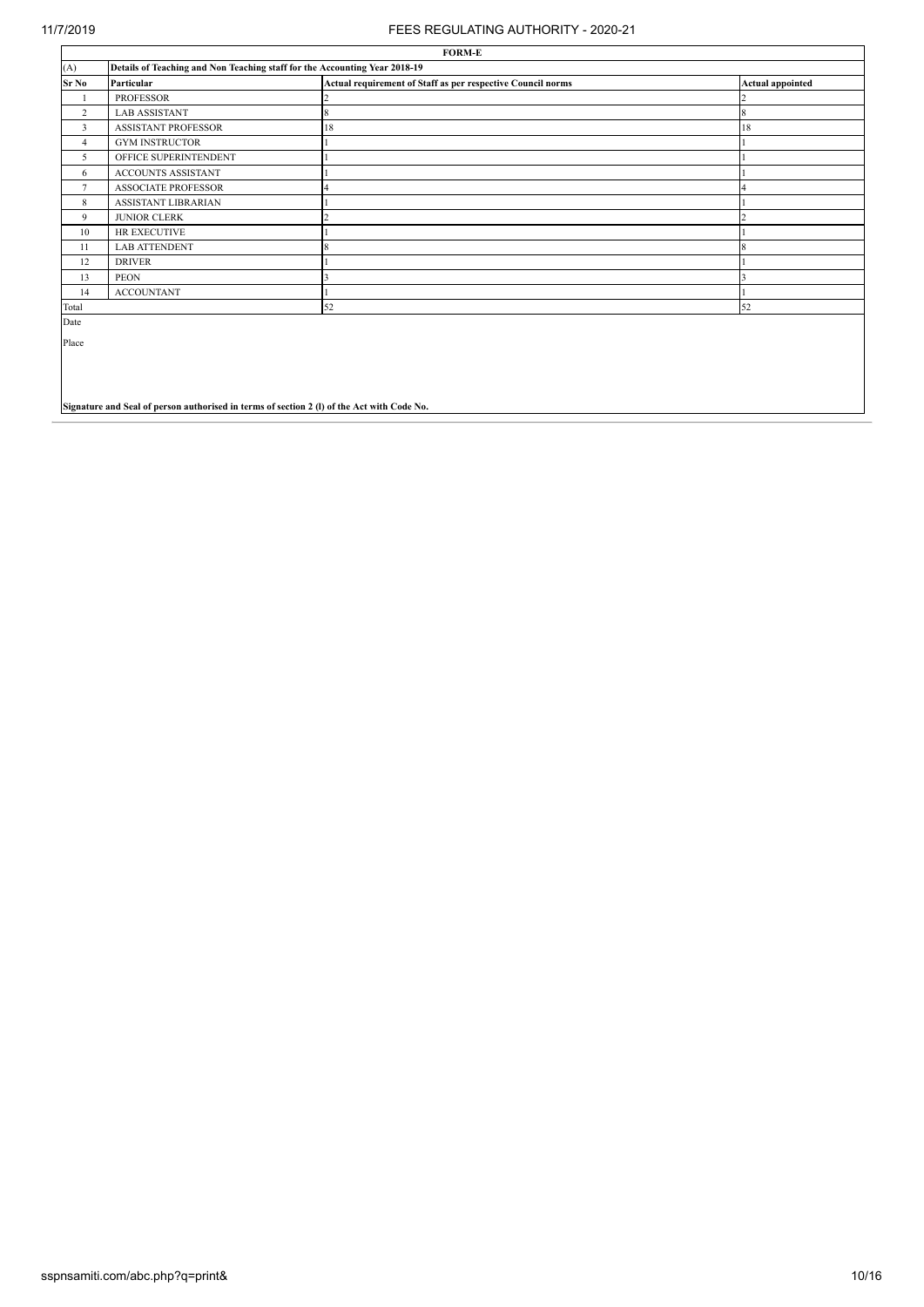# **FEES REGULATING AUTHORITY - 2020-21, Mumbai** 305, Govt. Polytechnic Building, Ali Yawar Jung Marg, Bandra (E), Mumbai - 400 051 (M.S.), INDIA

Print

|                       |                                                                                               | <b>Online Fee Approval Proposal for Academic Year 2020-21</b>                                                  |                     |                                                               |                                                          |                                                          |                                 |                  |              |              |
|-----------------------|-----------------------------------------------------------------------------------------------|----------------------------------------------------------------------------------------------------------------|---------------------|---------------------------------------------------------------|----------------------------------------------------------|----------------------------------------------------------|---------------------------------|------------------|--------------|--------------|
|                       | Name of the College /Institute                                                                | PH6360, MPH6360, PHARMD6360 - Shree Chanakya Education Soceity's, Indira College of Pharmacy, Tathawade, Pune. |                     |                                                               |                                                          |                                                          |                                 |                  |              |              |
| <b>Address</b>        |                                                                                               | Niramay, 89/2A, New Pune Mumbai Highway, Tathawade, Pune 411 033                                               |                     |                                                               |                                                          |                                                          |                                 |                  |              |              |
|                       |                                                                                               |                                                                                                                |                     |                                                               |                                                          |                                                          |                                 |                  |              |              |
| To,                   | The Hon'ble Chairman,<br>Fees Regulating Authority,<br>Maharashtra State,<br>Mumbai - 400 051 |                                                                                                                |                     |                                                               |                                                          |                                                          |                                 |                  |              |              |
| <b>Income Details</b> |                                                                                               |                                                                                                                |                     |                                                               |                                                          |                                                          |                                 |                  |              |              |
|                       |                                                                                               |                                                                                                                |                     |                                                               |                                                          |                                                          | Segmental bifurcation of Income |                  |              |              |
| Sr.<br>No             |                                                                                               | Income Head                                                                                                    | <b>Total Income</b> | PH                                                            | <b>MPH</b>                                               | <b>PHARMD</b>                                            | Non FRA                         | Hostel           | Hospital     | Trust        |
| $\mathbf{1}$          | <b>TUTION FEES</b>                                                                            |                                                                                                                | 36101863            | 24091592                                                      | 3047031                                                  | 8963240                                                  | $\mathbf{0}$                    | $\mathbf{0}$     | $\mathbf{0}$ | $\mathbf{0}$ |
| $\overline{c}$        | DEVELOPMENT FEES                                                                              |                                                                                                                | 3770637             | 2503408                                                       | 320469                                                   | 946760                                                   | $\theta$                        | $\mathbf{0}$     | $\mathbf{0}$ | $\theta$     |
| $\overline{3}$        | ADMISSION CANCELLATION FEES                                                                   |                                                                                                                | 6000                | 4000                                                          | $\Omega$                                                 | 2000                                                     | $\theta$                        | $\Omega$         | $\Omega$     | $\theta$     |
| $\overline{4}$        | <b>BANK INTEREST INCOME</b>                                                                   |                                                                                                                | 143995              | 92156                                                         | 11520                                                    | 40319                                                    | $\theta$                        | $\Omega$         | $\mathbf{0}$ | $\theta$     |
| 5                     | INCOME FROM OTHER SOURCES                                                                     |                                                                                                                | 157800              | 54000                                                         | 76050                                                    | 27750                                                    | $\mathbf{0}$                    | $\mathbf{0}$     | $\mathbf{0}$ | $\mathbf{0}$ |
|                       |                                                                                               | <b>Total Income</b>                                                                                            | 40180295            | 26745156                                                      | 3455070                                                  | 9980069                                                  | $\theta$                        | $\theta$         | $\theta$     | $\theta$     |
|                       | <b>Income Conversion Details</b>                                                              |                                                                                                                |                     |                                                               |                                                          |                                                          |                                 |                  |              |              |
|                       |                                                                                               |                                                                                                                |                     |                                                               |                                                          | Segmental bifurcation of Income Conversion               |                                 |                  |              |              |
| Sr.<br>No             |                                                                                               | Income Head                                                                                                    | <b>Total Income</b> | PH                                                            | <b>MPH</b>                                               | <b>PHARMD</b>                                            | Non FRA                         | Hostel           | Hospital     | Trust        |
| $\mathbf{1}$          | <b>TUITION FEES</b>                                                                           |                                                                                                                | 36101863            | <b>Total</b><br>24091592<br><b>Deductible</b><br>$\mathbf{0}$ | <b>Total</b><br>3047031<br><b>Deductible</b><br>$\theta$ | <b>Total</b><br>8963240<br><b>Deductible</b><br>$\Omega$ | $\mathbf{0}$                    | $\boldsymbol{0}$ | $\mathbf{0}$ | $\bf{0}$     |
| $\overline{2}$        | <b>DEVELOPMENT FEES</b>                                                                       |                                                                                                                | 3770637             | <b>Total</b><br>2503408<br><b>Deductible</b><br>0             | <b>Total</b><br>320469<br><b>Deductible</b><br>$\Omega$  | <b>Total</b><br>946760<br><b>Deductible</b><br>$\theta$  | $\mathbf{0}$                    | $\mathbf{0}$     | $\mathbf{0}$ | $\mathbf{0}$ |
| $\mathbf{3}$          | <b>SALE OF PROSPECTORS BROCHURE</b>                                                           |                                                                                                                | 93000               | <b>Total</b><br>54000<br><b>Deductible</b><br>$\Omega$        | <b>Total</b><br>11250<br><b>Deductible</b><br>$\Omega$   | <b>Total</b><br>27750<br><b>Deductible</b><br>$\Omega$   | $\mathbf{0}$                    | $\mathbf{0}$     | $\mathbf{0}$ | $\mathbf{0}$ |
| $\overline{4}$        | ADMISSION CANCELLATION FEES                                                                   |                                                                                                                | 6000                | <b>Total</b><br>4000<br><b>Deductible</b><br>0                | <b>Total</b><br><b>Deductible</b><br>$\Omega$            | <b>Total</b><br>2000<br><b>Deductible</b><br>$\theta$    | $\mathbf{0}$                    | $\mathbf{0}$     | $\mathbf{0}$ | $\mathbf{0}$ |
| 5                     | <b>BANK INTEREST INCOME</b>                                                                   |                                                                                                                | 143995              | <b>Total</b><br>92156<br><b>Deductible</b><br>$\Omega$        | <b>Total</b><br>11520<br><b>Deductible</b><br>$\Omega$   | <b>Total</b><br>40319<br><b>Deductible</b><br>$\theta$   | $\mathbf{0}$                    | $\boldsymbol{0}$ | $\mathbf{0}$ | $\mathbf{0}$ |
| 6                     | CONSULTANCY FEES RECEIVED.                                                                    |                                                                                                                | 64800               | <b>Total</b><br>0<br><b>Deductible</b><br>$\Omega$            | <b>Total</b><br>64800<br><b>Deductible</b>               | <b>Total</b><br>0<br><b>Deductible</b><br>$\Omega$       | $\mathbf{0}$                    | $\boldsymbol{0}$ | $\mathbf{0}$ | $\bf{0}$     |
|                       |                                                                                               | Total Income 40180295                                                                                          |                     | 26745156                                                      | 3455070                                                  | 9980069                                                  | $\mathbf{0}$                    | $\mathbf{0}$     | $\mathbf{0}$ | $\mathbf{0}$ |
|                       |                                                                                               | <b>Total Deductible Income 0</b>                                                                               |                     | $\mathbf{0}$                                                  | $\mathbf{0}$                                             | $\mathbf{0}$                                             |                                 |                  |              |              |

| <b>Expenses Details</b> |                                |                                  |          |            |          |         |        |          |       |  |  |  |
|-------------------------|--------------------------------|----------------------------------|----------|------------|----------|---------|--------|----------|-------|--|--|--|
|                         |                                | Segmental bifurcation of Expense |          |            |          |         |        |          |       |  |  |  |
| Sr.<br>No.              | <b>Expense Head</b>            | <b>Total Expense</b>             | PH       | <b>MPH</b> | PHARMD   | Non FRA | Hostel | Hospital | Trust |  |  |  |
|                         | <b>SALARIES AND ALLOWANCES</b> | 25990397                         | 16633855 | 2079231    | 7277311  |         |        |          |       |  |  |  |
|                         | <b>RATES AND TAXES</b>         | 398274                           | 398274   | 0          |          |         |        |          |       |  |  |  |
|                         | <b>DEPRECIATION</b>            | 3580592                          | 2978569  | 133783     | 468240   |         |        |          |       |  |  |  |
| 4                       | <b>AUDIT FEES</b>              | 250000                           | 160000   | 20000      | 70000    |         |        |          |       |  |  |  |
|                         | AMOUNT WRITTEN OFF             | 185905                           | 185905   |            |          |         |        |          |       |  |  |  |
| $\sigma$                | <b>EDUCATIONAL EXPENSES</b>    | 21943106                         | 13358410 | 1705468    | 6879228  |         |        |          |       |  |  |  |
|                         | Total Expenses 52348274        |                                  | 33715013 | 3938482    | 14694779 |         |        |          |       |  |  |  |

| <b>Expenses Conversion Details</b> |                             |                   |                                                                                                                     |                                                                                                                                |                                                                                          |                    |        |          |       |
|------------------------------------|-----------------------------|-------------------|---------------------------------------------------------------------------------------------------------------------|--------------------------------------------------------------------------------------------------------------------------------|------------------------------------------------------------------------------------------|--------------------|--------|----------|-------|
|                                    |                             |                   |                                                                                                                     |                                                                                                                                | Segmental bifurcation of Expenses                                                        |                    |        |          |       |
| Main Head                          | Sub Head                    | Total<br>Expenses | PH                                                                                                                  | <b>MPH</b>                                                                                                                     | PHARMD                                                                                   | Non FRA<br>Courses | Hostel | Hospital | Trust |
| Salary - Teaching                  | Pay                         | 16495806          | <b>Total</b><br>10557316<br>Paid<br>10557316<br><b>Provision for</b><br><b>Unpaid</b><br><b>Claimed</b><br>10557316 | <b>Total</b><br>1319664<br>Paid<br>1319664<br><b>Provision for Provision for</b><br><b>Unpaid</b><br><b>Claimed</b><br>1319664 | <b>Total</b><br>4618826<br>Paid<br>4618826<br><b>Unpaid</b><br><b>Claimed</b><br>4618826 | 10                 |        |          | 10    |
| Salary - Teaching                  | Colleges Contribution to PF | 507764            | <b>Total</b><br>324970<br>Paid<br>324970<br><b>Provision for</b><br><b>Unpaid</b>                                   | <b>Total</b><br>40621<br>Paid<br>40621<br><b>Provision for Provision for</b><br><b>Unpaid</b>                                  | <b>Total</b><br>142173<br>Paid<br>142173<br><b>Unpaid</b><br>10                          | $\mathbf{0}$       |        |          | 10    |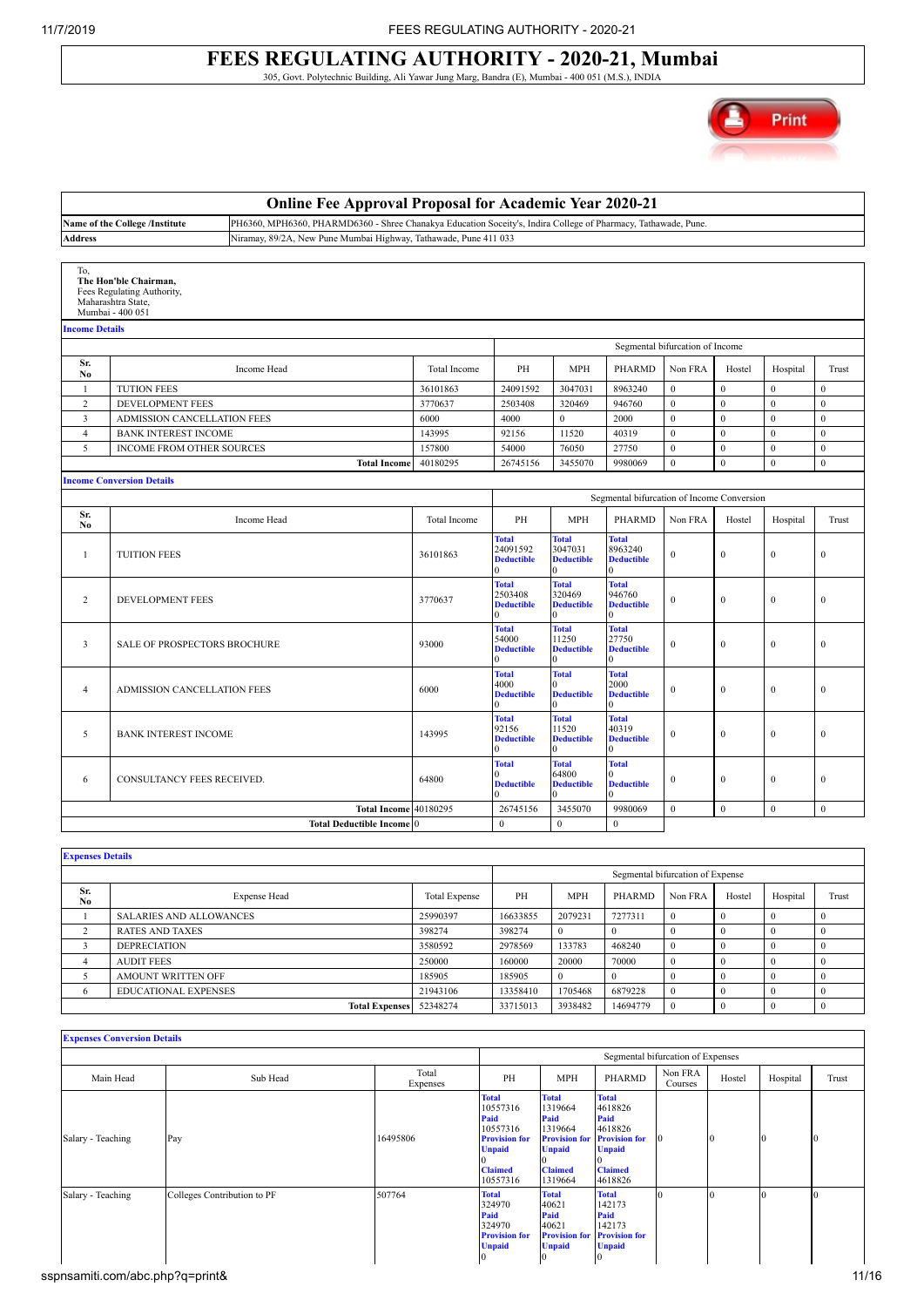| 77 L J J                                             |                                                              | LLO INLOULATING AUTHONITY |                                          |                                       | $-2020-Z$                             |                 |              |              |                |
|------------------------------------------------------|--------------------------------------------------------------|---------------------------|------------------------------------------|---------------------------------------|---------------------------------------|-----------------|--------------|--------------|----------------|
|                                                      |                                                              |                           | <b>Claimed</b><br>324970                 | <b>Claimed</b><br>40621               | <b>Claimed</b><br>142173              |                 |              |              |                |
|                                                      |                                                              |                           | <b>Total</b>                             | <b>Total</b>                          | <b>Total</b>                          |                 |              |              |                |
|                                                      |                                                              |                           | 48286<br>Paid                            | 6035<br>Paid                          | 21124<br>Paid                         |                 |              |              |                |
|                                                      |                                                              |                           | 48286                                    | 6035                                  | 21124                                 |                 |              |              |                |
| Salary - Teaching                                    | Admin Charges PF                                             | 75445                     | <b>Provision for</b><br><b>Unpaid</b>    | <b>Provision for</b><br><b>Unpaid</b> | <b>Provision for</b><br><b>Unpaid</b> | $\bf{0}$        | $\Omega$     | $\bf{0}$     | Iθ             |
|                                                      |                                                              |                           | $\boldsymbol{0}$                         | $\Omega$                              | $\Omega$                              |                 |              |              |                |
|                                                      |                                                              |                           | <b>Claimed</b><br>48286                  | <b>Claimed</b><br>6035                | <b>Claimed</b><br>21124               |                 |              |              |                |
|                                                      |                                                              |                           | <b>Total</b>                             | <b>Total</b>                          | <b>Total</b>                          |                 |              |              |                |
|                                                      |                                                              |                           | 239306                                   | 29913                                 | 104697                                |                 |              |              |                |
|                                                      |                                                              |                           | Paid<br>239306                           | Paid<br>29913                         | Paid<br>104697                        |                 |              |              |                |
| Salary - Teaching                                    | Gratuity paid                                                | 373916                    | <b>Provision for</b>                     | <b>Provision for</b>                  | <b>Provision for</b>                  | $\mathbf{0}$    | $\bf{0}$     | $\mathbf{0}$ | I٥             |
|                                                      |                                                              |                           | <b>Unpaid</b><br>0                       | <b>Unpaid</b><br>0                    | <b>Unpaid</b><br>$\theta$             |                 |              |              |                |
|                                                      |                                                              |                           | <b>Claimed</b>                           | <b>Claimed</b>                        | <b>Claimed</b>                        |                 |              |              |                |
|                                                      |                                                              |                           | 239306<br><b>Total</b>                   | 29913<br><b>Total</b>                 | 104697<br><b>Total</b>                |                 |              |              |                |
|                                                      |                                                              |                           | 840226                                   | 105028                                | 367599                                |                 |              |              |                |
|                                                      |                                                              |                           | Paid<br>$\Omega$                         | Paid<br>0                             | Paid                                  |                 |              |              |                |
| Salary - Teaching                                    | Gratuity provision                                           | 1312853                   | <b>Provision for</b>                     | <b>Provision for</b>                  | <b>Provision for</b>                  | 10              | $\Omega$     | $\bf{0}$     | I٥             |
|                                                      |                                                              |                           | <b>Unpaid</b><br>840226                  | <b>Unpaid</b><br>105028               | <b>Unpaid</b><br>367599               |                 |              |              |                |
|                                                      |                                                              |                           | <b>Claimed</b>                           | <b>Claimed</b>                        | <b>Claimed</b>                        |                 |              |              |                |
|                                                      |                                                              |                           | 840226                                   | 105028                                | 367599                                |                 |              |              |                |
|                                                      |                                                              |                           | <b>Total</b><br>26012                    | <b>Total</b><br>3251                  | <b>Total</b><br>11380                 |                 |              |              |                |
|                                                      |                                                              |                           | Paid                                     | Paid                                  | Paid                                  |                 |              |              |                |
| Salary - Teaching                                    | teaching staff insurance                                     | 40643                     | 26012<br><b>Provision for</b>            | 3251<br><b>Provision for</b>          | 11380<br><b>Provision for</b>         | $\mathbf{0}$    | $\Omega$     | $\bf{0}$     | $\overline{0}$ |
|                                                      |                                                              |                           | <b>Unpaid</b>                            | <b>Unpaid</b>                         | <b>Unpaid</b>                         |                 |              |              |                |
|                                                      |                                                              |                           | 0<br><b>Claimed</b>                      | <b>Claimed</b>                        | 0<br><b>Claimed</b>                   |                 |              |              |                |
|                                                      |                                                              |                           | 26012                                    | 3251                                  | 11380                                 |                 |              |              |                |
|                                                      |                                                              |                           | <b>Total</b><br>3830116                  | <b>Total</b><br>478765                | <b>Total</b><br>1675676               |                 |              |              |                |
|                                                      |                                                              |                           | Paid                                     | Paid                                  | Paid                                  |                 |              |              |                |
| Salary - Non Teaching                                | Pay                                                          | 5984557                   | 3830116<br><b>Provision for</b>          | 478765<br><b>Provision for</b>        | 1675676<br><b>Provision for</b>       | $\bf{0}$        | $\Omega$     | $\bf{0}$     | 0              |
|                                                      |                                                              |                           | <b>Unpaid</b>                            | <b>Unpaid</b>                         | <b>Unpaid</b>                         |                 |              |              |                |
|                                                      |                                                              |                           | $\overline{0}$<br><b>Claimed</b>         | <b>Claimed</b>                        | 0<br><b>Claimed</b>                   |                 |              |              |                |
|                                                      |                                                              |                           | 3830116                                  | 478765                                | 1675676                               |                 |              |              |                |
|                                                      |                                                              |                           | <b>Total</b>                             | <b>Total</b>                          | <b>Total</b>                          |                 |              |              |                |
|                                                      |                                                              |                           | 334497<br>Paid                           | 41812<br>Paid                         | 146343<br>Paid                        |                 |              |              |                |
|                                                      |                                                              |                           | 334497                                   | 41812                                 | 146343                                |                 |              |              |                |
| Salary - Non Teaching                                | Colleges Contribution to PF                                  | 522652                    | <b>Provision for</b>                     | <b>Provision for</b>                  | <b>Provision for</b>                  | $\vert 0 \vert$ |              | $\bf{0}$     |                |
|                                                      |                                                              |                           | <b>Unpaid</b><br>0                       | Unpaid<br>0                           | <b>Unpaid</b><br>$\theta$             |                 |              |              |                |
|                                                      |                                                              |                           | <b>Claimed</b><br>334497                 | <b>Claimed</b><br>41812               | <b>Claimed</b><br>146343              |                 |              |              |                |
|                                                      |                                                              |                           | <b>Total</b>                             | <b>Total</b>                          | <b>Total</b>                          |                 |              |              |                |
|                                                      |                                                              |                           | 17859                                    | 2233                                  | 7814                                  |                 |              |              |                |
|                                                      |                                                              |                           | Paid<br>17859                            | Paid<br>2233                          | Paid<br>7814                          |                 |              |              |                |
| Salary - Non Teaching                                | Admin Charges PF                                             | 27906                     | <b>Provision for</b>                     | <b>Provision for</b>                  | <b>Provision for</b>                  | $\overline{10}$ | $\bf{0}$     | $\bf{0}$     | $\overline{0}$ |
|                                                      |                                                              |                           | <b>Unpaid</b><br>$\bf{0}$                | <b>Unpaid</b><br>0                    | <b>Unpaid</b><br>$\overline{0}$       |                 |              |              |                |
|                                                      |                                                              |                           | <b>Claimed</b>                           | <b>Claimed</b>                        | <b>Claimed</b>                        |                 |              |              |                |
|                                                      |                                                              |                           | 17859<br><b>Total</b>                    | 2233<br><b>Total</b>                  | 7814<br><b>Total</b>                  |                 |              |              |                |
|                                                      |                                                              |                           | 94878                                    | 11860                                 | 41509                                 |                 |              |              |                |
|                                                      |                                                              |                           | Paid<br>94878                            | Paid<br>11860                         | Paid<br>41509                         |                 |              |              |                |
| Salary - Non Teaching                                | Gratuity paid                                                | 148247                    | <b>Provision for</b>                     | <b>Provision for</b>                  | <b>Provision for</b>                  | $\bf{0}$        | $\bf{0}$     | $\bf{0}$     | $\Omega$       |
|                                                      |                                                              |                           | <b>Unpaid</b>                            | <b>Unpaid</b>                         | <b>Unpaid</b><br>$\Omega$             |                 |              |              |                |
|                                                      |                                                              |                           | $\overline{0}$<br><b>Claimed</b>         | <b>Claimed</b>                        | <b>Claimed</b>                        |                 |              |              |                |
|                                                      |                                                              |                           | 94878                                    | 11860                                 | 41509                                 |                 |              |              |                |
|                                                      |                                                              |                           | <b>Total</b><br>310769                   | <b>Total</b><br>38846                 | <b>Total</b><br>135961                |                 |              |              |                |
|                                                      |                                                              |                           | Paid                                     | Paid                                  | Paid                                  |                 |              |              |                |
| Salary - Non Teaching                                | Gratuity provision                                           | 485576                    | $\boldsymbol{0}$<br><b>Provision for</b> | 0<br><b>Provision for</b>             | 0<br><b>Provision for</b>             | $\bf{0}$        | $\bf{0}$     | $\bf{0}$     | 0              |
|                                                      |                                                              |                           | <b>Unpaid</b>                            | <b>Unpaid</b>                         | <b>Unpaid</b>                         |                 |              |              |                |
|                                                      |                                                              |                           | 310769<br><b>Claimed</b>                 | 38846<br><b>Claimed</b>               | 135961<br><b>Claimed</b>              |                 |              |              |                |
|                                                      |                                                              |                           | 310769                                   | 38846                                 | 135961                                |                 |              |              |                |
|                                                      |                                                              |                           | <b>Total</b><br>9620                     | <b>Total</b><br>1203                  | <b>Total</b><br>4209                  |                 |              |              |                |
|                                                      |                                                              |                           | Paid                                     | Paid                                  | Paid                                  |                 |              |              |                |
|                                                      |                                                              |                           | 9620                                     | 1203                                  | 4209                                  |                 |              |              |                |
| Salary - Non Teaching                                | Non teaching staff insurance                                 | 15032                     | <b>Provision for</b><br><b>Unpaid</b>    | <b>Provision for</b><br><b>Unpaid</b> | <b>Provision for</b><br><b>Unpaid</b> | $\bf{0}$        | $\bf{0}$     | $\bf{0}$     | $\Omega$       |
|                                                      |                                                              |                           | $\mathbf{0}$<br><b>Claimed</b>           | $\Omega$<br><b>Claimed</b>            | 0<br><b>Claimed</b>                   |                 |              |              |                |
|                                                      |                                                              |                           | 9620                                     | 1203                                  | 4209                                  |                 |              |              |                |
| Remuneration /                                       |                                                              |                           | <b>Total</b>                             | <b>Total</b>                          | <b>Total</b>                          |                 |              |              |                |
| Professional Charges to                              | Remuneration / Professional Charges to Visiting<br>Faculties | 131800                    | 84352<br><b>Claimed</b>                  | 10544<br><b>Claimed</b>               | 36904<br><b>Claimed</b>               | 0               | $\mathbf{0}$ | $\mathbf{0}$ | $\overline{0}$ |
| <b>Visiting Faculties</b>                            |                                                              |                           | 84352                                    | 10544                                 | 36904                                 |                 |              |              |                |
| Remuneration /                                       |                                                              |                           | <b>Total</b><br>49283                    | <b>Total</b><br>6160                  | <b>Total</b><br>21561                 |                 |              |              |                |
| Professional Charges to<br><b>Visiting Faculties</b> | Guest lecture                                                | 77004                     | <b>Claimed</b>                           | <b>Claimed</b>                        | <b>Claimed</b>                        | $\bf{0}$        | $\Omega$     | $\bf{0}$     | $\Omega$       |
|                                                      |                                                              |                           | 49283                                    | 6160                                  | 21561                                 |                 |              |              |                |
|                                                      |                                                              |                           | <b>Total</b><br>385466                   | <b>Total</b><br>83634                 | <b>Total</b><br>329600                |                 |              |              |                |
| Affiliation / Inspection                             | Affiliation Fee                                              | 798700                    | <b>Claimed</b>                           | <b>Claimed</b>                        | <b>Claimed</b>                        | $\bf{0}$        | $\Omega$     | $\bf{0}$     | $\Omega$       |
|                                                      |                                                              |                           | 385466                                   | 83634                                 | 329600                                |                 |              |              |                |
| University fees paid (for                            |                                                              |                           | <b>Total</b><br>13167                    | <b>Total</b><br>1646                  | <b>Total</b><br>5761                  |                 | $\Omega$     |              |                |
| students)                                            | Eligibility fees                                             | 20574                     | <b>Claimed</b>                           | <b>Claimed</b><br>1646                | <b>Claimed</b><br>5761                | $\bf{0}$        |              | $\mathbf{0}$ | $\overline{0}$ |
|                                                      |                                                              |                           | 13167<br><b>Total</b>                    | <b>Total</b>                          | <b>Total</b>                          |                 |              |              |                |
| Insurance                                            | <b>Building Insurance</b>                                    | 19275                     | 19275                                    |                                       |                                       | 0               | $\Omega$     | $\bf{0}$     | $\Omega$       |
|                                                      |                                                              |                           | <b>Claimed</b><br>19275                  | <b>Claimed</b><br>0                   | <b>Claimed</b><br>0                   |                 |              |              |                |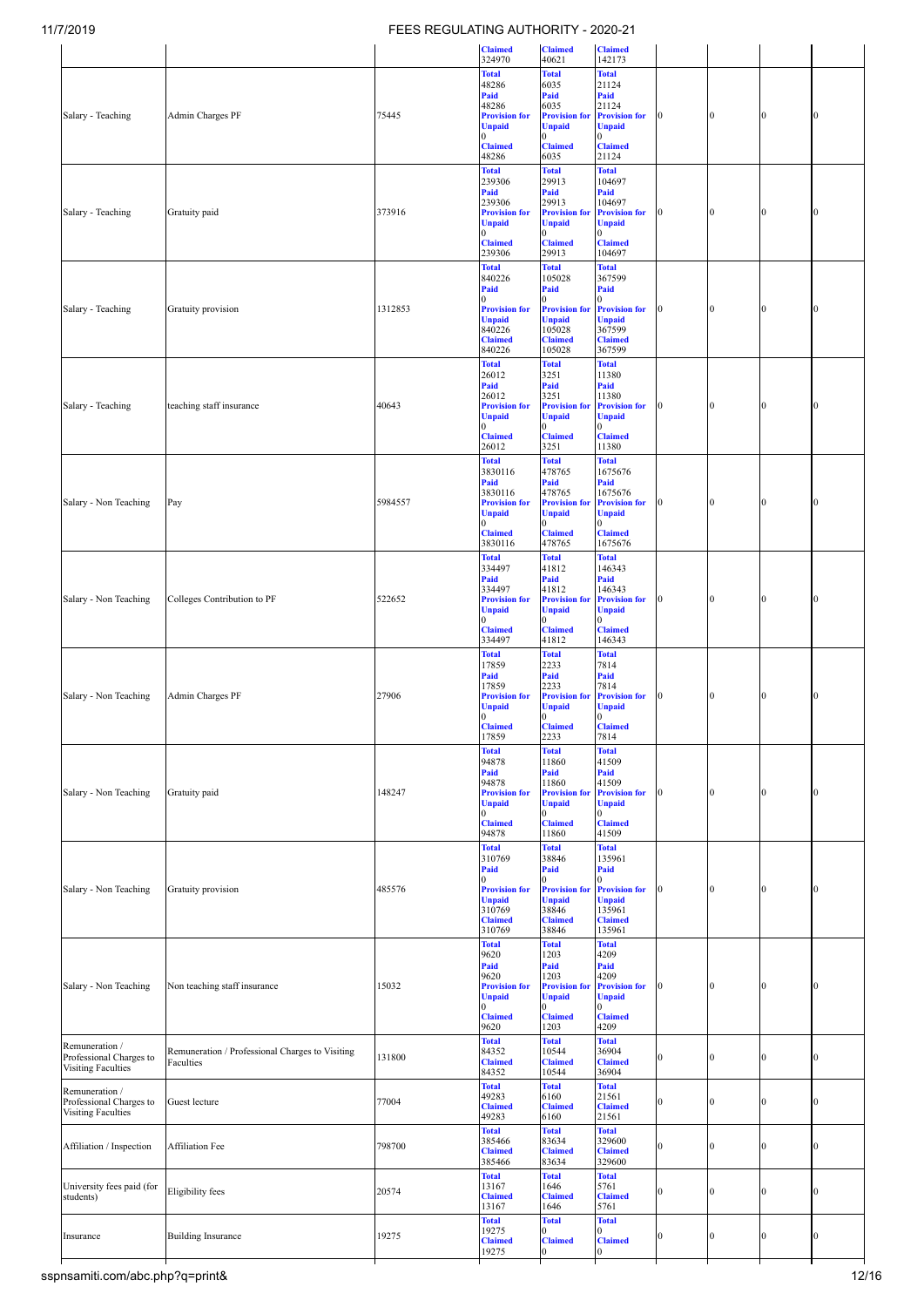|                                                | Repairs and Maintenance Maintenance - College Building                                        | 1562069 | <b>Total</b>              | <b>Total</b>             | <b>Total</b>              |              | $\mathbf{0}$ | $\bf{0}$         |                |
|------------------------------------------------|-----------------------------------------------------------------------------------------------|---------|---------------------------|--------------------------|---------------------------|--------------|--------------|------------------|----------------|
|                                                |                                                                                               |         | 1143103<br><b>Claimed</b> | 93104<br><b>Claimed</b>  | 325862<br><b>Claimed</b>  |              |              |                  |                |
|                                                |                                                                                               |         | 1143103                   | 93104                    | 325862                    |              |              |                  |                |
|                                                | Furniture, Equipments, Vehicle, Computers etc                                                 | 644082  | <b>Total</b><br>412212    | <b>Total</b><br>51527    | <b>Total</b><br>180343    | $\Omega$     |              | $\boldsymbol{0}$ | $\Omega$       |
| Repairs and Maintenance                        | Maintenance                                                                                   |         | <b>Claimed</b><br>412212  | <b>Claimed</b><br>51527  | <b>Claimed</b><br>180343  |              | $\mathbf{0}$ |                  |                |
|                                                |                                                                                               |         | <b>Total</b>              | <b>Total</b>             | <b>Total</b>              |              |              |                  |                |
| Repairs and Maintenance   Maintenance - Others |                                                                                               | 49360   | 31590<br><b>Claimed</b>   | 3949<br><b>Claimed</b>   | 13821<br><b>Claimed</b>   | 0            | $\Omega$     | $\theta$         |                |
|                                                |                                                                                               |         | 31590                     | 3949                     | 13821                     |              |              |                  |                |
|                                                |                                                                                               |         | <b>Total</b><br>160000    | <b>Total</b><br>20000    | <b>Total</b><br>70000     |              |              |                  |                |
| <b>Audit Fees</b>                              | Audit Fee - College                                                                           | 250000  | <b>Claimed</b>            | <b>Claimed</b>           | <b>Claimed</b>            | 0            | $\Omega$     | $\Omega$         | lo             |
|                                                |                                                                                               |         | 160000                    | 20000                    | 70000                     |              |              |                  |                |
| Admissions Regulating                          |                                                                                               | 43700   | <b>Total</b><br>27968     | <b>Total</b><br>3496     | <b>Total</b><br>12236     | 0            | $\Omega$     | $\overline{0}$   | $\Omega$       |
| Authority                                      | Admissions Regulating Authority Fee                                                           |         | <b>Claimed</b><br>27968   | <b>Claimed</b><br>3496   | <b>Claimed</b><br>12236   |              |              |                  |                |
|                                                |                                                                                               |         | <b>Total</b>              | <b>Total</b>             | <b>Total</b>              |              |              |                  |                |
| Advertisement                                  | Advertisement for recruitment of Staff for the<br>College (Cost of 3 advertisements each in 2 | 161729  | 103507<br><b>Claimed</b>  | 12938<br><b>Claimed</b>  | 45284<br><b>Claimed</b>   | $\Omega$     | $\Omega$     | $\theta$         | $\Omega$       |
|                                                | newspapers in a year)                                                                         |         | 103507                    | 12938                    | 45284                     |              |              |                  |                |
|                                                |                                                                                               |         | <b>Total</b>              | <b>Total</b>             | <b>Total</b>              |              |              |                  |                |
| Advertisement                                  | Advertisement for Admissions (Cost of 3<br>advertisements each in 2 newspapers in a year)     | 377367  | 241515<br><b>Claimed</b>  | 30189<br><b>Claimed</b>  | 105663<br><b>Claimed</b>  | 0            | $\theta$     | 0                | $\bf{0}$       |
|                                                |                                                                                               |         | 241515                    | 30189                    | 105663                    |              |              |                  |                |
| Social Gathering /                             |                                                                                               |         | <b>Total</b><br>384351    | <b>Total</b><br>48044    | <b>Total</b><br>168155    |              |              |                  |                |
| Functions<br>Expenses/Welfare                  | <b>Students Gathering Expenses</b>                                                            | 600550  | <b>Claimed</b>            | <b>Claimed</b>           | <b>Claimed</b>            | 0            | $\Omega$     | $\theta$         | lo             |
|                                                |                                                                                               |         | 384351<br><b>Total</b>    | 48044<br><b>Total</b>    | 168155<br><b>Total</b>    |              |              |                  |                |
| Social Gathering /<br>Functions                | <b>Students Functions</b>                                                                     | 598455  | 383011                    | 47877                    | 167567                    | $\Omega$     | $\Omega$     | $\boldsymbol{0}$ | $\Omega$       |
| Expenses/Welfare                               |                                                                                               |         | <b>Claimed</b><br>383011  | <b>Claimed</b><br>47877  | <b>Claimed</b><br>167567  |              |              |                  |                |
| Social Gathering /                             |                                                                                               |         | <b>Total</b>              | <b>Total</b>             | <b>Total</b>              |              |              |                  |                |
| Functions                                      | Other student welfare                                                                         | 234602  | 227871<br><b>Claimed</b>  | 1496<br><b>Claimed</b>   | 5235<br><b>Claimed</b>    | 0            | $\theta$     | $\Omega$         | $\Omega$       |
| Expenses/Welfare                               |                                                                                               |         | 227871                    | 1496                     | 5235                      |              |              |                  |                |
| Social Gathering /                             |                                                                                               |         | <b>Total</b><br>24861     | <b>Total</b><br>3108     | <b>Total</b><br>10876     |              |              |                  |                |
| Functions<br>Expenses/Welfare                  | Training & placement expenses                                                                 | 38845   | <b>Claimed</b>            | <b>Claimed</b>           | <b>Claimed</b>            | 0            | $\Omega$     | $\Omega$         |                |
|                                                |                                                                                               |         | 24861                     | 3108                     | 10876                     |              |              |                  |                |
| Bank Interest /                                |                                                                                               |         | <b>Total</b><br>4645713   | <b>Total</b><br>580714   | <b>Total</b><br>2032499   |              |              |                  |                |
| Commission / Charges                           | <b>Bank Interest</b>                                                                          | 7258926 | <b>Claimed</b><br>4645713 | <b>Claimed</b><br>580714 | <b>Claimed</b><br>2032499 | $\Omega$     | $\Omega$     | 0                | $\Omega$       |
|                                                |                                                                                               |         | <b>Total</b>              | <b>Total</b>             | <b>Total</b>              |              |              |                  |                |
| Bank Interest /                                | <b>Bank Commission</b>                                                                        | 9234    | 5909                      | 739                      | 2586                      | 0            | $\Omega$     | $\theta$         | $\Omega$       |
| Commission / Charges                           |                                                                                               |         | <b>Claimed</b><br>5909    | <b>Claimed</b><br>739    | <b>Claimed</b><br>2586    |              |              |                  |                |
|                                                |                                                                                               |         | <b>Total</b>              | <b>Total</b>             | <b>Total</b>              |              |              |                  |                |
| Conference and Seminar                         | Conferences Seminar - Faculties                                                               | 56788   | 36344<br><b>Claimed</b>   | 4543<br><b>Claimed</b>   | 15901<br><b>Claimed</b>   | 0            | $\Omega$     | $\overline{0}$   | $\Omega$       |
|                                                |                                                                                               |         | 36344                     | 4543                     | 15901                     |              |              |                  |                |
|                                                |                                                                                               |         | <b>Total</b><br>96799     | <b>Total</b><br>12100    | <b>Total</b><br>42349     |              |              |                  |                |
| Conference and Seminar                         | Conferences Seminar - Student                                                                 | 151248  | <b>Claimed</b>            | <b>Claimed</b>           | <b>Claimed</b>            | 0            | $\mathbf{0}$ | $\mathbf{0}$     | lo             |
|                                                |                                                                                               |         | 96799<br><b>Total</b>     | 12100<br><b>Total</b>    | 42349<br><b>Total</b>     |              |              |                  |                |
| Conference and Seminar                         | Student competition                                                                           | 67692   | 43323                     | 5415                     | 18954                     | $\bf{0}$     | $\bf{0}$     | $\boldsymbol{0}$ | $\overline{0}$ |
|                                                |                                                                                               |         | <b>Claimed</b><br>43323   | <b>Claimed</b><br>5415   | <b>Claimed</b><br>18954   |              |              |                  |                |
|                                                |                                                                                               |         | <b>Total</b>              | <b>Total</b>             | <b>Total</b>              |              |              |                  |                |
| Professional Charges                           | Consultancy Fees - Others                                                                     | 907019  | 124540<br><b>Claimed</b>  | 15568<br><b>Claimed</b>  | 766911<br><b>Claimed</b>  | $\mathbf{0}$ | $\mathbf{0}$ | $\boldsymbol{0}$ | $\Omega$       |
|                                                |                                                                                               |         | 124540                    | 15568                    | 766911                    |              |              |                  |                |
| Meeting Fees and                               |                                                                                               |         | <b>Total</b><br>146305    | <b>Total</b><br>18288    | <b>Total</b><br>64008     |              |              |                  |                |
| Expenses                                       | Academic meeting of staff and faculties                                                       | 228601  | <b>Claimed</b>            | <b>Claimed</b>           | <b>Claimed</b>            | 0            | $\mathbf{0}$ | $\boldsymbol{0}$ | $\bf{0}$       |
|                                                |                                                                                               |         | 146305                    | 18288                    | 64008<br><b>Total</b>     |              |              |                  |                |
| Meeting Fees and                               | Conveyance, Travelling, etc. for official purposes to                                         | 25107   | <b>Total</b><br>80068     | <b>Total</b><br>10009    | 35030                     | 0            | $\theta$     | $\boldsymbol{0}$ | $\Omega$       |
| Expenses                                       | faculty & staff                                                                               |         | <b>Claimed</b><br>80068   | <b>Claimed</b><br>10009  | <b>Claimed</b><br>35030   |              |              |                  |                |
|                                                |                                                                                               |         | <b>Total</b>              | <b>Total</b>             | <b>Total</b>              |              |              |                  |                |
| Communication<br>Expenses                      | <b>Internet Charges</b>                                                                       | 213422  | 136589<br><b>Claimed</b>  | 17074<br><b>Claimed</b>  | 59759<br><b>Claimed</b>   | $\Omega$     | $\Omega$     | $\boldsymbol{0}$ | $\Omega$       |
|                                                |                                                                                               |         | 136589                    | 17074                    | 59759                     |              |              |                  |                |
| Communication                                  |                                                                                               |         | <b>Total</b><br>43428     | <b>Total</b><br>5428     | <b>Total</b><br>18999     |              |              |                  |                |
| Expenses                                       | Telephone, Fax Charges                                                                        | 67855   | <b>Claimed</b>            | <b>Claimed</b>           | <b>Claimed</b>            | 0            | $\theta$     | $\mathbf{0}$     | $\mathbf{0}$   |
|                                                |                                                                                               |         | 43428<br><b>Total</b>     | 5428<br><b>Total</b>     | 18999<br><b>Total</b>     |              |              |                  |                |
| Communication                                  |                                                                                               | 5743    | 3676                      | 459                      | 1608                      |              |              | $\boldsymbol{0}$ | $\Omega$       |
| Expenses                                       | Postage charges                                                                               |         | <b>Claimed</b><br>3676    | <b>Claimed</b><br>459    | <b>Claimed</b><br>1608    | 0            | $\mathbf{0}$ |                  |                |
|                                                |                                                                                               |         | <b>Total</b>              | <b>Total</b>             | <b>Total</b>              |              |              |                  |                |
| Printing and Stationery                        | Other stationary                                                                              | 178749  | 114400                    | 14299                    | 50050                     | 0            | $\mathbf{0}$ | 0                | $\mathbf{0}$   |
|                                                |                                                                                               |         | <b>Claimed</b><br>114400  | <b>Claimed</b><br>14299  | <b>Claimed</b><br>50050   |              |              |                  |                |
|                                                |                                                                                               |         | <b>Total</b>              | <b>Total</b>             | <b>Total</b>              |              |              |                  |                |
| <b>Establishment Expenses</b>                  | Electricity                                                                                   | 1989570 | 1273324<br><b>Claimed</b> | 159166<br><b>Claimed</b> | 557080<br><b>Claimed</b>  | 0            | $\mathbf{0}$ | $\mathbf{0}$     | $\Omega$       |
|                                                |                                                                                               |         | 1273324                   | 159166                   | 557080                    |              |              |                  |                |
|                                                |                                                                                               |         | <b>Total</b><br>23080     | <b>Total</b><br>2885     | <b>Total</b><br>10098     |              |              |                  |                |
| <b>Establishment Expenses</b>                  | Water                                                                                         | 36063   | <b>Claimed</b><br>23080   | <b>Claimed</b><br>2885   | <b>Claimed</b><br>10098   | $\Omega$     | $\mathbf{0}$ | $\boldsymbol{0}$ | $\Omega$       |
|                                                |                                                                                               |         | <b>Total</b>              | <b>Total</b>             | <b>Total</b>              |              |              |                  |                |
| <b>Establishment Expenses</b>                  | Cleaning                                                                                      | 808339  | 517337                    | 64667                    | 226335                    | 0            | $\theta$     | $\boldsymbol{0}$ | $\bf{0}$       |
|                                                |                                                                                               |         | <b>Claimed</b><br>517337  | <b>Claimed</b><br>64667  | <b>Claimed</b><br>226335  |              |              |                  |                |
|                                                |                                                                                               |         | <b>Total</b>              | <b>Total</b>             | <b>Total</b>              |              |              |                  |                |
| <b>Establishment Expenses</b>                  | Gardening                                                                                     | 111654  | 71459<br><b>Claimed</b>   | 8932<br><b>Claimed</b>   | 31263<br><b>Claimed</b>   |              | $\theta$     | $\overline{0}$   | ıo             |
|                                                |                                                                                               |         | 71459                     | 8932                     | 31263                     |              |              |                  |                |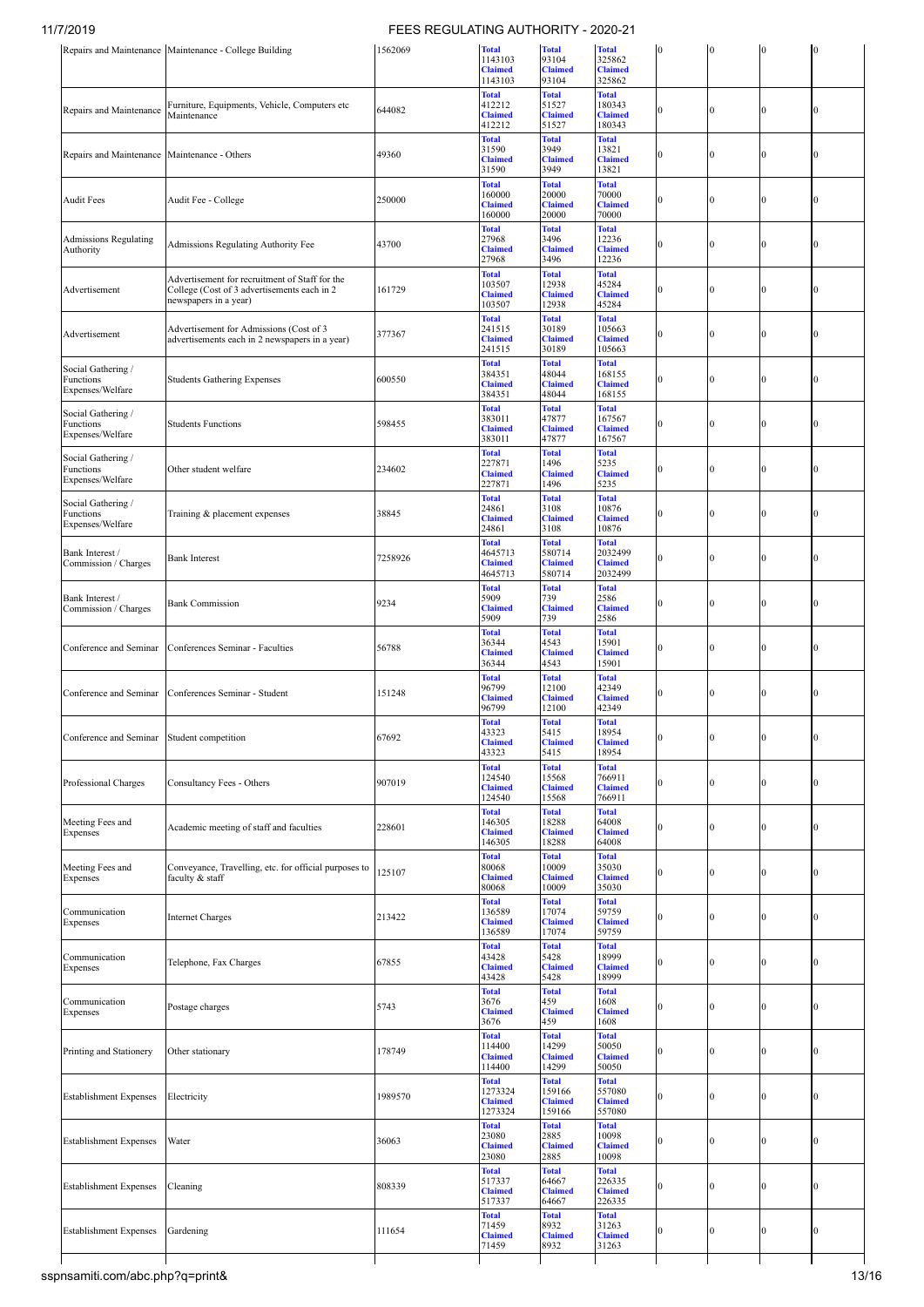| <b>Establishment Expenses</b>                              | Sweeping                                                     | 538893                                           | <b>Total</b><br>344892<br><b>Claimed</b><br>344892    | <b>Total</b><br>43111<br><b>Claimed</b><br>43111   | <b>Total</b><br>150890<br><b>Claimed</b><br>150890 | $\mathbf{0}$     | $\overline{0}$   | $\mathbf{0}$     | $\Omega$         |
|------------------------------------------------------------|--------------------------------------------------------------|--------------------------------------------------|-------------------------------------------------------|----------------------------------------------------|----------------------------------------------------|------------------|------------------|------------------|------------------|
| <b>Establishment Expenses</b>                              | Security, Watchman agency etc                                | 2217551                                          | <b>Total</b><br>1419233<br><b>Claimed</b><br>1419233  | <b>Total</b><br>177404<br><b>Claimed</b><br>177404 | <b>Total</b><br>620914<br><b>Claimed</b><br>620914 | $\Omega$         | $\Omega$         | $\mathbf{0}$     | $\Omega$         |
| Laboratory Material and<br>Other Consumable for<br>College | Labotory Material                                            | 483769                                           | <b>Total</b><br>309612<br><b>Claimed</b><br>309612    | <b>Total</b><br>38702<br><b>Claimed</b><br>38702   | <b>Total</b><br>135455<br><b>Claimed</b><br>135455 | 0                | $\mathbf{0}$     | $\mathbf{0}$     | $\theta$         |
| Laboratory Material and<br>Other Consumable for<br>College | Consumables, Chemicals etc.                                  | 393557                                           | <b>Total</b><br>251876<br><b>Claimed</b><br>251876    | <b>Total</b><br>31485<br><b>Claimed</b><br>31485   | <b>Total</b><br>110196<br><b>Claimed</b><br>110196 | $\Omega$         | $\mathbf{0}$     | $\boldsymbol{0}$ | $\boldsymbol{0}$ |
| Other Expenses                                             | Expenses related to Students                                 | 1095301                                          | <b>Total</b><br>680972<br><b>Claimed</b><br>680972    | <b>Total</b><br>85121<br><b>Claimed</b><br>85121   | <b>Total</b><br>329208<br><b>Claimed</b><br>329208 | $\theta$         | $\Omega$         | $\theta$         | $\theta$         |
| Depreciation                                               | As debited to Income & Expenditure Account                   | 3580592                                          | <b>Total</b><br>2978569<br><b>Claimed</b><br>$\Omega$ | <b>Total</b><br>133783<br><b>Claimed</b>           | <b>Total</b><br>468240<br><b>Claimed</b>           | $\mathbf{0}$     | $\mathbf{0}$     | $\mathbf{0}$     | $\mathbf{0}$     |
| Magazine, Journals,<br>periodicals etc<br>subscription     | Magazine, Journals, periodicals etc subscription             | 224092                                           | <b>Total</b><br>42178<br><b>Claimed</b><br>42178      | <b>Total</b><br>11647<br><b>Claimed</b><br>11647   | <b>Total</b><br>170267<br><b>Claimed</b><br>170267 | 0                | $\mathbf{0}$     | $\mathbf{0}$     | $\theta$         |
|                                                            | <b>Total Expenses</b>                                        | 52348274                                         | 33715013                                              | 3938482                                            | 14694779                                           | $\boldsymbol{0}$ | $\boldsymbol{0}$ | $\boldsymbol{0}$ | $\boldsymbol{0}$ |
|                                                            |                                                              | <b>Total Claimed Expenses</b>                    | 30736444                                              | 3804699                                            | 14226539                                           |                  |                  |                  |                  |
|                                                            |                                                              | Allowability of Hospital Expenses                |                                                       |                                                    |                                                    |                  |                  |                  |                  |
|                                                            |                                                              |                                                  | Hospital Year of Establishment 0                      |                                                    |                                                    |                  |                  |                  |                  |
|                                                            |                                                              | <b>Financial Details (Rs)</b>                    |                                                       |                                                    |                                                    |                  |                  |                  |                  |
|                                                            |                                                              |                                                  | Total Hospital Income <sup>0</sup>                    |                                                    |                                                    |                  |                  |                  |                  |
|                                                            |                                                              |                                                  | <b>Total Hospital Expenses</b>                        | $\Omega$                                           |                                                    |                  |                  |                  |                  |
|                                                            |                                                              | Hospital Deficit = Total expenses - Total income |                                                       | 10                                                 |                                                    |                  |                  |                  |                  |
|                                                            |                                                              |                                                  | Total Deficit 0                                       |                                                    |                                                    |                  |                  |                  |                  |
|                                                            |                                                              |                                                  | Claimed Deficit MPH: 0                                | PH: 0<br>PHARMD: 0                                 |                                                    |                  |                  |                  |                  |
|                                                            |                                                              | <b>FOR OFFICE USE ONLY</b>                       |                                                       |                                                    |                                                    |                  |                  |                  |                  |
|                                                            | Received the fee approval proposal for academic year 2020-21 |                                                  |                                                       |                                                    |                                                    |                  |                  |                  |                  |
| Proposal for Academic Year 2020-21                         |                                                              |                                                  |                                                       |                                                    |                                                    |                  |                  |                  |                  |
| Accepted                                                   |                                                              |                                                  |                                                       |                                                    |                                                    |                  |                  |                  |                  |
| or                                                         |                                                              |                                                  |                                                       |                                                    |                                                    |                  |                  |                  |                  |
| as per the Checklist<br>Sr. No.                            | Returned as Deficient Proposal. Deficiencies mentioned       |                                                  |                                                       |                                                    |                                                    |                  |                  |                  |                  |
| Date: $/$ /                                                | Verified by<br>(Name of the Clerk & its Signature)           |                                                  |                                                       |                                                    |                                                    |                  |                  |                  |                  |
|                                                            | Signature of Section Officer                                 | FEES REGULATING AUTHORITY - 2020-21              |                                                       |                                                    |                                                    |                  |                  |                  |                  |

# **FEES REGULATING AUTHORITY - 2020-21, Mumbai** 305, Govt. Polytechnic Building, Ali Yawar Jung Marg, Bandra (E), Mumbai - 400 051 (M.S.), INDIA



|                  | <b>Online Fee Approval Proposal for Academic Year 2020-21</b>                                        |                                                                                                                                                                                               |                                                    |          |                                                   |                                      |                     |                 |                     |                   |                                                                           |                        |                  |                  |
|------------------|------------------------------------------------------------------------------------------------------|-----------------------------------------------------------------------------------------------------------------------------------------------------------------------------------------------|----------------------------------------------------|----------|---------------------------------------------------|--------------------------------------|---------------------|-----------------|---------------------|-------------------|---------------------------------------------------------------------------|------------------------|------------------|------------------|
|                  | To.<br>The Hon'ble Chairman,<br>Fees Regulating Authority,<br>Maharashtra State.<br>Mumbai - 400 051 |                                                                                                                                                                                               |                                                    |          |                                                   |                                      |                     |                 |                     |                   |                                                                           |                        |                  |                  |
|                  | <b>Code: PH6360</b>                                                                                  | Name of the College/Institute: Shree Chanakya Education Soceity's, Indira College of Pharmacy, Tathawade, Pune.<br>Location: Niramay, 89/2A, New Pune Mumbai Highway, Tathawade, Pune 411 033 |                                                    |          |                                                   |                                      |                     |                 |                     |                   |                                                                           |                        |                  |                  |
| <b>Sr</b><br>No. | <b>Staff</b><br>Type                                                                                 | Type                                                                                                                                                                                          | <b>Appoint Approval Qualified</b><br><b>Status</b> | for Post | Name                                              | <b>Designation</b>                   | Joining<br>Date     | Leaving<br>Date | <b>Streams</b>      | Form 16           | <b>Bank Acc No</b><br><b>Bank Name</b>                                    | <b>Bank Type</b>       | Annual<br>Salary | Pay<br>Mode      |
|                  | Teaching                                                                                             |                                                                                                                                                                                               | Regular Approved Yes                               |          | <b>JOSHI ANAGHA</b><br><b>MANOJ</b>               | <b>PROFESSOR</b>                     | $13 - 05 -$<br>2005 | NA              | PH, MPH, PHARMD and | Submitted         | Applicable 50100215832061 Nationalized<br><b>HDFC BANK</b><br><b>LTD</b>  | Private /<br>Scheduled | 2161977          | Bank<br>Transfer |
|                  | Teaching                                                                                             |                                                                                                                                                                                               | Regular Approved Yes                               |          | <b>KANNUR</b><br><b>DAYANAND</b><br><b>MUKUND</b> | <b>PROFESSOR</b>                     | $20 - 06 -$<br>2008 | NA              | PH, MPH, PHARMD     | land<br>Submitted | Applicable 50100212664848 Nationalized<br><b>HDFC BANK</b><br><b>ILTD</b> | Private /<br>Scheduled | 1358886          | Bank<br>Transfer |
|                  | Teaching                                                                                             |                                                                                                                                                                                               | Regular Approved Yes                               |          | <b>INGALE SUVARNA</b><br><b>PRAMOD</b>            | <b>ASSOCIATE</b><br><b>PROFESSOR</b> | $30 - 06 -$<br>2008 | NA              | PH, MPH, PHARMD and | Submitted         | Applicable 01491140082889 Nationalized<br><b>HDFC BANK</b><br><b>ILTD</b> | Private /<br>Scheduled | 1358886          | Bank<br>Transfer |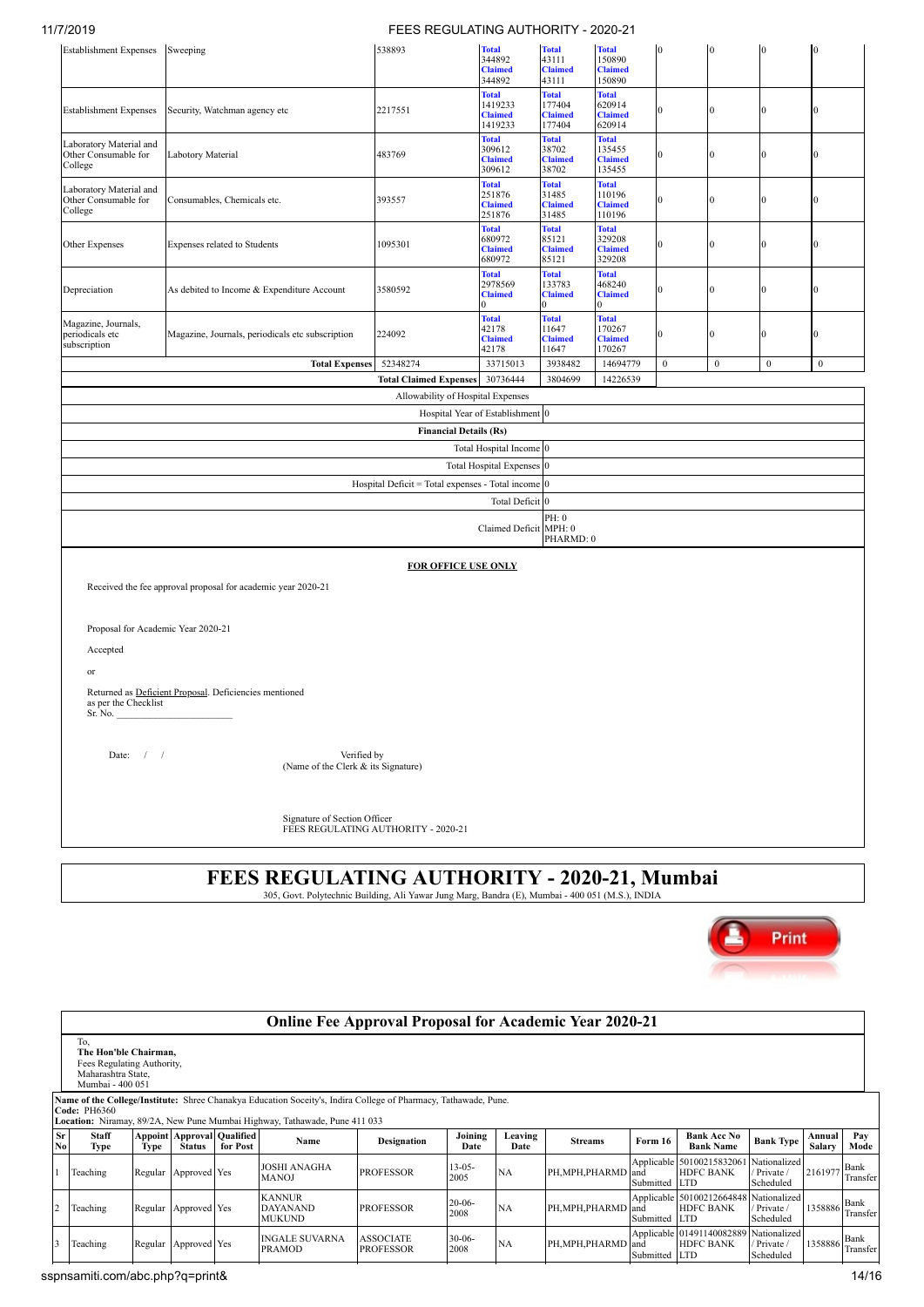| $\overline{4}$  | Teaching                      |         | Regular Approved Yes |     | <b>KULKARNI</b><br>MADHUR<br>CHANDRASHEKHAR         | <b>ASSOCIATE</b><br><b>PROFESSOR</b> | 15/03/2013 NA       |                     | PH, MPH, PHARMD Applicable 841370008625 | and<br>Submitted                   | HDFC                                                                     | Nationalized 1358886<br>Private /<br>Scheduled |        | Bank<br>Transfer |
|-----------------|-------------------------------|---------|----------------------|-----|-----------------------------------------------------|--------------------------------------|---------------------|---------------------|-----------------------------------------|------------------------------------|--------------------------------------------------------------------------|------------------------------------------------|--------|------------------|
| 5               | Teaching                      |         | Regular Approved Yes |     | KUMBHAR<br>SUBHASH<br>TRIMBAKRAO                    | <b>ASSISTANT</b><br>PROFESSOR        | $14-06-$<br>2006    | NA                  | PH, MPH, PHARMD                         | Applicable<br>and<br>Submitted     | 50100209275000<br><b>HDFC BANK</b><br><b>LTD</b>                         | Nationalized<br>Private /<br>Scheduled         | 969336 | Bank<br>Transfer |
| 6               | Teaching                      | Regular | Approved Yes         |     | HASTAK VISHAKHA<br>SAMEER                           | ASSISTANT<br><b>PROFESSOR</b>        | 09/07/2007          | NA                  | PH,MPH,PHARMD                           | Applicable<br>and<br>Submitted     | 50100212666624<br>HDFC BANK<br><b>LTD</b>                                | Nationalized<br>Private /<br>Scheduled         | 895509 | Bank<br>Transfer |
| 7               | Teaching                      | Regular | Approved Yes         |     | SHAIKH AMIR<br>AFZAL                                | ASSOCIATE<br>PROFESSOR               | 26-08-<br>2009      | NA                  | PH, MPH, PHARMD                         | Applicable<br>and<br>Submitted     | 01491140083286<br>HDFC BANK<br><b>LTD</b>                                | Nationalized<br>Private /<br>Scheduled         | 773381 | Bank<br>Transfer |
| 8               | Teaching                      |         | Regular Approved Yes |     | WAGDARIKAR<br>MANASI JAYANT                         | ASSISTANT<br><b>PROFESSOR</b>        | $03 - 03 -$<br>2009 | NA                  | PH,MPH,PHARMD                           | Applicable<br>and<br>Submitted     | 50100209273514<br><b>HDFC BANK</b><br><b>LTD</b>                         | Nationalized<br>Private /<br>Scheduled         | 716919 | Bank<br>Transfer |
| 9               | Teaching                      | Adhoc   | Approved Yes         |     | KARNIK ARCHANA<br>MUKUL                             | ASSOCIATE<br><b>PROFESSOR</b>        | $29 - 01 -$<br>2015 | NA                  | PH,MPH,PHARMD                           | Applicable<br>and<br>Submitted     | 50100156675806<br>HDFC BANK<br>LTD                                       | Nationalized<br>Private /<br>Scheduled         | 634118 | Bank<br>Transfer |
| 10              | Teaching                      | Regular | Approved Yes         |     | KAMBLE RUTUJA<br>VIJAY                              | ASSISTANT<br>PROFESSOR               | $15-07-$<br>2014    | NA                  | PH,MPH,PHARMD                           | Applicable<br>and<br>Submitted     | 50100212678504<br>HDFC                                                   | Nationalized<br>Private /<br>Scheduled         | 631227 | Bank<br>Transfer |
| $11-1$          | Teaching                      | Adhoc   | Approved Yes         |     | KAKAD SUNIL<br><b>RAMHARI</b>                       | ASSISTANT<br>PROFESSOR               | $24-07-$<br>2015    | NA                  | PH,MPH,PHARMD                           | Applicable<br>and<br>Submitted     | 50100209274773<br>HDFC BANK                                              | Nationalized<br>Private /<br>Scheduled         | 581867 | Bank<br>Transfer |
|                 | 12 Teaching                   | Adhoc   | Proposal<br>sent     | Yes | DEVARSHI<br>SHRADDHA<br><b>PRAKASH</b>              | ASSISTANT<br><b>PROFESSOR</b>        | 16/08/2016 NA       |                     | PH,MPH,PHARMD                           | Applicable<br>and<br>Submitted     | 5010020927480<br>HDFC BANK                                               | Nationalized<br>Private /<br>Scheduled         | 581867 | Bank<br>Transfer |
|                 | 13 Teaching                   | Adhoc   | Proposal<br>sent     | Yes | <b>SAM BEENA ANNIE</b>                              | ASSISTANT<br>PROFESSOR               | 05/08/2016 NA       |                     | PH, MPH, PHARMD                         | Applicable<br>and<br>Submitted     | 5010020927489<br>HDFC BANK                                               | Nationalized<br>Private /<br>Scheduled         | 571417 | Bank<br>Transfer |
|                 | 14 Teaching                   | Adhoc   | Not<br>Approved      | Yes | PATIL SHRINIWAS<br><b>PRAMOD</b>                    | ASSISTANT<br><b>PROFESSOR</b>        | 11-08-2015 NA       |                     | PH, MPH, PHARMD                         | Applicable<br>and<br>Submitted     | 50100213132122<br>HDFC bank                                              | Nationalized<br>Private /<br>Scheduled         | 541142 | Bank<br>Transfer |
|                 | 15 Teaching                   | Adhoc   | Approved Yes         |     | WALVEKAR<br>AMRUTA PRASANN                          | ASSISTANT<br><b>PROFESSOR</b>        | $05-08-$<br>2016    | NA                  | PH, MPH, PHARMD                         | Applicable<br>and<br>Submitted     | 5010020927479<br>HDFC BANK                                               | Nationalized<br>Private /<br>Scheduled         | 541142 | Bank<br>Transfer |
| 16              | Teaching                      | Regular | Approved Yes         |     | <b>BHAT ROOPAL</b><br><b>SUNIL</b>                  | ASSISTANT<br><b>PROFESSOR</b>        | 12/01/2017 NA       |                     | PH, MPH, PHARMD                         | Applicable<br>and<br>Submitted     | 5010020927491<br>HDFC BANK                                               | Nationalized<br>Private /<br>Scheduled         | 489303 | Bank<br>Transfer |
|                 | 17 Teaching                   | Adhoc   | Approved Yes         |     | CHOUHAN PALLAVI<br>YOGENDRASINGH                    | <b>ASSISTANT</b><br><b>PROFESSOR</b> | $03 - 01 -$<br>2017 | NA                  | PH,MPH,PHARMD                           | Applicable<br>and<br>Submitted     | 5010020927383<br><b>HDFC BANK</b><br>LTD                                 | Nationalized<br>Private /<br>Scheduled         | 309000 | Bank<br>Transfer |
|                 | 18 Teaching                   | Regular | Approved Yes         |     | <b>DABHADKAR</b><br>MEGHANA<br>MANDAR               | ASSISTANT<br>PROFESSOR               | 03/07/2017 NA       |                     | PH,MPH,PHARMD                           | Applicable<br>and<br>Submitted     | 0007105020575<br>HDFC BANK<br><b>LTD</b>                                 | Nationalized<br>Private /<br>Scheduled         | 290000 | Bank<br>Transfer |
|                 | 19 Teaching                   | Regular | Approved Yes         |     | KAREKAR POONAM<br>SUBHASH                           | ASSISTANT<br><b>PROFESSOR</b>        | 15/02/2018 NA       |                     | PH,MPH,PHARMD                           | Applicable<br>and<br>Submitted     | 5010021508053<br>hdfc bank ltd                                           | Nationalized<br>Private /<br>Scheduled         | 268415 | Bank<br>Transfer |
| 20              | Teaching                      | Regular | Not<br>Approved      | Yes | <b>BHILWADE SUMEET</b><br>KRISHNA                   | ASSISTANT<br><b>PROFESSOR</b>        | 03/07/2017          | $15-06-$<br>2019    | PH,MPH,PHARMD                           | Applicable<br>and<br>Submitted     | 5010020927495<br>hdfc bank ltd                                           | Nationalized<br>Private /<br>Scheduled         | 258139 | Bank<br>Transfer |
|                 | 21 Teaching                   | Regular | Approved Yes         |     | PAWAR YOGESH<br>DAGADU                              | ASSISTANT<br><b>PROFESSOR</b>        | $16-08-$<br>2007    | $31 - 07 -$<br>2018 | PH,MPH,PHARMD                           | Applicable<br>and<br>Submitted     | 0149114008327<br>HDFC BANK<br><b>LTD</b>                                 | Nationalized<br>Private /<br>Scheduled         | 251604 | Bank<br>Transfer |
|                 | 22 Teaching                   | Adhoc   | Proposal<br>sent     | Yes | JOSHI SNEHA<br>VISHWAS                              | ASSISTANT<br>PROFESSOR               | $01-08-$<br>2018    | NA                  | PH, MPH, PHARMD                         | Applicable<br>and<br>Submitted LTD | 50100247333747<br>HDFC BANK                                              | Nationalized<br>Private /<br>Scheduled         | 204645 | Bank<br>Transfer |
|                 | 23 Teaching                   | Adhoc   | Not<br>Approved      | Yes | PAWAR POOJA<br><b>SUHAS</b>                         | ASSISTANT<br><b>PROFESSOR</b>        | $01-08-$<br>2018    | $29-06-$<br>2019    | PH, MPH, PHARMD and                     | Submitted                          | Applicable 50100171257883 Nationalized<br><b>HDFC BANK</b><br><b>LTD</b> | Private /<br>Scheduled                         | 188821 | Bank<br>Transfer |
| 24              | Teaching                      | Adhoc   | Proposal<br>sent     | Yes | PAWAR SHUBHAM<br>VIJAY                              | <b>ASSISTANT</b><br><b>PROFESSOR</b> | $16-07-$<br>2018    | NA                  | PH, MPH, PHARMD                         | Applicable<br>and<br>Submitted     | 5010024422633<br><b>HDFC BANK</b><br>LTD                                 | Nationalized<br>Private /<br>Scheduled         | 180967 | Bank<br>Transfer |
| 25              | Teaching                      | Regular | Proposal<br>sent     | Yes | MULE TEJAL<br>ANNASO                                | ASSISTANT<br>PROFESSOR               | $23 - 07 -$<br>2018 | NA                  | PH.MPH.PHARMD                           | Applicable<br>and<br>Submitted     | 501002442255<br><b>HDFC BANk</b>                                         | Nationalized<br>Private /<br>Scheduled         | 164190 | Bank<br>Transfer |
|                 | 26 Teaching                   | Adhoc   | Not<br>Approved      | Yes | <b>KAMLAPURE POOJA</b><br>GANESH                    | <b>ASSISTANT</b><br><b>PROFESSOR</b> |                     |                     | 16/07/2018 30/11/2018 PH, MPH, PHARMD   | Not<br>Applicable                  | <b>HDFC BANK</b><br>LTD                                                  | Nationalized<br>Private /<br>Scheduled         | 107226 | Bank<br>Transfer |
|                 | 27 Teaching                   | Regular | Not<br>Approved      | Yes | <b>JASUD SMITA</b><br><b>PRAVIN</b>                 | ASSISTANT<br>PROFESSOR               |                     |                     | 12/03/2018 31/05/2018 PH, MPH, PHARMD   | Applicable<br>and<br>Submitted     | <b>HDFC BANK</b><br><b>LTD</b>                                           | Nationalized<br>Private /<br>Scheduled         | 53952  | Bank<br>Transfer |
| 28              | Teaching                      | Regular | Not<br>Approved      | Yes | <b>ATRE</b><br><b>BHAGYASHREE</b><br><b>NARAYAN</b> | <b>ASSISTANT</b><br><b>PROFESSOR</b> |                     |                     | 02/01/2018 31/05/2018 PH, MPH, PHARMD   | Applicable<br>and<br>Submitted     | 50100232584500<br><b>HDFC BANK</b><br><b>LTD</b>                         | Nationalized<br>Private /<br>Scheduled         | 52984  | Bank<br>Transfer |
|                 | 29 Teaching                   | Regular | Approved Yes         |     | DONGRE PRERANA<br>PADMANABH                         | <b>ASSISTANT</b><br><b>PROFESSOR</b> | $15-07-$<br>2009    | $10-07-$<br>2019    | PH,MPH,PHARMD                           | Applicable<br>and<br>Submitted     | <b>HDFC BANK</b><br><b>LTD</b>                                           | Nationalized<br>Private /<br>Scheduled         |        | Bank<br>Transfer |
| 30              | Administration Regular        |         | Not<br>Approved      | Yes | KHEDKAR MILIND<br><b>SHANKAR</b>                    | <b>GYM</b><br><b>INSTRUCTOR</b>      | 01/11/2016 NA       |                     | PH, MPH, PHARMD                         | Applicable<br>and<br>Submitted     | 5010021257167<br>HDFC BANK                                               | Nationalized<br>Private /<br>Scheduled         | 532953 | Bank<br>Transfer |
|                 | 31 Administration Regular     |         | Not<br>Approved      | Yes | PATALE PRAMOD<br><b>GAJANAN</b>                     | LAB ASSISTANT                        | 01/07/2008 NA       |                     | PH, MPH, PHARMD                         | Not                                | 0149114008293<br>Applicable HDFC bank                                    | Nationalized<br>Private /<br>Scheduled         | 399474 | Bank<br>Transfer |
| 32 <sup>2</sup> | Administration Regular        |         | Not<br>Approved      | Yes | SHINDE PRAMOD<br><b>SUKHDEO</b>                     | <b>ACCOUNTANT</b>                    | 24/07/2018 NA       |                     | PH, MPH, PHARMD                         | Applicable<br>and<br>Submitted     | 5010005943867<br>HDFC BANK<br><b>LTD</b>                                 | Nationalized<br>Private /<br>Scheduled         | 366240 | Bank<br>Transfer |
| 33              | <b>Administration</b> Regular |         | Not<br>Approved      | Yes | KADAM REKHA<br>SHIVAJI                              | HR EXECUTIVE                         | 12/12/2007 NA       |                     | PH,MPH,PHARMD                           | Not                                | 01791140004225<br>Applicable HDFc bank                                   | Nationalized<br>Private /<br>Scheduled         | 336000 | Bank<br>Transfer |
| 34              | Administration Regular        |         | Not<br>Approved      | Yes | <b>SAKHARE PRAMOD</b><br>VITTHAL                    | <b>JUNIOR CLERK</b>                  | 11-07-2005 NA       |                     | PH, MPH, PHARMD                         | Applicable<br>and<br>Submitted     | 50100213331405<br>HDFC BANK<br>PRIVATE<br>LIMITED                        | Nationalized<br>Private /<br>Scheduled         | 285786 | Bank<br>Transfer |
| 35              | Administration Regular        |         | Not<br>Approved      | Yes | <b>DHAMALE DILIP</b><br>MARUTI                      | <b>JUNIOR CLERK</b>                  | 17/01/2002 NA       |                     | PH,MPH,PHARMD                           | Applicable<br>and<br>Submitted     | 5010020927414<br>HDFC bank                                               | Nationalized<br>Private /<br>Scheduled         | 278319 | Bank<br>Transfer |
| 36              | Administration Regular        |         | Not<br>Approved      | Yes | <b>GAIKWAD</b><br>SAMADHAN<br>PRABHAKAR             | <b>ASSISTANT</b><br>LIBRARIAN        | 15/06/2007 NA       |                     | PH,MPH,PHARMD                           | Applicable<br>and Not<br>Submitted | 5010021322503<br>HDFC bank                                               | Nationalized<br>Private /<br>Scheduled         | 267303 | Bank<br>Transfer |
| 37              | Administration Regular        |         | Not                  | Yes | PATIL BABASAHEB                                     | LAB ATTENDENT                        | 09/03/2008          | NA                  | PH, MPH, PHARMD                         | Not                                | 50100209274122                                                           | Nationalized                                   | 267000 | Bank             |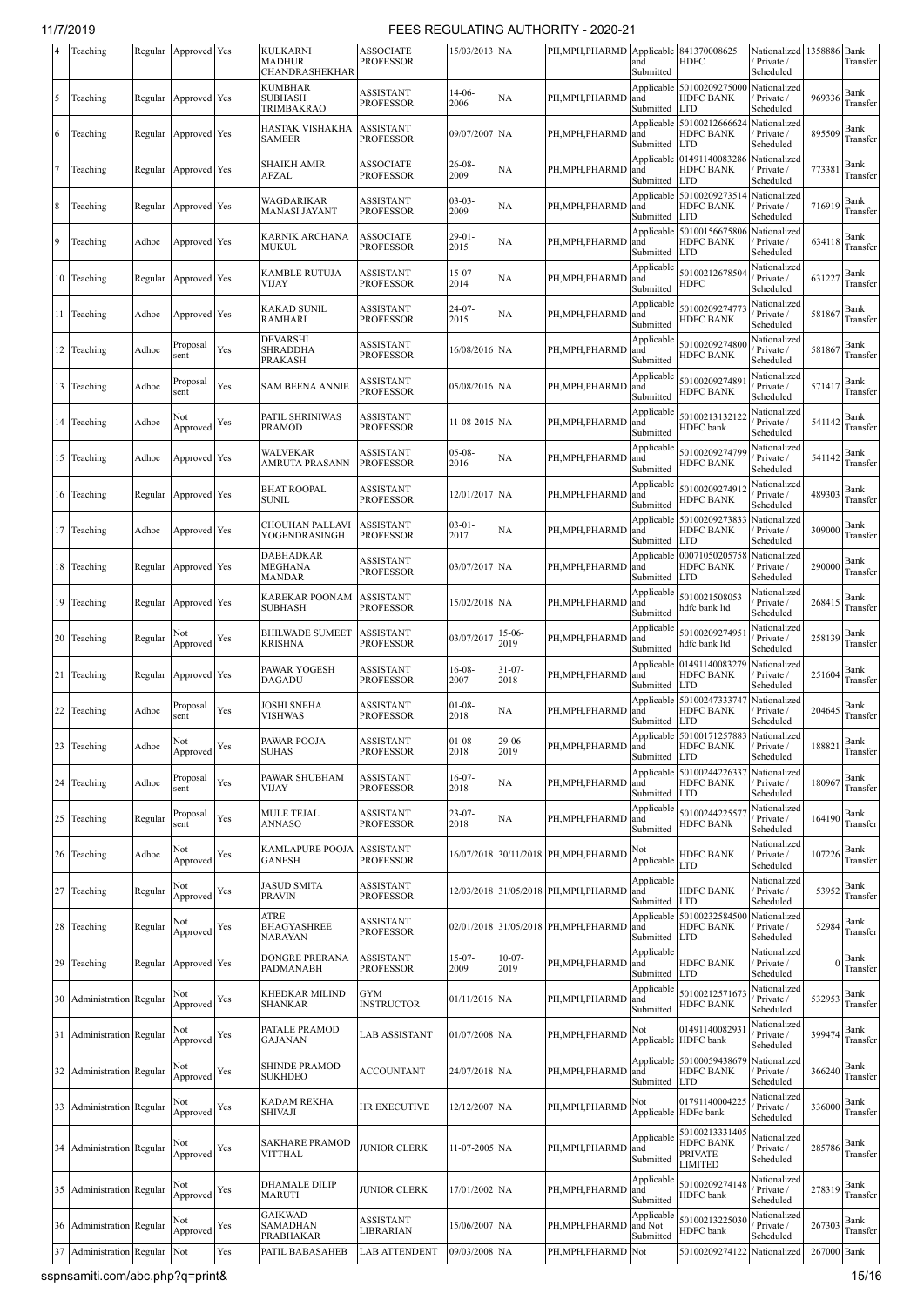|                           | Approved        |                                                               | <b>BALU</b>                                      |                                     |                     |                     |                                                                      |                                    | Applicable HDFC bank                      | Private /<br>Scheduled                 |          | Transfer           |
|---------------------------|-----------------|---------------------------------------------------------------|--------------------------------------------------|-------------------------------------|---------------------|---------------------|----------------------------------------------------------------------|------------------------------------|-------------------------------------------|----------------------------------------|----------|--------------------|
| 38 Administration Regular | Not<br>Approved | Yes                                                           | PAWAR SHAILESH<br>AADINATH                       | <b>ACCOUNTS</b><br><b>ASSISTANT</b> | 01/07/2016 NA       |                     | PH, MPH, PHARMD                                                      | Not                                | 50100200150940<br>Applicable HDFC BANK    | Nationalized<br>Private /<br>Scheduled | 252960   | Bank<br>Transfer   |
| 39 Administration Regular | Not<br>Approved | Yes                                                           | KULKARNI<br>PRADNYA PARAG                        | OFFICE<br><b>SUPERINTENDENT</b>     | 05/01/2016 NA       |                     | PH, MPH, PHARMD                                                      | Applicable<br>and<br>Submitted     | 01491140087623<br>HDFC BANK               | Nationalized<br>Private /<br>Scheduled | 237651   | Bank<br>Transfer   |
| 40 Administration Regular | Not<br>Approved | Yes                                                           | <b>DHAMALE</b><br><b>DATTATRAY</b><br>MARUTI     | <b>LAB ATTENDENT</b>                | 16/08/2006 NA       |                     | PH, MPH, PHARMD                                                      | √ot                                | 50100213140335<br>Applicable HDFC bank    | Nationalized<br>Private /<br>Scheduled | 220149   | Bank<br>Transfer   |
| 41 Administration Regular | Not<br>Approved | Yes                                                           | JADHAV MANOHAR<br>VITTHAL                        | <b>LAB ATTENDENT</b>                | 16/08/2006 NA       |                     | PH, MPH, PHARMD                                                      | Not                                | 50100209273095<br>Applicable HDFC bank    | Nationalized<br>Private /<br>Scheduled | 217575   | Bank<br>Transfer   |
| 42 Administration Regular | Not<br>Approved | Yes                                                           | PARSE RAJENDRA<br>LAXMAN                         | <b>DRIVER</b>                       | 01/09/2010 NA       |                     | PH, MPH, PHARMD                                                      | Not                                | 01491140090538<br>Applicable HDFC bank    | Nationalized<br>Private /<br>Scheduled | 213600   | Bank<br>Transfer   |
| 43 Administration Regular | Not<br>Approved | Yes                                                           | <b>DESHMUKH</b><br><b>SANDESH</b><br>CHANDRAKANT | <b>LAB ASSISTANT</b>                | 15/06/2015 NA       |                     | PH, MPH, PHARMD                                                      | √ot                                | 50100209274836<br>Applicable HDFC bank    | Nationalized<br>Private /<br>Scheduled | 190905   | Bank<br>Transfer   |
| 44 Administration Regular | Not<br>Approved | Yes                                                           | DHAMALE SWAPNIL<br>VILAS                         | <b>LAB ASSISTANT</b>                | 01/08/2007 NA       |                     | PH,MPH,PHARMD                                                        | Not                                | 5010020927481<br>Applicable HDFC BANK     | Nationalized<br>Private /<br>Scheduled | 166875   | Bank<br>Transfer   |
| 45 Administration Regular | Not<br>Approved | Yes                                                           | <b>GAIKWAD ANIL</b><br>RAMA                      | LAB ATTENDENT                       | 01/10/2008 NA       |                     | PH,MPH,PHARMD                                                        | Not                                | 5010021321335<br>Applicable HDFC bank     | Nationalized<br>Private /<br>Scheduled | 162000   | Bank<br>Transfer   |
| 46 Administration Regular | Not<br>Approved | Yes                                                           | PASALKAR NILESH<br>MANOHAR                       | <b>LAB ATTENDENT</b>                | 02/08/2010 NA       |                     | PH,MPH,PHARMD                                                        | Not                                | 5010020927413<br>Applicable HDFC bank     | Nationalized<br>Private /<br>Scheduled | 162000   | Bank<br>Transfer   |
| 47 Administration Regular | Not<br>Approved | Yes                                                           | GAIKWAD RAMLING<br>ARJUN                         | LAB ATTENDENT                       | 01/12/2010 NA       |                     | PH,MPH,PHARMD                                                        | √ot                                | 50100230930920<br>Applicable HDFC bank    | Nationalized<br>Private /<br>Scheduled | 162000   | Bank<br>Transfer   |
| 48 Administration Regular | Not<br>Approved | Yes                                                           | <b>TUPARE</b><br>SAMADHAN<br><b>TATYARAM</b>     | <b>PEON</b>                         | 11/07/2014 NA       |                     | PH,MPH,PHARMD                                                        | √ot                                | 50100220662179<br>Applicable HDFC bank    | Nationalized<br>Private /<br>Scheduled | 162000   | Bank<br>Transfer   |
| 49 Administration Regular | Not<br>Approved | Yes                                                           | PAWAR AKSHAY<br><b>RANJAN</b>                    | LAB ATTENDENT                       | 01/04/2015 NA       |                     | PH, MPH, PHARMD                                                      | √ot                                | 50100209274902<br>Applicable HDFC bank    | Nationalized<br>Private /<br>Scheduled | 162000   | Bank<br>Transfer   |
| 50 Administration Regular | Not<br>Approved | Yes                                                           | NALAVADE<br>SHUBHAM<br><b>RAVINDRA</b>           | <b>LAB ASSISTANT</b>                | 25/06/2015          | $31 - 03 -$<br>2019 | PH, MPH, PHARMD                                                      | Not                                | Applicable HDFC bank                      | Nationalized<br>Private /<br>Scheduled | 147152   | Bank<br>Transfer   |
| 51 Administration Regular | Not<br>Approved | Yes                                                           | DESHMUKH SUDHIR<br>MURLIDHAR                     | <b>PEON</b>                         | 09/05/2016 NA       |                     | PH, MPH, PHARMD                                                      | ٧ot<br>Applicable                  | 50100209274852<br><b>HDFC BANK</b>        | Nationalized<br>Private /<br>Scheduled | 138000   | Bank<br>Transfer   |
| 52 Administration Regular | Not<br>Approved | Yes                                                           | TITAR SUPRIYA<br>HARIBHAU                        | <b>LAB ASSISTANT</b>                | $02 - 07 -$<br>2018 | $19-07-$<br>2019    | PH, MPH, PHARMD                                                      | Not<br>Applicable                  | 5010015471559<br><b>HDFC BANK</b><br>LTD  | Nationalized<br>Private /<br>Scheduled | 125081   | Bank<br>Transfer   |
| 53 Administration Adhoc   | Not<br>Approved | Yes                                                           | THOMBARE<br><b>PRIYANKA</b><br>DNYANESHWAR       | <b>LAB ASSISTANT</b>                | $17-07-$<br>2018    | NA                  | PH,MPH,PHARMD                                                        | Applicable<br>and<br>Submitted     | 5010024422632<br>HDFC BANK                | Nationalized<br>Private /<br>Scheduled | 117841   | Bank<br>Transfer   |
| 54 Administration Regular | Not<br>Approved | Yes                                                           | TAYADE KIRAN<br><b>GOVARDHAN</b>                 | <b>LAB ASSISTANT</b>                | $02 - 07 -$<br>2018 | 09-05-<br>2019      | PH, MPH, PHARMD                                                      | Applicable<br>and<br>Submitted     | 50100154715565<br>HDFC BANK<br><b>LTD</b> | Nationalized<br>Private /<br>Scheduled | 96878    | Bank<br>Transfer   |
| 55 Administration Regular | Not<br>Approved | Yes                                                           | KAKADE<br>RAJKAMAL<br>MANOHAR                    | <b>LAB ATTENDENT</b>                | $05-07-$<br>2018    | NA                  | PH, MPH, PHARMD                                                      | Applicable<br>and Not<br>Submitted | 50100244225564<br>HDFC BANK<br><b>LTD</b> | Nationalized<br>Private /<br>Scheduled | 88226    | Bank<br>Transfer   |
| 56 Administration Regular | Not<br>Approved | Yes                                                           | <b>GUNJAL ROHIT</b><br><b>JAGANNATH</b>          | PEON                                | $03-09-$<br>2018    | NA                  | $\text{PH,MPH,PHARMD}$ Not                                           | Applicable LTD                     | 50100247332671 Nationalized<br>HDFC BANK  | Private /<br>Scheduled                 | 67398    | Bank<br>Transfer   |
| 57 Administration Regular | Not<br>Approved | Yes                                                           | <b>SHIRKE SAGAR</b><br><b>DATTATRAY</b>          | <b>LAB ASSISTANT</b>                | $03 - 12 -$<br>2018 | NA                  | PH, MPH, PHARMD                                                      | Not<br>Applicable                  | 50100260423358<br><b>HDFC BANK</b><br>LTD | Nationalized<br>Private /<br>Scheduled | 62452    | Bank<br>Transfer   |
| 58 Administration Regular | Not<br>Approved | Yes                                                           | DHAMALE SACHIN<br>RAMESHCHANDRA                  | <b>LAB ASSISTANT</b>                | 01/08/2007          | $18-08-$<br>2018    | PH, MPH, PHARMD                                                      | Not                                | 50100213795470<br>Applicable HDFC bank    | Nationalized<br>Private /<br>Scheduled | 58287    | Bank<br>Transfer   |
| 59 Administration Regular | Not<br>Approved | Yes                                                           | KAMBLE RAJENDRA<br><b>DATTARAY</b>               | <b>LAB ASSISTANT</b>                |                     |                     | 01/04/2017 31/05/2018 PH, MPH, PHARMD                                | Not                                | 50100213331240<br>Applicable HDFC BANK    | Nationalized<br>Private /<br>Scheduled | 22000    | Bank<br>Transfer   |
| 60 Administration Regular | Not<br>Approved | Yes                                                           | <b>BHOJANI FATEMA</b><br>ANWAR HUSAIN            | <b>LAB ASSISTANT</b>                | 07/11/2016          | $07 - 05 -$<br>2019 | PH, MPH, PHARMD                                                      | Not                                | 50100209274888<br>Applicable HDFC BANK    | Nationalized<br>Private /<br>Scheduled | 18452    | Bank<br>Transfer   |
|                           |                 | Total Teaching Faculty 29<br><b>Total Approved Faculty</b> 18 |                                                  |                                     |                     |                     | Total Non Approved Faculty (Including Proposal Sent for Approval) 42 |                                    | Total Non Teaching Faculty 31             |                                        |          |                    |
|                           |                 |                                                               |                                                  |                                     |                     |                     | Total Annual Salary - Teaching                                       |                                    |                                           |                                        | 16495806 | (73%)              |
|                           |                 |                                                               |                                                  |                                     |                     |                     | Total Annual Salary - Administration                                 |                                    |                                           |                                        |          | 5984557 (27%)      |
|                           |                 |                                                               |                                                  |                                     |                     |                     |                                                                      | <b>Total Annual Salary</b>         |                                           |                                        |          | 22480363           |
|                           |                 |                                                               |                                                  |                                     |                     |                     |                                                                      | <b>Total Basic Pay</b>             |                                           |                                        |          | 11122738           |
|                           |                 |                                                               |                                                  |                                     |                     |                     |                                                                      | Total Grade Pay<br>Total HRA Pay   |                                           |                                        |          | 1598929<br>1369928 |
|                           |                 |                                                               |                                                  |                                     |                     |                     |                                                                      | Total DA Pay                       |                                           |                                        |          | 7415439            |
|                           |                 |                                                               |                                                  |                                     |                     |                     |                                                                      | <b>Total TA Pay</b>                |                                           |                                        |          | 973329             |
|                           |                 |                                                               |                                                  |                                     |                     |                     |                                                                      | Total IT Pay                       |                                           |                                        |          | 1024760            |
|                           |                 |                                                               |                                                  |                                     |                     |                     | Total Institute PT/PF Pay                                            |                                    |                                           |                                        |          | 1030416            |
|                           |                 |                                                               |                                                  |                                     |                     |                     | Total PT/PF/other statutory deduction Pay                            |                                    |                                           |                                        |          | 1238656            |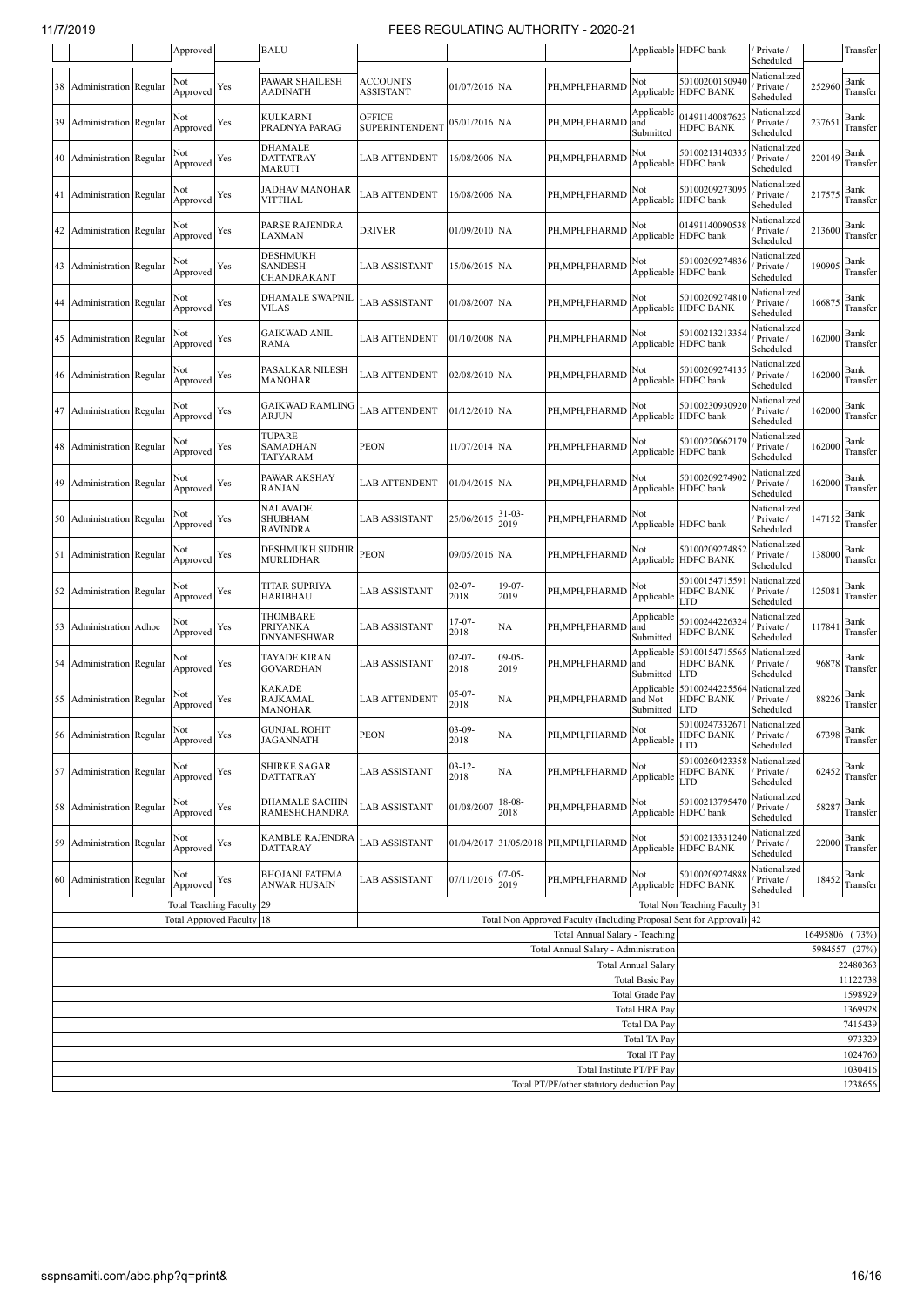Г

## **FEES REGULATING AUTHORITY - 2020-21, Mumbai** 305, Govt. Polytechnic Building, Ali Yawar Jung Marg, Bandra (E), Mumbai - 400 051 (M.S.), INDIA

Print

٦

|                       |                                                                                               | <b>Online Fee Approval Proposal for Academic Year 2020-21</b>                             |                 |                                                                |                                                               |                                                    |                   |                  |                  |                  |
|-----------------------|-----------------------------------------------------------------------------------------------|-------------------------------------------------------------------------------------------|-----------------|----------------------------------------------------------------|---------------------------------------------------------------|----------------------------------------------------|-------------------|------------------|------------------|------------------|
|                       | Name of the College /Institute                                                                | PH6360 - Shree Chanakya Education Soceity's, Indira College of Pharmacy, Tathawade, Pune. |                 |                                                                |                                                               |                                                    |                   |                  |                  |                  |
| <b>Address</b>        |                                                                                               | Niramay, 89/2A, New Pune Mumbai Highway, Tathawade, Pune 411 033                          |                 |                                                                |                                                               |                                                    |                   |                  |                  |                  |
|                       |                                                                                               |                                                                                           |                 |                                                                |                                                               |                                                    |                   |                  |                  |                  |
| To,                   | The Hon'ble Chairman,<br>Fees Regulating Authority,<br>Maharashtra State,<br>Mumbai - 400 051 |                                                                                           |                 |                                                                |                                                               |                                                    |                   |                  |                  |                  |
| <b>Income Details</b> |                                                                                               |                                                                                           |                 |                                                                |                                                               |                                                    |                   |                  |                  |                  |
|                       |                                                                                               |                                                                                           |                 |                                                                |                                                               | Segmental bifurcation of Income                    |                   |                  |                  |                  |
| Sr.<br>No             | Income Head                                                                                   |                                                                                           | Total Income    | PH                                                             | <b>MPH</b>                                                    | <b>PHARMD</b>                                      | Non<br><b>FRA</b> | Hostel           | Hospital         | Trust            |
| $\mathbf{1}$          | <b>TUTION FEES</b>                                                                            |                                                                                           | 36101863        | 24091592                                                       | 3047031                                                       | 8963240                                            | $\theta$          | $\theta$         | $\mathbf{0}$     | $\theta$         |
| $\overline{2}$        | <b>DEVELOPMENT FEES</b>                                                                       |                                                                                           | 3770637         | 2503408                                                        | 320469                                                        | 946760                                             | $\theta$          | $\theta$         | $\mathbf{0}$     | $\mathbf{0}$     |
| 3                     | ADMISSION CANCELLATION FEES                                                                   |                                                                                           | 6000            | 4000                                                           | $\theta$                                                      | 2000                                               | $\theta$          | $\Omega$         | $\mathbf{0}$     | $\mathbf{0}$     |
| $\overline{4}$        | <b>BANK INTEREST INCOME</b>                                                                   |                                                                                           | 143995          | 92156                                                          | 11520                                                         | 40319                                              | $\mathbf{0}$      | $\Omega$         | $\mathbf{0}$     | $\mathbf{0}$     |
| 5                     | INCOME FROM OTHER SOURCES                                                                     |                                                                                           | 157800          | 54000                                                          | 76050                                                         | 27750                                              | $\theta$          | $\theta$         | $\mathbf{0}$     | $\overline{0}$   |
|                       |                                                                                               | <b>Total Income</b>                                                                       | 40180295        | 26745156                                                       | 3455070                                                       | 9980069                                            | $\theta$          | $\mathbf{0}$     | $\mathbf{0}$     | $\boldsymbol{0}$ |
|                       | <b>Income Conversion Details</b>                                                              |                                                                                           |                 |                                                                |                                                               |                                                    |                   |                  |                  |                  |
|                       |                                                                                               |                                                                                           |                 |                                                                |                                                               | Segmental bifurcation of Income Conversion         |                   |                  |                  |                  |
| Sr.<br>No             | Income Head                                                                                   |                                                                                           | Total<br>Income | PH                                                             | <b>MPH</b>                                                    | <b>PHARMD</b>                                      | Non<br><b>FRA</b> | Hostel           | Hospital         | Trust            |
| $\mathbf{1}$          | <b>TUITION FEES</b>                                                                           |                                                                                           | 36101863        | <b>Total</b><br>24091592<br><b>Deductible</b><br>0             | <b>Total</b><br>3047031<br><b>Deductible</b><br>$\Omega$      | <b>Total</b><br>8963240<br><b>Deductible</b><br>0  | $\mathbf{0}$      | $\mathbf{0}$     | $\boldsymbol{0}$ | $\mathbf{0}$     |
| 2                     | <b>DEVELOPMENT FEES</b>                                                                       |                                                                                           | 3770637         | <b>Total</b><br>2503408<br><b>Deductible</b><br>$\theta$       | <b>Total</b><br>320469<br><b>Deductible</b><br>$\theta$       | <b>Total</b><br>946760<br><b>Deductible</b><br>0   | $\theta$          | $\theta$         | $\theta$         | $\theta$         |
| 3                     | <b>SALE OF PROSPECTORS BROCHURE</b>                                                           |                                                                                           | 93000           | <b>Total</b><br>54000<br><b>Deductible</b><br>$\boldsymbol{0}$ | <b>Total</b><br>11250<br><b>Deductible</b><br>$\theta$        | <b>Total</b><br>27750<br><b>Deductible</b><br>0    | $\mathbf{0}$      | $\mathbf{0}$     | $\boldsymbol{0}$ | $\mathbf{0}$     |
| 4                     | <b>ADMISSION CANCELLATION FEES</b>                                                            |                                                                                           | 6000            | <b>Total</b><br>4000<br><b>Deductible</b><br>$\boldsymbol{0}$  | <b>Total</b><br>$\theta$<br><b>Deductible</b><br>$\mathbf{0}$ | <b>Total</b><br>2000<br><b>Deductible</b><br>0     | $\mathbf{0}$      | $\mathbf{0}$     | $\boldsymbol{0}$ | $\mathbf{0}$     |
| 5                     | <b>BANK INTEREST INCOME</b>                                                                   |                                                                                           | 143995          | <b>Total</b><br>92156<br><b>Deductible</b><br>$\Omega$         | <b>Total</b><br>11520<br><b>Deductible</b><br>0               | <b>Total</b><br>40319<br><b>Deductible</b><br>0    | $\mathbf{0}$      | $\boldsymbol{0}$ | $\boldsymbol{0}$ | $\mathbf{0}$     |
| 6                     | CONSULTANCY FEES RECEIVED.                                                                    |                                                                                           | 64800           | <b>Total</b><br>0<br><b>Deductible</b><br>0                    | <b>Total</b><br>64800<br><b>Deductible</b><br>0               | <b>Total</b><br>$\theta$<br><b>Deductible</b><br>0 | $\boldsymbol{0}$  | $\boldsymbol{0}$ | $\boldsymbol{0}$ | $\mathbf{0}$     |
|                       |                                                                                               | <b>Total Income 40180295</b>                                                              |                 | 26745156                                                       | 3455070                                                       | 9980069                                            | $\mathbf{0}$      | $\boldsymbol{0}$ | $\boldsymbol{0}$ | $\boldsymbol{0}$ |
|                       |                                                                                               | Total Deductible Income <sup>0</sup>                                                      |                 | $\boldsymbol{0}$                                               | $\bf{0}$                                                      | $\boldsymbol{0}$                                   |                   |                  |                  |                  |

|           |                                |                  |          |            | Segmental bifurcation of Expense |                   |        |          |       |
|-----------|--------------------------------|------------------|----------|------------|----------------------------------|-------------------|--------|----------|-------|
| Sr.<br>No | <b>Expense Head</b>            | Total<br>Expense | PH       | <b>MPH</b> | PHARMD                           | Non<br><b>FRA</b> | Hostel | Hospital | Trust |
|           | <b>SALARIES AND ALLOWANCES</b> | 25990397         | 16633855 | 2079231    | 7277311                          | $\overline{0}$    |        |          |       |
|           | <b>RATES AND TAXES</b>         | 398274           | 398274   | - 0        |                                  |                   |        |          |       |
|           | <b>DEPRECIATION</b>            | 3580592          | 2978569  | 133783     | 468240                           | $\overline{0}$    |        |          |       |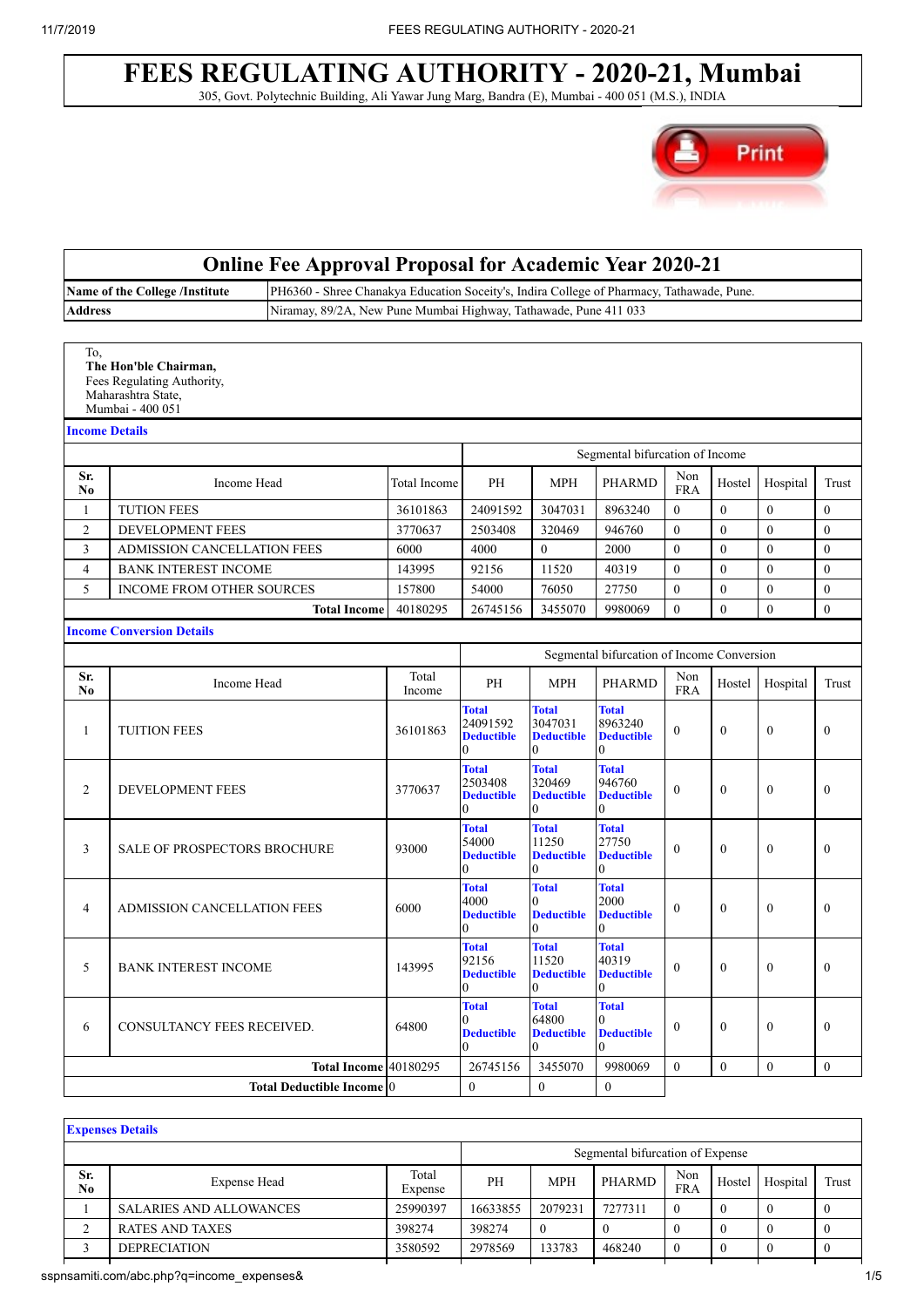| <b>AUDIT FEES</b>           | 250000   | 160000   | 20000   | 70000    |  |  |
|-----------------------------|----------|----------|---------|----------|--|--|
| AMOUNT WRITTEN OFF          | 185905   | 185905   |         |          |  |  |
| <b>EDUCATIONAL EXPENSES</b> | 21943106 | 3358410  | 1705468 | 6879228  |  |  |
| <b>Total Expenses</b>       | 52348274 | 33715013 | 3938482 | 14694779 |  |  |

| <b>Expenses Conversion Details</b> |                             |                   |                                                                                                                   |                                                                                                                       |                                                                                                                                 |                              |                |                  |                  |
|------------------------------------|-----------------------------|-------------------|-------------------------------------------------------------------------------------------------------------------|-----------------------------------------------------------------------------------------------------------------------|---------------------------------------------------------------------------------------------------------------------------------|------------------------------|----------------|------------------|------------------|
|                                    |                             |                   |                                                                                                                   |                                                                                                                       | Segmental bifurcation of Expenses                                                                                               |                              |                |                  |                  |
| Main Head                          | Sub Head                    | Total<br>Expenses | PH                                                                                                                | MPH                                                                                                                   | <b>PHARMD</b>                                                                                                                   | Non<br><b>FRA</b><br>Courses | Hostel         | Hospital         | Trust            |
| Salary - Teaching                  | Pay                         | 16495806          | <b>Total</b><br>10557316<br>Paid<br>10557316<br><b>Provision</b><br>for Unpaid<br>0<br><b>Claimed</b><br>10557316 | <b>Total</b><br>1319664<br>Paid<br>1319664<br><b>Provision</b><br>for Unpaid<br>0<br><b>Claimed</b><br>1319664        | <b>Total</b><br>4618826<br>Paid<br>4618826<br><b>Provision for 0</b><br><b>Unpaid</b><br>$\theta$<br><b>Claimed</b><br>4618826  |                              | $\overline{0}$ | $\overline{0}$   | 0                |
| Salary - Teaching                  | Colleges Contribution to PF | 507764            | <b>Total</b><br>324970<br>Paid<br>324970<br><b>Provision</b><br>for Unpaid<br>0<br><b>Claimed</b><br>324970       | <b>Total</b><br>40621<br>Paid<br>40621<br><b>Provision</b><br>for Unpaid<br>0<br><b>Claimed</b><br>40621              | <b>Total</b><br>142173<br>Paid<br>142173<br><b>Provision for 0</b><br><b>Unpaid</b><br>$\theta$<br><b>Claimed</b><br>142173     |                              | $\mathbf{0}$   | 0                | 0                |
| Salary - Teaching                  | Admin Charges PF            | 75445             | <b>Total</b><br>48286<br>Paid<br>48286<br><b>Provision</b><br>for Unpaid<br>0<br><b>Claimed</b><br>48286          | <b>Total</b><br>6035<br>Paid<br>6035<br><b>Provision</b><br>for Unpaid<br>0<br><b>Claimed</b><br>6035                 | <b>Total</b><br>21124<br>Paid<br>21124<br><b>Provision for 0</b><br><b>Unpaid</b><br>0<br><b>Claimed</b><br>21124               |                              | $\overline{0}$ | $\boldsymbol{0}$ | 0                |
| Salary - Teaching                  | Gratuity paid               | 373916            | <b>Total</b><br>239306<br>Paid<br>239306<br><b>Provision</b><br>for Unpaid<br>0<br><b>Claimed</b><br>239306       | <b>Total</b><br>29913<br>Paid<br>29913<br><b>Provision</b><br>for Unpaid<br>$\overline{0}$<br><b>Claimed</b><br>29913 | <b>Total</b><br>104697<br>Paid<br>104697<br><b>Provision for 0</b><br><b>Unpaid</b><br>0<br><b>Claimed</b><br>104697            |                              | $\overline{0}$ | 0                | 0                |
| Salary - Teaching                  | Gratuity provision          | 1312853           | <b>Total</b><br>840226<br>Paid<br>0<br><b>Provision</b><br>for Unpaid<br>840226<br><b>Claimed</b><br>840226       | <b>Total</b><br>105028<br>Paid<br>0<br><b>Provision</b><br>for Unpaid Unpaid<br>105028<br><b>Claimed</b><br>105028    | <b>Total</b><br>367599<br>Paid<br>0<br><b>Provision for</b> 0<br>367599<br><b>Claimed</b><br>367599                             |                              | $\overline{0}$ | $\boldsymbol{0}$ | 0                |
| Salary - Teaching                  | teaching staff insurance    | 40643             | <b>Total</b><br>26012<br>Paid<br>26012<br><b>Provision</b><br>for Unpaid<br><b>Claimed</b><br>26012               | <b>Total</b><br>3251<br>Paid<br>3251<br><b>Provision</b><br>for Unpaid<br>0<br><b>Claimed</b><br>3251                 | <b>Total</b><br>11380<br>Paid<br>11380<br><b>Provision for 0</b><br><b>Unpaid</b><br>0<br><b>Claimed</b><br>11380               |                              | $\mathbf{0}$   | $\bf{0}$         | 0                |
| Salary - Non<br>Teaching           | Pay                         | 5984557           | <b>Total</b><br>3830116<br>Paid<br>3830116<br><b>Provision</b><br>for Unpaid<br><b>Claimed</b>                    | <b>Total</b><br>478765<br>Paid<br>478765<br><b>Provision</b><br>for Unpaid<br>0<br><b>Claimed</b><br>478765           | <b>Total</b><br>1675676<br>Paid<br>1675676<br><b>Provision for 0</b><br><b>Unpaid</b><br>0<br><b>Claimed</b>                    |                              | $\mathbf{0}$   | $\bf{0}$         | $\boldsymbol{0}$ |
| Salary - Non<br>Teaching           | Colleges Contribution to PF | 522652            | 3830116<br><b>Total</b><br>334497<br>Paid<br>334497<br><b>Provision</b><br>for Unpaid<br><b>Claimed</b><br>334497 | <b>Total</b><br>41812<br>Paid<br>41812<br><b>Provision</b><br>for Unpaid<br>$\overline{0}$<br><b>Claimed</b><br>41812 | 1675676<br><b>Total</b><br>146343<br>Paid<br>146343<br><b>Provision for 0</b><br><b>Unpaid</b><br>0<br><b>Claimed</b><br>146343 |                              | $\overline{0}$ | $\bf{0}$         | 0                |

sspnsamiti.com/abc.php?q=income\_expenses& 2/5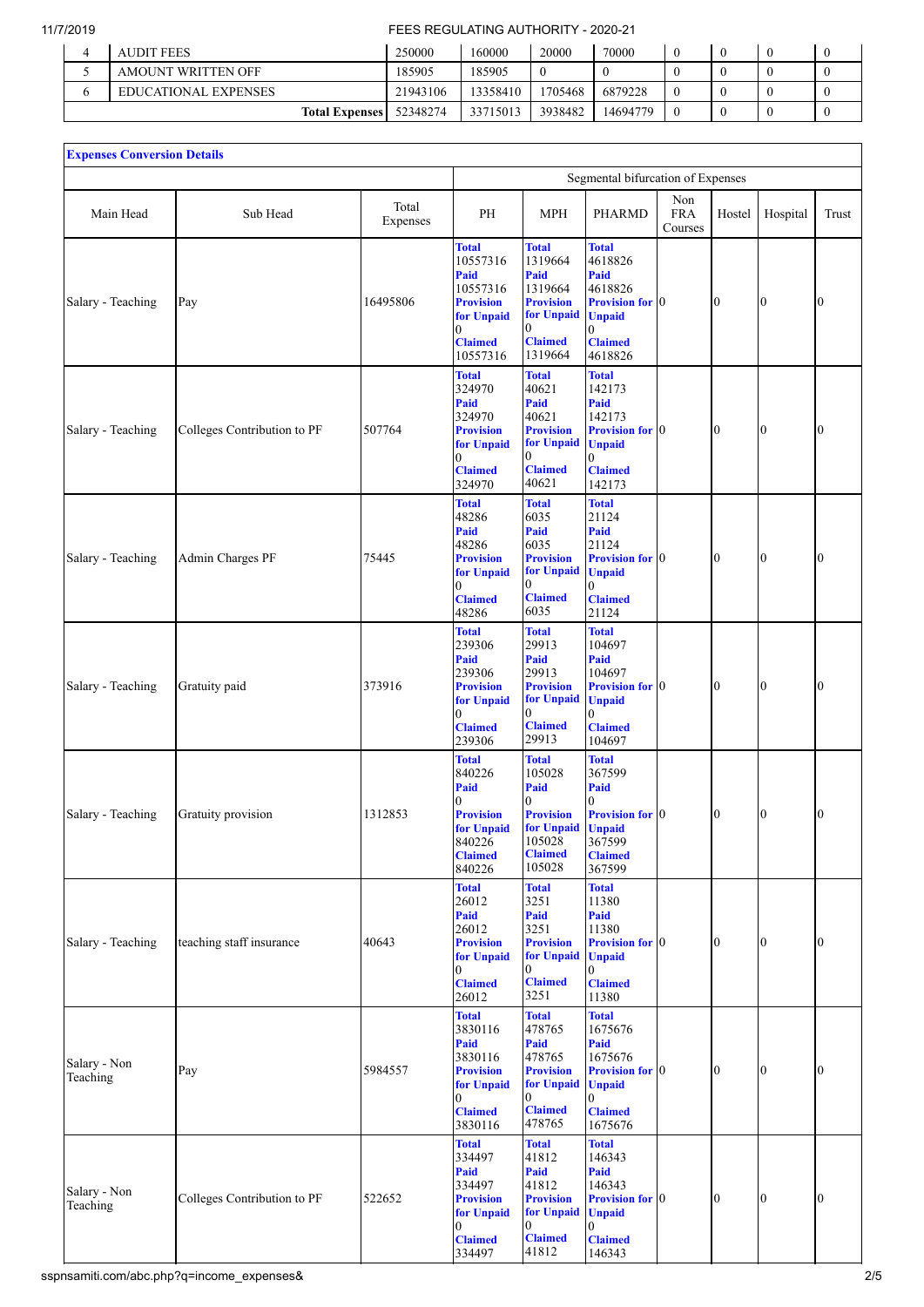| Salary - Non                           | Admin Charges PF                                             | 27906   | <b>Total</b>                   | <b>Total</b>                     | <b>Total</b>                            | 0              | $\theta$       | $\boldsymbol{0}$ | 0                |
|----------------------------------------|--------------------------------------------------------------|---------|--------------------------------|----------------------------------|-----------------------------------------|----------------|----------------|------------------|------------------|
| Teaching                               |                                                              |         | 17859                          | 2233                             | 7814                                    |                |                |                  |                  |
|                                        |                                                              |         | Paid<br>17859                  | Paid<br>2233                     | Paid<br>7814                            |                |                |                  |                  |
|                                        |                                                              |         | <b>Provision</b>               | <b>Provision</b>                 | <b>Provision for</b>                    |                |                |                  |                  |
|                                        |                                                              |         | for Unpaid                     | for Unpaid<br>$\mathbf{0}$       | <b>Unpaid</b>                           |                |                |                  |                  |
|                                        |                                                              |         | 0<br><b>Claimed</b><br>17859   | <b>Claimed</b><br>2233           | 0<br><b>Claimed</b><br>7814             |                |                |                  |                  |
|                                        |                                                              |         | <b>Total</b>                   | <b>Total</b>                     | <b>Total</b>                            |                |                |                  |                  |
|                                        |                                                              |         | 94878                          | 11860                            | 41509                                   |                |                |                  |                  |
|                                        |                                                              |         | Paid<br>94878                  | Paid<br>11860                    | Paid<br>41509                           |                |                |                  |                  |
| Salary - Non<br>Teaching               | Gratuity paid                                                | 148247  | <b>Provision</b>               | <b>Provision</b>                 | <b>Provision for 0</b>                  |                | $\Omega$       | $\bf{0}$         | $\overline{0}$   |
|                                        |                                                              |         | for Unpaid<br>0                | for Unpaid<br>$\theta$           | <b>Unpaid</b>                           |                |                |                  |                  |
|                                        |                                                              |         | <b>Claimed</b>                 | <b>Claimed</b>                   | $\mathbf{0}$<br><b>Claimed</b>          |                |                |                  |                  |
|                                        |                                                              |         | 94878                          | 11860                            | 41509                                   |                |                |                  |                  |
|                                        |                                                              |         | <b>Total</b><br>310769         | <b>Total</b><br>38846            | <b>Total</b><br>135961                  |                |                |                  |                  |
|                                        |                                                              |         | Paid                           | Paid                             | Paid                                    |                |                |                  |                  |
| Salary - Non                           |                                                              |         | 0                              | $\theta$                         |                                         |                |                |                  |                  |
| Teaching                               | Gratuity provision                                           | 485576  | <b>Provision</b><br>for Unpaid | <b>Provision</b><br>for Unpaid   | <b>Provision for 0</b><br><b>Unpaid</b> |                | $\overline{0}$ | $\bf{0}$         | $\overline{0}$   |
|                                        |                                                              |         | 310769                         | 38846                            | 135961                                  |                |                |                  |                  |
|                                        |                                                              |         | <b>Claimed</b><br>310769       | <b>Claimed</b><br>38846          | <b>Claimed</b><br>135961                |                |                |                  |                  |
|                                        |                                                              |         | <b>Total</b>                   | <b>Total</b>                     | <b>Total</b>                            |                |                |                  |                  |
|                                        |                                                              |         | 9620                           | 1203                             | 4209                                    |                |                |                  |                  |
|                                        |                                                              |         | Paid<br>9620                   | Paid<br>1203                     | Paid<br>4209                            |                |                |                  |                  |
| Salary - Non<br>Teaching               | Non teaching staff insurance                                 | 15032   | <b>Provision</b>               | <b>Provision</b>                 | <b>Provision for</b> 0                  |                | $\Omega$       | $\bf{0}$         | $\Omega$         |
|                                        |                                                              |         | for Unpaid<br>0                | for Unpaid<br>$\theta$           | <b>Unpaid</b><br>0                      |                |                |                  |                  |
|                                        |                                                              |         | <b>Claimed</b>                 | <b>Claimed</b>                   | <b>Claimed</b>                          |                |                |                  |                  |
|                                        |                                                              |         | 9620                           | 1203                             | 4209                                    |                |                |                  |                  |
| Remuneration /<br>Professional         | Remuneration / Professional                                  |         | <b>Total</b><br>84352          | <b>Total</b><br>10544            | <b>Total</b><br>36904                   |                |                |                  |                  |
| Charges to Visiting                    | Charges to Visiting Faculties                                | 131800  | <b>Claimed</b>                 | <b>Claimed</b>                   | <b>Claimed</b>                          | 0              | 0              | $\boldsymbol{0}$ | $\boldsymbol{0}$ |
| Faculties                              |                                                              |         | 84352                          | 10544                            | 36904                                   |                |                |                  |                  |
| Remuneration /                         |                                                              |         | <b>Total</b>                   | <b>Total</b>                     | <b>Total</b>                            |                |                |                  |                  |
| Professional<br>Charges to Visiting    | Guest lecture                                                | 77004   | 49283<br><b>Claimed</b>        | 6160<br><b>Claimed</b>           | 21561<br><b>Claimed</b>                 | 0              | $\theta$       | $\bf{0}$         | $\boldsymbol{0}$ |
| Faculties                              |                                                              |         | 49283                          | 6160                             | 21561                                   |                |                |                  |                  |
|                                        |                                                              |         | <b>Total</b>                   | <b>Total</b>                     | <b>Total</b>                            |                |                |                  |                  |
| Affiliation /<br>Inspection            | Affiliation Fee                                              | 798700  | 385466<br><b>Claimed</b>       | 83634<br><b>Claimed</b>          | 329600<br><b>Claimed</b>                | 0              | $\mathbf{0}$   | $\boldsymbol{0}$ | 0                |
|                                        |                                                              |         | 385466                         | 83634                            | 329600                                  |                |                |                  |                  |
|                                        |                                                              |         | <b>Total</b>                   | <b>Total</b><br>1646             | <b>Total</b><br>5761                    |                |                |                  |                  |
| University fees paid<br>(for students) | Eligibility fees                                             | 20574   | 13167<br><b>Claimed</b>        | <b>Claimed</b>                   | <b>Claimed</b>                          | 0              | $\bf{0}$       | $\bf{0}$         | 0                |
|                                        |                                                              |         | 13167                          | 1646                             | 5761                                    |                |                |                  |                  |
|                                        |                                                              |         | <b>Total</b><br>19275          | <b>Total</b>                     | <b>Total</b><br>$\theta$                |                |                |                  |                  |
| Insurance                              | <b>Building Insurance</b>                                    | 19275   | <b>Claimed</b>                 | $\overline{0}$<br><b>Claimed</b> | <b>Claimed</b>                          | 0              | $\mathbf{0}$   | $\boldsymbol{0}$ | $\boldsymbol{0}$ |
|                                        |                                                              |         | 19275                          | $\theta$                         | 0                                       |                |                |                  |                  |
|                                        |                                                              |         | <b>Total</b><br>1143103        | <b>Total</b><br>93104            | <b>Total</b><br>325862                  |                |                |                  |                  |
| Repairs and<br>Maintenance             | Maintenance - College Building                               | 1562069 | <b>Claimed</b>                 | <b>Claimed</b>                   | <b>Claimed</b>                          | $\mathbf{0}$   | $\theta$       | $\overline{0}$   | 0                |
|                                        |                                                              |         | 1143103                        | 93104                            | 325862                                  |                |                |                  |                  |
|                                        | Furniture, Equipments, Vehicle,                              |         | <b>Total</b><br>412212         | <b>Total</b><br>51527            | <b>Total</b><br>180343                  |                |                |                  |                  |
| Repairs and<br>Maintenance             | Computers etc Maintenance                                    | 644082  | <b>Claimed</b>                 | <b>Claimed</b>                   | <b>Claimed</b>                          | 0              | 0              | $\bf{0}$         | 0                |
|                                        |                                                              |         | 412212                         | 51527                            | 180343                                  |                |                |                  |                  |
| Repairs and                            |                                                              |         | <b>Total</b><br>31590          | <b>Total</b><br>3949             | <b>Total</b><br>13821                   |                |                |                  |                  |
| Maintenance                            | Maintenance - Others                                         | 49360   | <b>Claimed</b>                 | <b>Claimed</b>                   | <b>Claimed</b>                          | 0              | $\bf{0}$       | $\boldsymbol{0}$ | $\mathbf{0}$     |
|                                        |                                                              |         | 31590                          | 3949                             | 13821                                   |                |                |                  |                  |
|                                        |                                                              |         | <b>Total</b><br>160000         | <b>Total</b><br>20000            | <b>Total</b><br>70000                   |                |                |                  |                  |
| Audit Fees                             | Audit Fee - College                                          | 250000  | <b>Claimed</b>                 | <b>Claimed</b>                   | <b>Claimed</b>                          | 0              | 0              | $\boldsymbol{0}$ | $\boldsymbol{0}$ |
|                                        |                                                              |         | 160000                         | 20000                            | 70000                                   |                |                |                  |                  |
| Admissions                             | <b>Admissions Regulating Authority</b>                       |         | <b>Total</b><br>27968          | <b>Total</b><br>3496             | <b>Total</b><br>12236                   |                |                |                  |                  |
| Regulating                             | Fee                                                          | 43700   | <b>Claimed</b>                 | <b>Claimed</b>                   | <b>Claimed</b>                          | 0              | $\bf{0}$       | $\bf{0}$         | 0                |
| Authority                              |                                                              |         | 27968                          | 3496                             | 12236                                   |                |                |                  |                  |
|                                        | Advertisement for recruitment of                             |         | <b>Total</b>                   | <b>Total</b>                     | <b>Total</b>                            |                |                |                  |                  |
| Advertisement                          | Staff for the College (Cost of 3<br>advertisements each in 2 | 161729  | 103507<br><b>Claimed</b>       | 12938<br><b>Claimed</b>          | 45284<br><b>Claimed</b>                 | 0              | $\theta$       | $\mathbf{0}$     | 0                |
|                                        | newspapers in a year)                                        |         | 103507                         | 12938                            | 45284                                   |                |                |                  |                  |
| Advertisement                          | Advertisement for Admissions                                 | 377367  | <b>Total</b>                   | <b>Total</b>                     | <b>Total</b>                            | $\overline{0}$ | $\mathbf{0}$   | $\overline{0}$   | $\theta$         |
|                                        | (Cost of 3 advertisements each in<br>2 newspapers in a year) |         | 241515                         | 30189                            | 105663                                  |                |                |                  |                  |
|                                        |                                                              |         |                                |                                  |                                         |                |                |                  |                  |

sspnsamiti.com/abc.php?q=income\_expenses& 3/5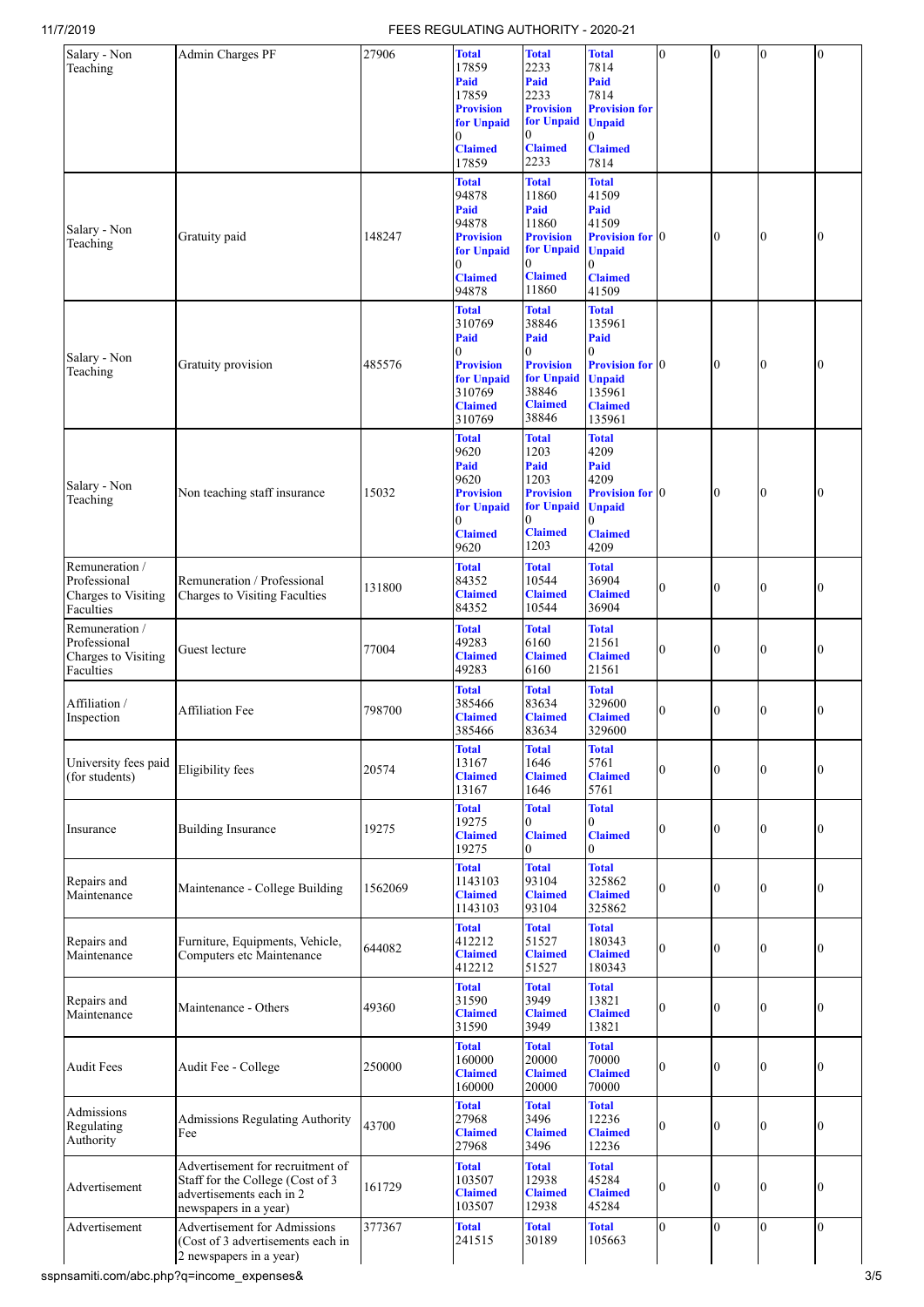|                                                     |                                                                          |         | <b>Claimed</b><br>241515                             | <b>Claimed</b><br>30189                            | <b>Claimed</b><br>105663                             |                  |                |                  |                  |
|-----------------------------------------------------|--------------------------------------------------------------------------|---------|------------------------------------------------------|----------------------------------------------------|------------------------------------------------------|------------------|----------------|------------------|------------------|
| Social Gathering /<br>Functions<br>Expenses/Welfare | <b>Students Gathering Expenses</b>                                       | 600550  | <b>Total</b><br>384351<br><b>Claimed</b><br>384351   | <b>Total</b><br>48044<br><b>Claimed</b><br>48044   | <b>Total</b><br>168155<br><b>Claimed</b><br>168155   | $\mathbf{0}$     | Ю              | $\overline{0}$   | 0                |
| Social Gathering /<br>Functions<br>Expenses/Welfare | <b>Students Functions</b>                                                | 598455  | <b>Total</b><br>383011<br><b>Claimed</b><br>383011   | <b>Total</b><br>47877<br><b>Claimed</b><br>47877   | <b>Total</b><br>167567<br><b>Claimed</b><br>167567   | $\boldsymbol{0}$ | 10             | $\overline{0}$   | 0                |
| Social Gathering /<br>Functions<br>Expenses/Welfare | Other student welfare                                                    | 234602  | <b>Total</b><br>227871<br><b>Claimed</b><br>227871   | <b>Total</b><br>1496<br><b>Claimed</b><br>1496     | <b>Total</b><br>5235<br><b>Claimed</b><br>5235       | 0                | 0              | $\boldsymbol{0}$ | 0                |
| Social Gathering /<br>Functions<br>Expenses/Welfare | Training & placement expenses                                            | 38845   | <b>Total</b><br>24861<br><b>Claimed</b><br>24861     | <b>Total</b><br>3108<br><b>Claimed</b><br>3108     | <b>Total</b><br>10876<br><b>Claimed</b><br>10876     | 0                | Ю              | 0                | 0                |
| Bank Interest /<br>Commission /<br>Charges          | <b>Bank Interest</b>                                                     | 7258926 | <b>Total</b><br>4645713<br><b>Claimed</b><br>4645713 | <b>Total</b><br>580714<br><b>Claimed</b><br>580714 | <b>Total</b><br>2032499<br><b>Claimed</b><br>2032499 | $\boldsymbol{0}$ | $\Omega$       | $\overline{0}$   | 0                |
| Bank Interest /<br>Commission /<br>Charges          | <b>Bank Commission</b>                                                   | 9234    | <b>Total</b><br>5909<br><b>Claimed</b><br>5909       | <b>Total</b><br>739<br><b>Claimed</b><br>739       | <b>Total</b><br>2586<br><b>Claimed</b><br>2586       | 0                | Ю              | $\overline{0}$   | 0                |
| Conference and<br>Seminar                           | Conferences Seminar - Faculties                                          | 56788   | <b>Total</b><br>36344<br><b>Claimed</b><br>36344     | <b>Total</b><br>4543<br><b>Claimed</b><br>4543     | <b>Total</b><br>15901<br><b>Claimed</b><br>15901     | 0                | $\overline{0}$ | $\bf{0}$         | 0                |
| Conference and<br>Seminar                           | Conferences Seminar - Student                                            | 151248  | <b>Total</b><br>96799<br><b>Claimed</b><br>96799     | <b>Total</b><br>12100<br><b>Claimed</b><br>12100   | <b>Total</b><br>42349<br><b>Claimed</b><br>42349     | $\mathbf{0}$     | Ю              | $\mathbf{0}$     | 0                |
| Conference and<br>Seminar                           | Student competition                                                      | 67692   | <b>Total</b><br>43323<br><b>Claimed</b><br>43323     | <b>Total</b><br>5415<br><b>Claimed</b><br>5415     | <b>Total</b><br>18954<br><b>Claimed</b><br>18954     | 0                | Ю              | $\overline{0}$   | 0                |
| Professional<br>Charges                             | Consultancy Fees - Others                                                | 907019  | <b>Total</b><br>124540<br><b>Claimed</b><br>124540   | <b>Total</b><br>15568<br><b>Claimed</b><br>15568   | <b>Total</b><br>766911<br><b>Claimed</b><br>766911   | $\boldsymbol{0}$ | 0              | $\mathbf{0}$     | 0                |
| Meeting Fees and<br>Expenses                        | Academic meeting of staff and<br>faculties                               | 228601  | <b>Total</b><br>146305<br><b>Claimed</b><br>146305   | <b>Total</b><br>18288<br><b>Claimed</b><br>18288   | <b>Total</b><br>64008<br><b>Claimed</b><br>64008     | 0                | Ю              | $\overline{0}$   | 0                |
| Meeting Fees and<br>Expenses                        | Conveyance, Travelling, etc. for<br>official purposes to faculty & staff | 125107  | <b>Total</b><br>80068<br><b>Claimed</b><br>80068     | <b>Total</b><br>10009<br><b>Claimed</b><br>10009   | <b>Total</b><br>35030<br><b>Claimed</b><br>35030     | $\bf{0}$         | 0              | $\bf{0}$         | $\boldsymbol{0}$ |
| Communication<br>Expenses                           | <b>Internet Charges</b>                                                  | 213422  | <b>Total</b><br>136589<br><b>Claimed</b><br>136589   | <b>Total</b><br>17074<br><b>Claimed</b><br>17074   | <b>Total</b><br>59759<br><b>Claimed</b><br>59759     | 0                | Ю              | $\mathbf{0}$     | 0                |
| Communication<br>Expenses                           | Telephone, Fax Charges                                                   | 67855   | <b>Total</b><br>43428<br><b>Claimed</b><br>43428     | <b>Total</b><br>5428<br><b>Claimed</b><br>5428     | <b>Total</b><br>18999<br><b>Claimed</b><br>18999     | 0                | $\overline{0}$ | $\mathbf{0}$     | $\mathbf{0}$     |
| Communication<br>Expenses                           | Postage charges                                                          | 5743    | <b>Total</b><br>3676<br><b>Claimed</b><br>3676       | <b>Total</b><br>459<br><b>Claimed</b><br>459       | <b>Total</b><br>1608<br><b>Claimed</b><br>1608       | $\boldsymbol{0}$ | $\overline{0}$ | $\boldsymbol{0}$ | $\boldsymbol{0}$ |
| Printing and<br>Stationery                          | Other stationary                                                         | 178749  | <b>Total</b><br>114400<br><b>Claimed</b><br>114400   | <b>Total</b><br>14299<br><b>Claimed</b><br>14299   | <b>Total</b><br>50050<br><b>Claimed</b><br>50050     | $\boldsymbol{0}$ | $\overline{0}$ | $\mathbf{0}$     | 0                |
| Establishment<br>Expenses                           | Electricity                                                              | 1989570 | <b>Total</b><br>1273324<br><b>Claimed</b><br>1273324 | <b>Total</b><br>159166<br><b>Claimed</b><br>159166 | <b>Total</b><br>557080<br><b>Claimed</b><br>557080   | 0                | Ю              | $\bf{0}$         | 0                |
| Establishment<br>Expenses                           | Water                                                                    | 36063   | <b>Total</b><br>23080<br><b>Claimed</b><br>23080     | <b>Total</b><br>2885<br><b>Claimed</b><br>2885     | <b>Total</b><br>10098<br><b>Claimed</b><br>10098     | $\boldsymbol{0}$ | 0              | $\mathbf{0}$     | $\mathbf{0}$     |
| Establishment<br>Expenses                           | Cleaning                                                                 | 808339  | <b>Total</b><br>517337<br><b>Claimed</b><br>517337   | <b>Total</b><br>64667<br><b>Claimed</b><br>64667   | <b>Total</b><br>226335<br><b>Claimed</b><br>226335   | $\boldsymbol{0}$ | $\overline{0}$ | $\mathbf{0}$     | $\mathbf{0}$     |
| Establishment<br>Expenses                           | Gardening                                                                | 111654  | <b>Total</b><br>71459<br><b>Claimed</b><br>71459     | <b>Total</b><br>8932<br><b>Claimed</b><br>8932     | <b>Total</b><br>31263<br><b>Claimed</b><br>31263     | 0                | 10             | $\bf{0}$         | 0                |

sspnsamiti.com/abc.php?q=income\_expenses& 4/5